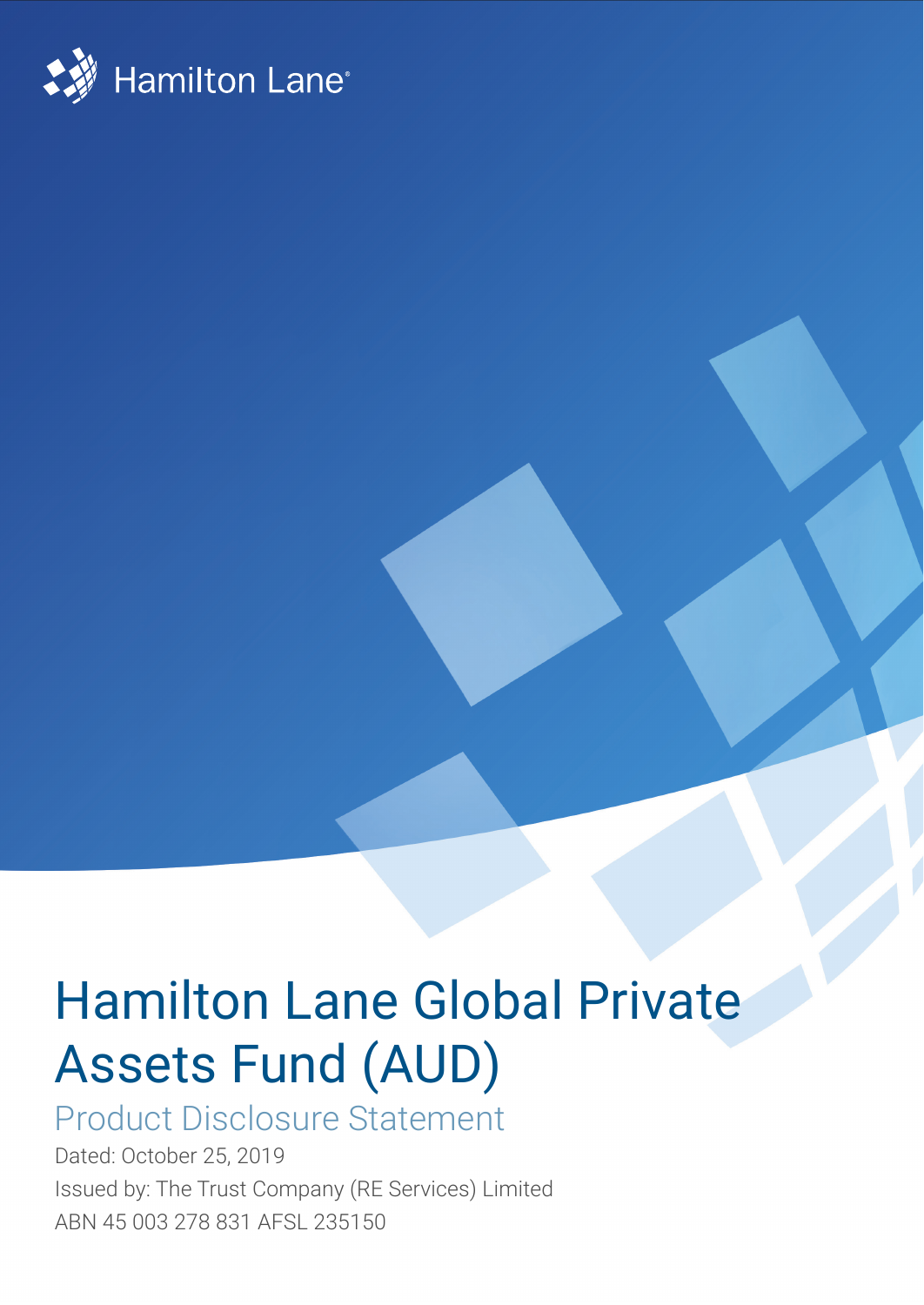

## Important information

This Product Disclosure Statement ('PDS') provides a summary of significant information you need to make a decision about units ('Units') in the Hamilton Lane Global Private Assets Fund (AUD) ARSN 631 635 393 (the 'Fund'). You can access the PDS on the internet at hamiltonlane.com.au or call the Administrator on 61 3 9020 3000 for a copy.

The information in this PDS is general information only and does not take into account your individual objectives, personal financial situation or needs. It is not intended to be a recommendation by the Responsible Entity or Hamilton Lane Advisors, L.L.C. ('Hamilton Lane', 'the Investment Manager'), any associate, employee, agent or officer of the Responsible Entity or Investment Manager or any other person to invest in the Fund. We strongly recommend that you consult a licensed financial adviser to obtain financial advice that is tailored to suit your personal circumstances.

The investment offered in this PDS is available only to persons receiving this PDS (electronically or in hard copy) within Australia and New Zealand. Units in the Fund may not be offered or sold within the US, or sold to, or for the account or benefit of, any 'US Persons' (defined in Regulation S of the US Securities Act 1933, as amended).

All monetary amounts referred to in this PDS are given in Australian dollars and all phone/fax numbers are to phone/fax numbers in Australia (unless otherwise stated).

The Fund is governed by the Constitution and subject to the additional disclosures made in this PDS. The Fund comprises assets which are acquired in accordance with the Fund's investment strategy. Investors receive Units in the Fund, however these Units do not give the investor an interest in any particular asset of the Fund.

The Responsible Entity and the Investment Manager and their associates, employees, agents or officers do not guarantee the success, repayment of capital or any rate of return on income or capital or the investment performance of the Fund. Past performance is no indication of future performance. Units in the Fund are offered and issued by the Responsible Entity on the terms and conditions described in this PDS. You should read this PDS in its entirety.

Any forward-looking statements included in this PDS involve subjective judgment and analysis and are subject to significant uncertainties, risks and contingencies, many of which are outside the control of, and are unknown to, the Responsible Entity, the Investment Manager and their associates, officers, employees, agents or associates. Actual future events may vary materially from any forward-looking statements and the assumptions on which those statements are based. Given these uncertainties, you are cautioned to not place undue reliance on such forward-looking statements.

In particular, in considering whether to invest in the Fund, investors should consider the risk factors that could affect the financial performance of the Fund. Some of the risk factors affecting the Fund are summarised in Section 4 of this PDS.

All amounts quoted in this PDS are in Australian dollars (AUD) unless stated otherwise. Unless otherwise stated, all fees quoted in the PDS are inclusive of GST.

## Updated information

The information in this PDS may change over time. The Trust Company (RE Services) Limited may update this information where this does not involve a material adverse change and make it available to you, where permitted by law, via Hamilton Lane's website www. hamiltonlane.com.au. You can also obtain updated information by contacting Hamilton Lane. A paper copy of any updated information is available free on request.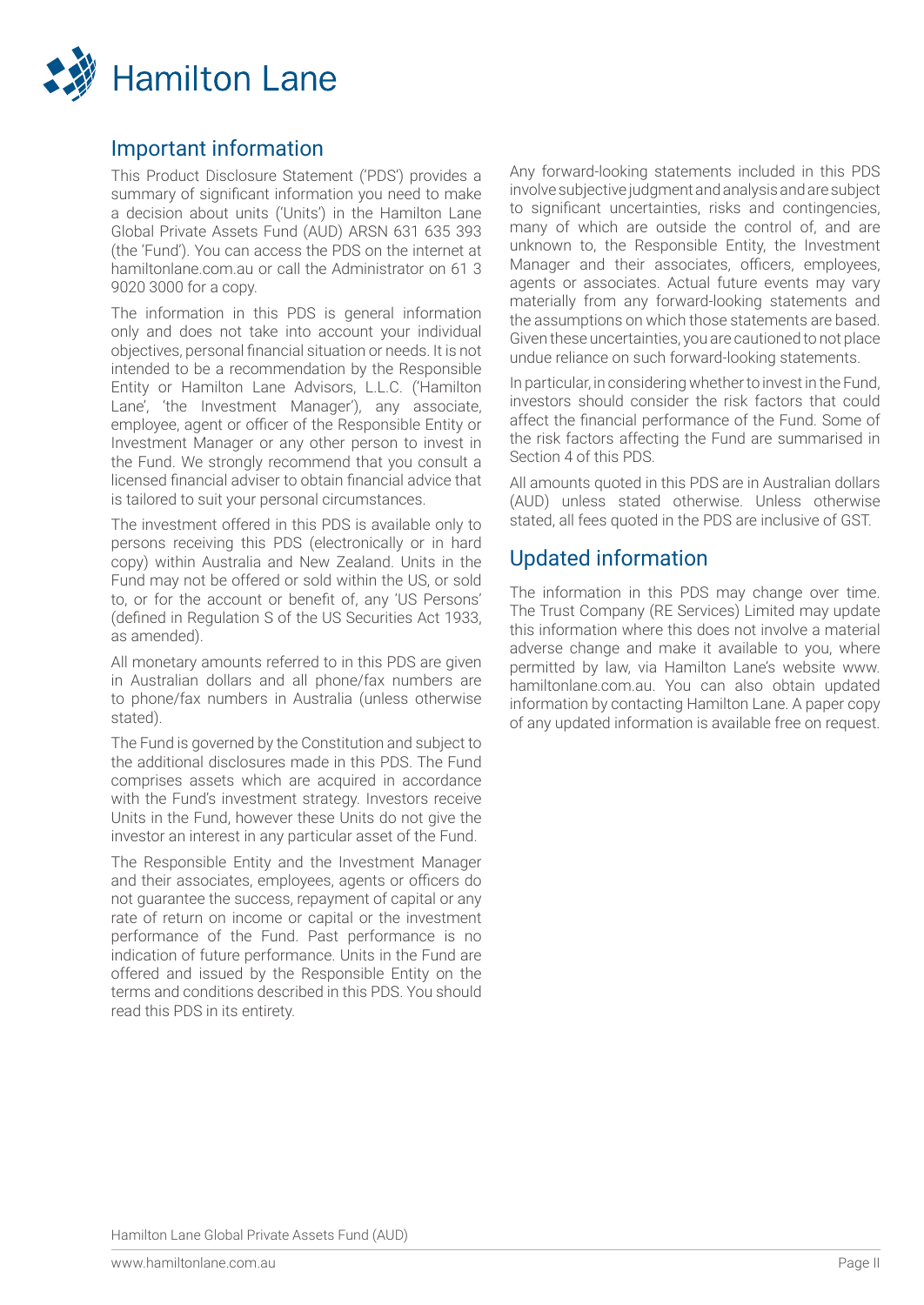

## **Contents**

| 1. Key Information Summary1                     |  |
|-------------------------------------------------|--|
| A. About The Trust Company (RE Services         |  |
| B. Hamilton Lane Global Private Assets Fund     |  |
|                                                 |  |
| 2. The Hamilton Lane Global Private Assets Fund |  |
|                                                 |  |
| 4. Risks of investing in the Fund 8             |  |
|                                                 |  |
|                                                 |  |
|                                                 |  |
|                                                 |  |
|                                                 |  |
|                                                 |  |
|                                                 |  |
|                                                 |  |
|                                                 |  |
| A. Consumer Advisory Warning 23                 |  |
|                                                 |  |
| C. Additional explanation of fees and costs 25  |  |
| 7. Information about your investment 26         |  |
| A. Hamilton Lane's website 26                   |  |
|                                                 |  |
|                                                 |  |

| B. Tax position of Australian resident                         |  |
|----------------------------------------------------------------|--|
| C. Tax position of non-resident Investors 28                   |  |
| D. Taxation of Financial Arrangements 29                       |  |
|                                                                |  |
| F. Goods and Services Tax 30                                   |  |
|                                                                |  |
|                                                                |  |
|                                                                |  |
|                                                                |  |
|                                                                |  |
| D. Appointment and agents  32                                  |  |
|                                                                |  |
| F. Anti-Money Laundering and<br>Counter-Terrorism Financing 33 |  |
| 10. Warning Statement for<br>New Zealand Investors34           |  |
|                                                                |  |
|                                                                |  |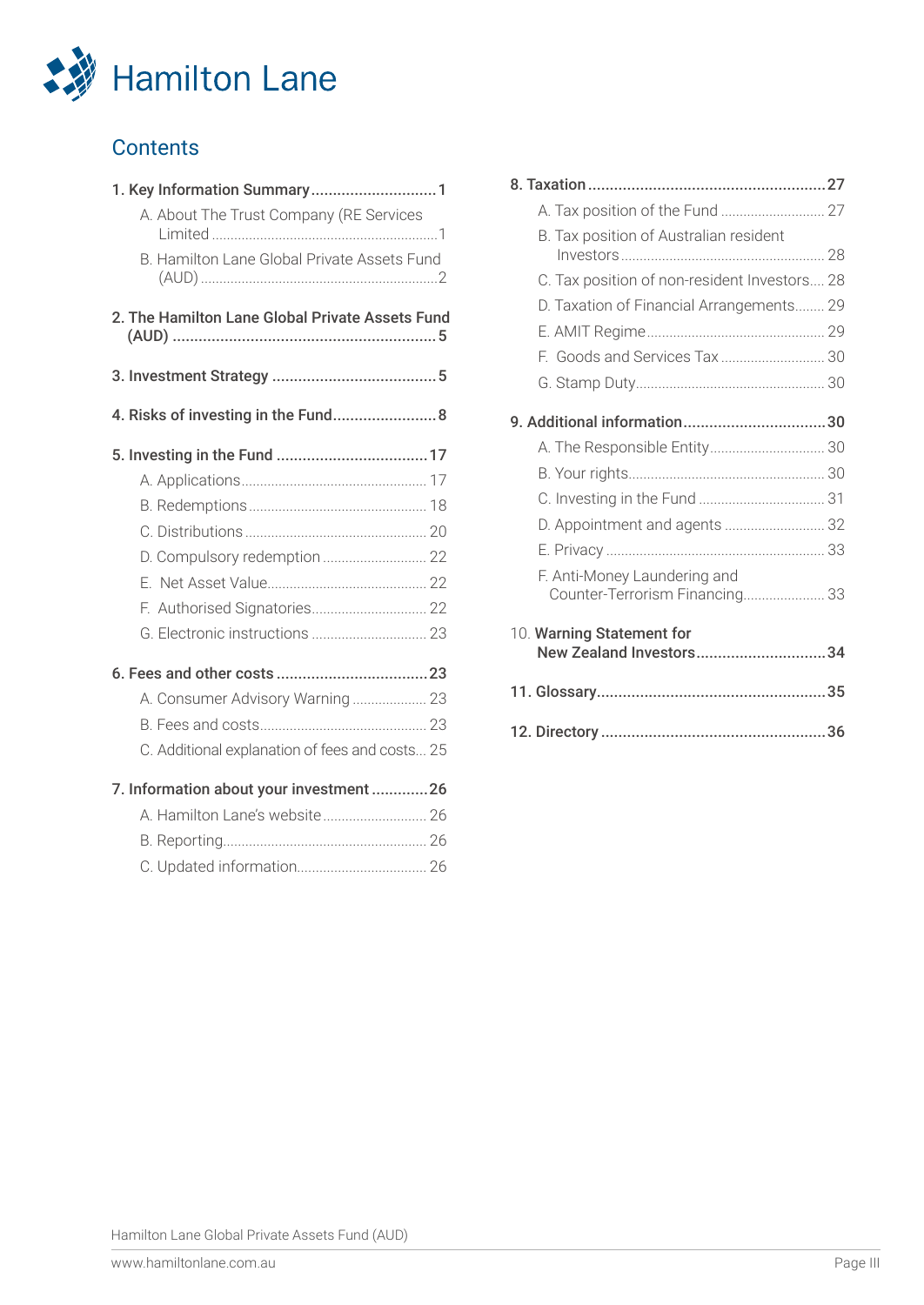

## 1. Key Information Summary

## A. About The Trust Company (RE Services) Limited

## The Trust Company (RE Services) Limited

The Trust Company (RE Services) Limited ABN 45 003 278 831 ('Responsible Entity', 'Perpetual', 'we', 'our', 'us') is the responsible entity of the Hamilton Lane Global Private Assets Fund (AUD) (the 'Fund'). The Trust Company (RE Services) Limited is a wholly owned subsidiary of Perpetual Limited which has been in operation for over 130 years. Perpetual Limited is an Australian public company that has been listed on the Australian Securities Exchange for over 50 years.

The Responsible Entity holds Australian Financial Services License number 235150 issued by ASIC, which authorises it to operate the Fund.

The Responsible Entity is bound by the Constitution and the Corporations Act. The Responsible Entity has lodged a compliance plan with ASIC which sets out the key measures which the Responsible Entity will apply to comply with the Constitution and the Corporations Act. The Responsible Entity has established a Compliance Committee with a majority of external members. The compliance plan is overseen by the Compliance Committee and is audited annually with the audit report being lodged with ASIC.

The Responsible Entity has the power to delegate certain aspects of its duties. The Responsible Entity has appointed Hamilton Lane as the investment manager of the Fund. There are no unusual or materially onerous terms in the agreement under which the Investment Manager has been appointed. The Responsible Entity is able to terminate the Investment Manager's appointment under the Investment Management Agreement at any time in circumstances, including but not limited to:

- fraud, misconduct, dishonesty or gross negligence on the part of the Investment Manager;
- where the Investment Manager enters into receivership, liquidation, ceases to conduct business sells the business or is legally unable to operate as an Investment Manager; or
- where the Investment Manager is in breach of any representations or warranties to the Responsible Entity.

Termination in these circumstances is without payment of any penalty.

The Responsible Entity has appointed Perpetual Corporate Trust Limited as Custodian and Apex Fund Services Ltd as Administrator of the Fund.

Perpetual Limited is a member of the Financial Services Council (FSC). The standards of the FSC ('FSC Standards') apply to relevant activities conducted by Perpetual Limited as a FSC member as well as certain other entities related to the FSC member, including the Responsible Entity. The Responsible Entity complies with FSC Standards including FSC Standard No. 1: Code of Ethics & Code of Conduct. However, it has appointed service providers to provide certain services in relation to the Fund, some of which may not be members of the FSC. Where a service provider is a member of the FSC, the Responsible Entity has taken reasonable steps to ensure that the service provider will comply with all FSC Standards in providing the services in relation to the Fund. Where a service provider is not a member of the FSC, prior to the appointment of the service provider, the Responsible Entity has undertaken all appropriate and reasonable due diligence, establishes and maintains compliance monitoring, and complies with all applicable laws in relation to the appointment. Accordingly, you may not receive the full benefit or protection of the FSC Standards in relation to any services which are delegated to or provided by a service provider.

## Hamilton Lane

The Responsible Entity has appointed Hamilton Lane Advisors, L.L.C., a limited liability company incorporated in Pennsylvania, USA ('Hamilton Lane', 'the Investment Manager'), to manage the assets of the Fund. Hamilton Lane is exempted from the requirement to hold an Australian financial services license under ASIC Class Order 03/1100 (as extended by ASIC Corporations (Repeal and Transitional) Instrument 2016/396).

Founded in 1991, Hamilton Lane is an alternative investment management firm providing private markets services to sophisticated investors around the world. Hamilton Lane manages capital in the private markets through separate accounts, multi-strategy funds-offunds, secondary funds, and co-investment funds.

Hamilton Lane provides a wide array of discretionary and nondiscretionary services tailored to address the needs of its clients, including product offerings, strategic portfolio planning, due diligence, legal, monitoring and reporting, board presentations, performance analysis and benchmarking, and distribution management. Hamilton Lane serves a broad client base globally including public and corporate pension funds, labor union pension funds, sovereign wealth funds, financial institutions, insurance companies, high net worth individuals, foundations and endowments. Hamilton Lane's clients include a number of the world's leading institutional investors, as well as many mid-sized and smaller institutions.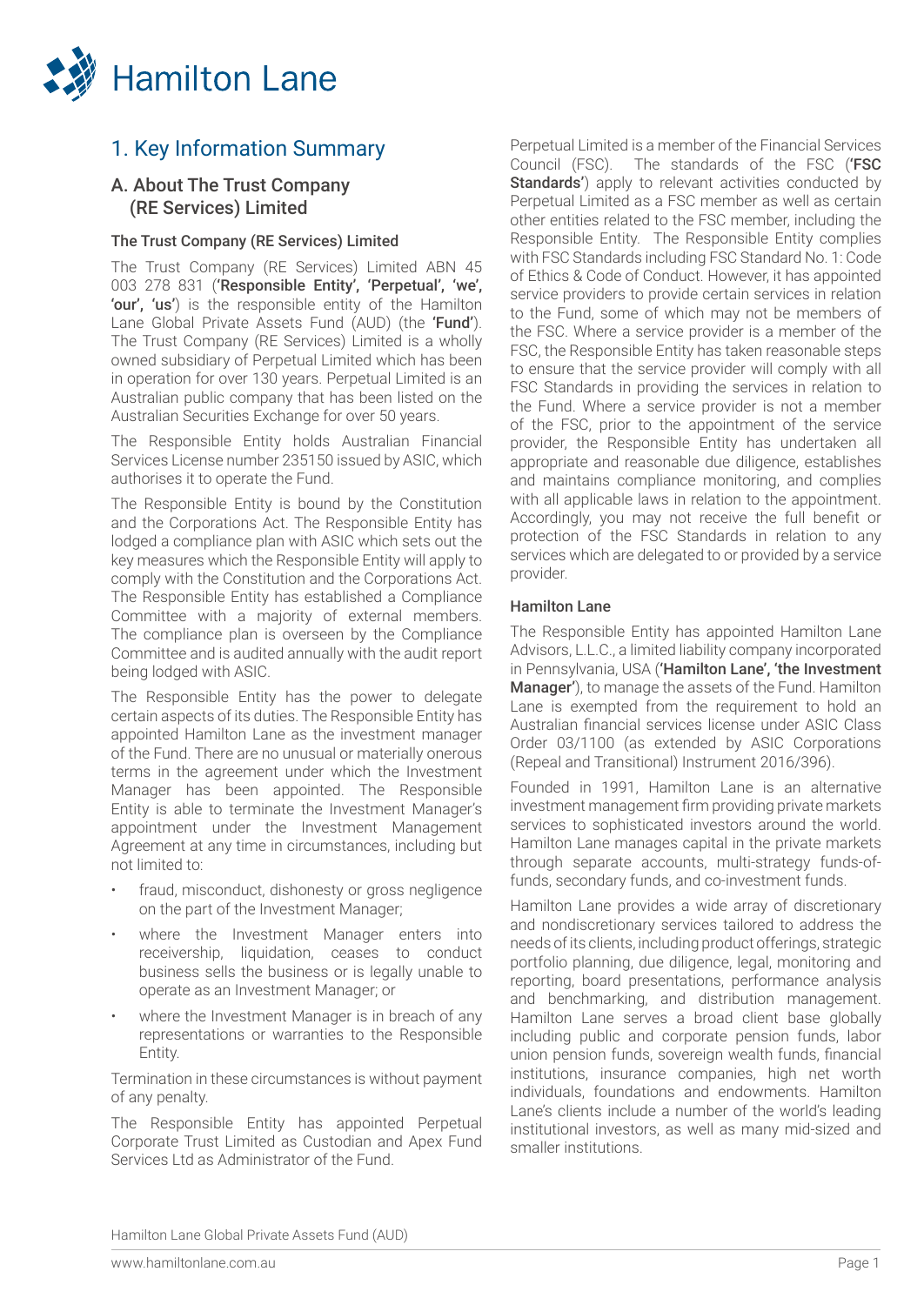

Hamilton Lane has extensive experience and expertise in private markets, long-standing relationships with premier investment managers, access to significant deal flow and a rigorous due diligence and monitoring process. Hamilton Lane boasts a broad and global investment team, comprised of diverse nationalities and skill sets, as well as a variety of professional backgrounds. Hamilton Lane's focus is to provide comprehensive investment management, advisory and consulting services with respect to private markets investments.

Hamilton Lane Incorporated, a Nasdaq-listed public company, serves as the sole managing member of the Investment Manager

## Hamilton Lane Global Private Assets Fund (AUD)

Neither the Responsible Entity nor the Investment Manager guarantees the performance of the Fund or the return of capital or income. Your investment in the Fund is subject to investment risk. This could involve delays in repayment and loss of income or the principal invested.

As responsible entity, The Trust Company (RE Services) Limited is responsible for overseeing the operations of the Fund. As the investment manager, Hamilton Lane is responsible for selecting and managing the assets of the Fund. For more information on the Fund's investments, see 'The Hamilton Lane Global Private Assets Fund (AUD)' on page 5.

| <b>Fund name</b>          | Hamilton Lane Global Private Assets Fund (AUD)                                                                                                                                                                                                                                                                                                                                                                                                                                                                                                                                      |
|---------------------------|-------------------------------------------------------------------------------------------------------------------------------------------------------------------------------------------------------------------------------------------------------------------------------------------------------------------------------------------------------------------------------------------------------------------------------------------------------------------------------------------------------------------------------------------------------------------------------------|
| <b>ARSN</b>               | 631 635 393                                                                                                                                                                                                                                                                                                                                                                                                                                                                                                                                                                         |
| <b>Responsible Entity</b> | The Trust Company (RE Services) Limited ABN 45 003 278 831 AFSL 235150<br>13/123 Pitt Street Sydney NSW 2000 Australia                                                                                                                                                                                                                                                                                                                                                                                                                                                              |
| <b>Investment Manager</b> | Hamilton Lane Advisors, L.L.C., a Pennsylvania limited liability company will serve as investment<br>manager to the Fund and in such capacity will provide portfolio management and certain administrative<br>services to the Fund. The Investment Manager is a registered investment adviser under the U.S.<br>Investment Advisers act of 1940, as amended. Hamilton Lane is exempted from the requirement to<br>hold an Australian financial services license under ASIC Class Order 03/1100 (as extended by ASIC<br>Corporations (Repeal and Transitional) Instrument 2016/396). |
| Custodian                 | Perpetual Corporate Trust Limited ABN 99 000 341 533 AFSL 392673                                                                                                                                                                                                                                                                                                                                                                                                                                                                                                                    |
| Administrator             | Apex Fund Services Ltd C/o Apex Fund Services (Australia) Pty Ltd PO Box 189 Flinders Lane VIC 8009<br>(Apex Fund Services Ltd)                                                                                                                                                                                                                                                                                                                                                                                                                                                     |
| <b>Unit Registry</b>      | Apex Fund Services Ltd                                                                                                                                                                                                                                                                                                                                                                                                                                                                                                                                                              |
| <b>Auditor</b>            | Ernst & Young                                                                                                                                                                                                                                                                                                                                                                                                                                                                                                                                                                       |
| <b>Eligible Investors</b> | Australian and New Zealand wholesale and retail investors.                                                                                                                                                                                                                                                                                                                                                                                                                                                                                                                          |
| Listing                   | The Units will not be listed on any securities exchange.                                                                                                                                                                                                                                                                                                                                                                                                                                                                                                                            |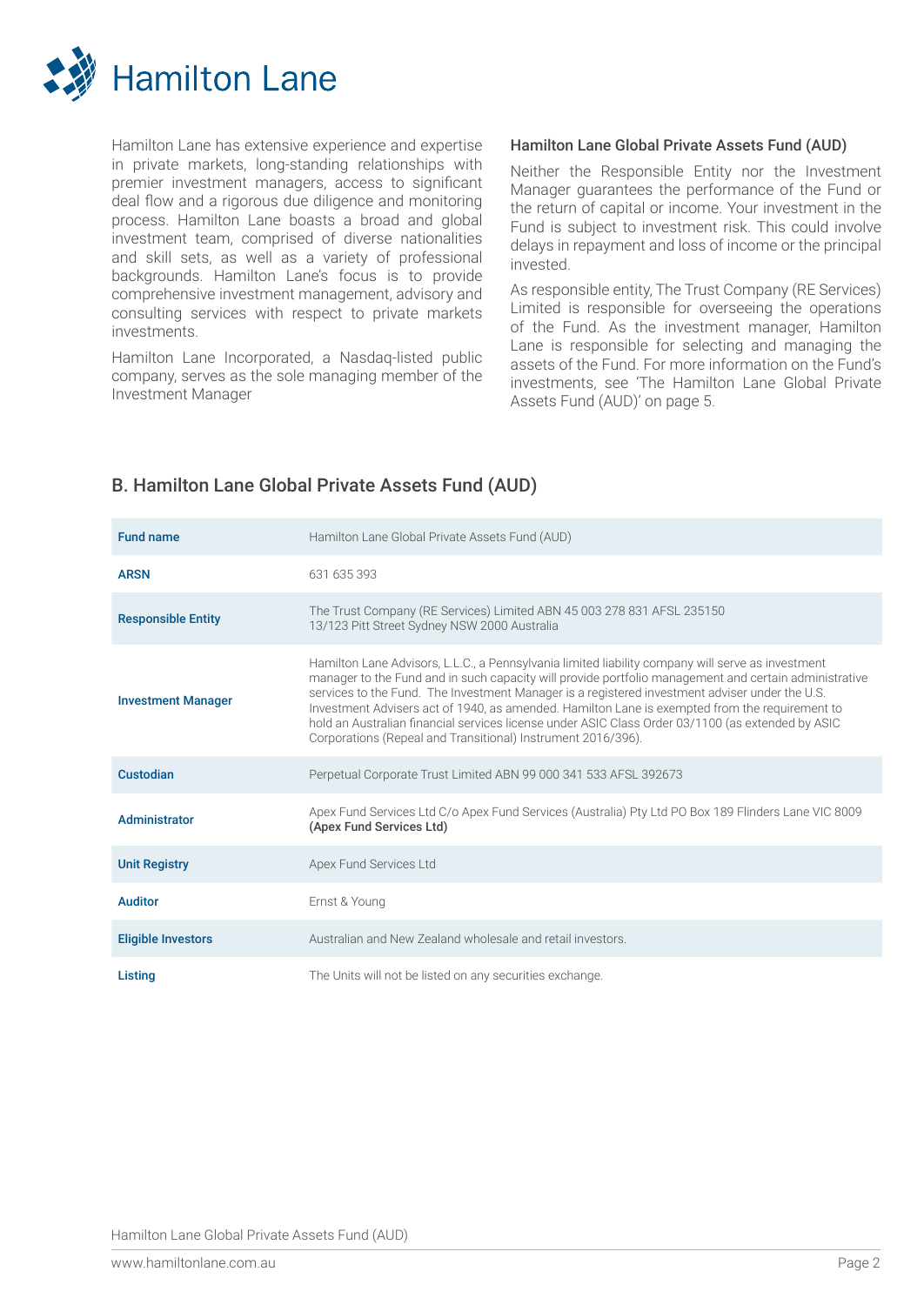

| <b>About the Fund</b>                | The Hamilton Lane Global Private Assets Fund (AUD) is an Australian registered managed investment<br>scheme.<br>The Fund is a feeder fund that invests:<br>(i) directly and indirectly in the Hamilton Lane Global Private Assets Fund, a reserved alternative investment<br>fund organised as an investment company with variable share capital (société d'investissement à capital<br>variable - Fonds d'investissement Alternatif reserve), governed by the Luxembourg Law of 23 July 2016<br>relating to Reserved Alternative Investments Funds and incorporated as a Luxembourg partnership<br>limited by shares and governed by its articles which have been deposited with the Luxembourg Trade and<br>Companies Register (the "Main Fund"). The Main Fund will be managed by Augeo Capital Management<br>SA (formerly Warburg Invest Luxembourg S.A.) (the "Alternative Investment Fund Manager" or "AIFM")<br>pursuant to directive 2011/61/EU on alternative investment fund managers. The AIFM has appointed the<br>Investment Manager to provide certain portfolio management services to the Main Fund. The Fund will<br>invest in an AUD-denominated share class of the Main Fund; and<br>(ii) indirectly in investments that fit within the investment strategy of the Main Fund<br>For more information on the Fund and the Main Fund's investments and investment strategy, see pages 5-7 |
|--------------------------------------|------------------------------------------------------------------------------------------------------------------------------------------------------------------------------------------------------------------------------------------------------------------------------------------------------------------------------------------------------------------------------------------------------------------------------------------------------------------------------------------------------------------------------------------------------------------------------------------------------------------------------------------------------------------------------------------------------------------------------------------------------------------------------------------------------------------------------------------------------------------------------------------------------------------------------------------------------------------------------------------------------------------------------------------------------------------------------------------------------------------------------------------------------------------------------------------------------------------------------------------------------------------------------------------------------------------------------------------------------------------------------------------------------------|
| <b>Investment objective</b>          | The investment objective is to obtain capital appreciation over the medium- and long-term through<br>investments in the Main Fund or in investments that fit within the investment strategy of the Main Fund.<br>The investment objective of the Main Fund is to obtain capital appreciation over the medium- and long-<br>term through investments in private assets globally. The Fund will make indirect investments in private<br>assets globally and build a diversified portfolio over time to avoid concentrated risk exposures and to<br>provide sufficient liquidity for limited redemptions at the level of the Main Fund.                                                                                                                                                                                                                                                                                                                                                                                                                                                                                                                                                                                                                                                                                                                                                                       |
| <b>Significant benefits</b>          | Investing in the Fund offers investors a range of benefits, including:<br>Access to attractive private assets diversified by industry sector, investment strategy, general<br>partner and geography<br>Portfolio management expertise of the Investment Manager<br>٠<br>Ability to rebalance exposure and obtain a measure of liquidity in a historically illiquid asset class.<br>$\bullet$                                                                                                                                                                                                                                                                                                                                                                                                                                                                                                                                                                                                                                                                                                                                                                                                                                                                                                                                                                                                               |
| <b>Investor profile</b>              | The Fund is not suited to investors who:<br>expect returns to mirror or better an index at all times;<br>expect to make significant short-term gains. The minimum suggested time horizon for the Fund is<br>٠<br>five or more years; or<br>cannot tolerate that there may be substantial fluctuations in the value of their investment. Private<br>٠<br>assets have inherent risks and their values may fluctuate over time.                                                                                                                                                                                                                                                                                                                                                                                                                                                                                                                                                                                                                                                                                                                                                                                                                                                                                                                                                                               |
| <b>Risks</b>                         | All investments are subject to risk.<br>The significant risks associated with the Fund are described in section 4 on pages 8-16 of this PDS.                                                                                                                                                                                                                                                                                                                                                                                                                                                                                                                                                                                                                                                                                                                                                                                                                                                                                                                                                                                                                                                                                                                                                                                                                                                               |
| <b>Valuation</b>                     | The Net Asset Value ("NAV") of the Fund is calculated by the Administrator by dividing the net assets of<br>the Fund by the number of Units on issue in the Fund and will be determined by reference to the valuation<br>reports provided by the Main Fund.                                                                                                                                                                                                                                                                                                                                                                                                                                                                                                                                                                                                                                                                                                                                                                                                                                                                                                                                                                                                                                                                                                                                                |
| <b>Distributions</b>                 | The net income of the Fund will be distributed on an annual basis. The nature of the Fund's investments<br>means that distributions are not anticipated to be otherwise regularly made and that any distributions<br>will generally not be significant in value.<br>For more information on Distributions, see pages 20-21.                                                                                                                                                                                                                                                                                                                                                                                                                                                                                                                                                                                                                                                                                                                                                                                                                                                                                                                                                                                                                                                                                |
| <b>Entering and exiting the Fund</b> | Monthly-subject to limitations as detailed in this PDS. Note that investors' ability to redeem will be<br>subject to the Fund's ability to redeem from the Main Fund.                                                                                                                                                                                                                                                                                                                                                                                                                                                                                                                                                                                                                                                                                                                                                                                                                                                                                                                                                                                                                                                                                                                                                                                                                                      |
| <b>Liquidity</b>                     | The assets of the Main Fund are generally expected to be illiquid. As such, an investment in the Fund<br>is also generally expected to be illiquid and investors should take this into consideration when deciding<br>whether to invest in the Fund.                                                                                                                                                                                                                                                                                                                                                                                                                                                                                                                                                                                                                                                                                                                                                                                                                                                                                                                                                                                                                                                                                                                                                       |
| Leverage                             | Leverage will not be used by the Fund. The Main Fund may borrow, so long as at the time of any such<br>borrowing, the aggregate borrowings outstanding do not exceed 25% of the gross value of its assets<br>(including any outstanding debt).<br>For more information on leverage used by the Main Fund, see page 7.                                                                                                                                                                                                                                                                                                                                                                                                                                                                                                                                                                                                                                                                                                                                                                                                                                                                                                                                                                                                                                                                                      |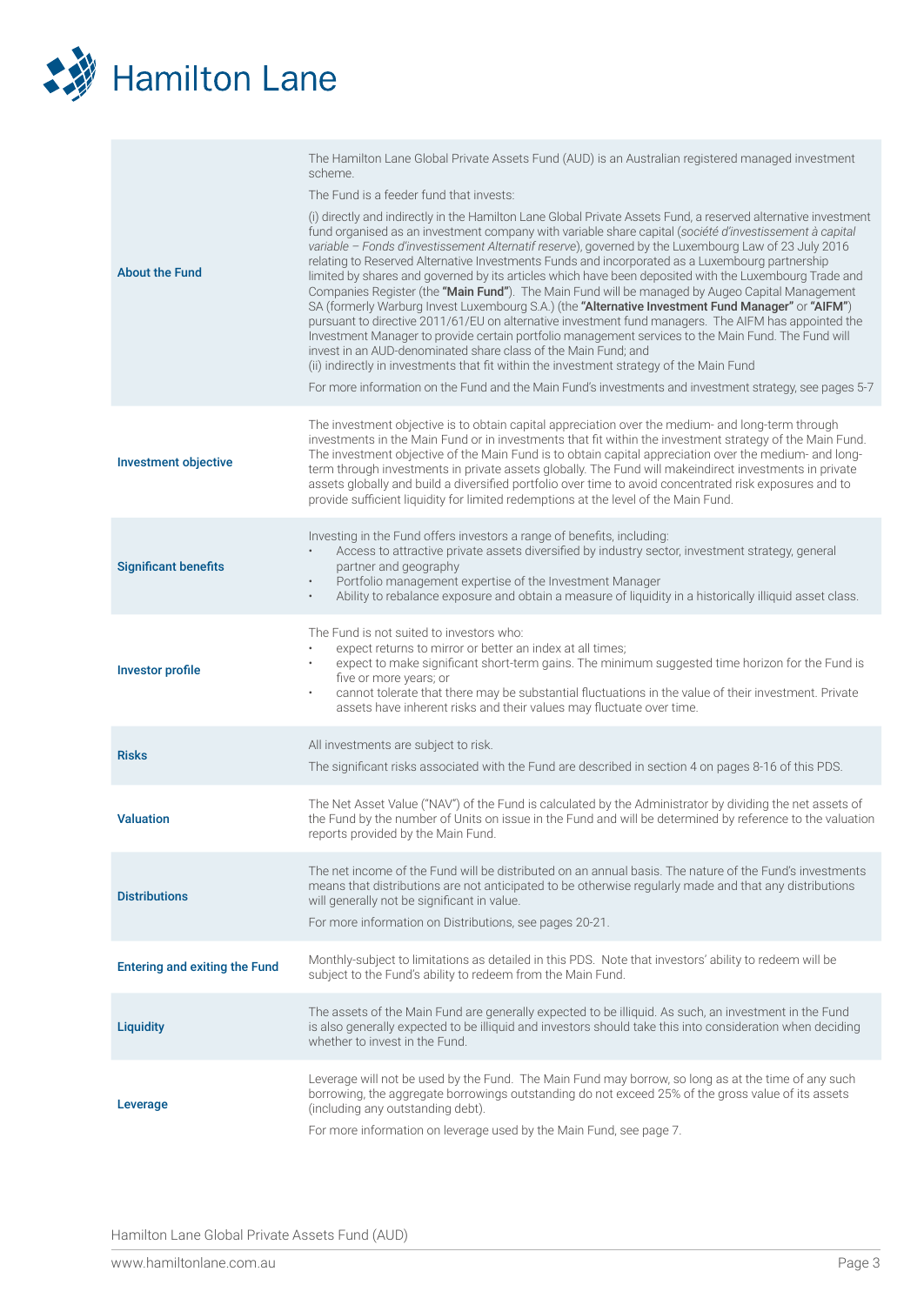

| <b>Derivatives</b>                        | Derivatives will not be used by the Fund. From time to time, the Main Fund may employ a wide range of<br>hedging techniques and instruments for risk management with respect to the Main Fund's investments,<br>which may include derivatives.<br>For more information on derivatives used by the Main Fund, see page 7.                                                                                                                                                                                                                                                                                                                                                                                                                                                        |
|-------------------------------------------|---------------------------------------------------------------------------------------------------------------------------------------------------------------------------------------------------------------------------------------------------------------------------------------------------------------------------------------------------------------------------------------------------------------------------------------------------------------------------------------------------------------------------------------------------------------------------------------------------------------------------------------------------------------------------------------------------------------------------------------------------------------------------------|
| <b>Short Selling</b>                      | Short Selling will not be used by the Fund. There are no restrictions on the Main Fund's ability to do so,<br>however, the nature of its investments means it is unlikely to engage in short selling.                                                                                                                                                                                                                                                                                                                                                                                                                                                                                                                                                                           |
| <b>Minimum investment</b>                 | \$25,000                                                                                                                                                                                                                                                                                                                                                                                                                                                                                                                                                                                                                                                                                                                                                                        |
| <b>Minimum redemption</b>                 | \$25,000 subject to the Responsible Entity's discretion to waive the minimum amount for a redemption.                                                                                                                                                                                                                                                                                                                                                                                                                                                                                                                                                                                                                                                                           |
| <b>Management Fees and other</b><br>costs | Management Fee capped at 1.70% per annum of the NAV of the Fund, including GST and net of RITC. For<br>more information on Fees and other costs of the Fund, see section 6 on pages 23-26.                                                                                                                                                                                                                                                                                                                                                                                                                                                                                                                                                                                      |
| <b>Exit and Entry Fees</b>                | Nil.                                                                                                                                                                                                                                                                                                                                                                                                                                                                                                                                                                                                                                                                                                                                                                            |
| <b>Cooling off</b>                        | A cooling-off period during which investors have the right to withdraw their application applies to an<br>investment in the Hamilton Lane Global Private Assets Fund (AUD). This period is 14 days from the<br>earlier of:<br>(i) when you receive confirmation of your investment; or<br>(ii) the end of the fifth Business Day after the day on which your Units were issued to you.                                                                                                                                                                                                                                                                                                                                                                                          |
| <b>Transaction confirmation</b>           | To keep you up-to-date with your investment, the following information will be provided:<br>(i) confirmation of every transaction you make;<br>(ii) periodic statements - including your opening and closing balances, a summary of all transactions on<br>your account, any increases in contributions and any return on investments during the reporting period;<br>(iii) following the end of the tax year, a report to help you with your tax return;<br>(iv) each year, the audited annual financial report of the Hamilton Lane Global Private Assets Fund (AUD)<br>(you will be emailed the report and can access it on the Investment Manager's website at hamiltonlane.<br>com.au; and<br>notice of any material changes to this PDS and any other significant events. |
|                                           |                                                                                                                                                                                                                                                                                                                                                                                                                                                                                                                                                                                                                                                                                                                                                                                 |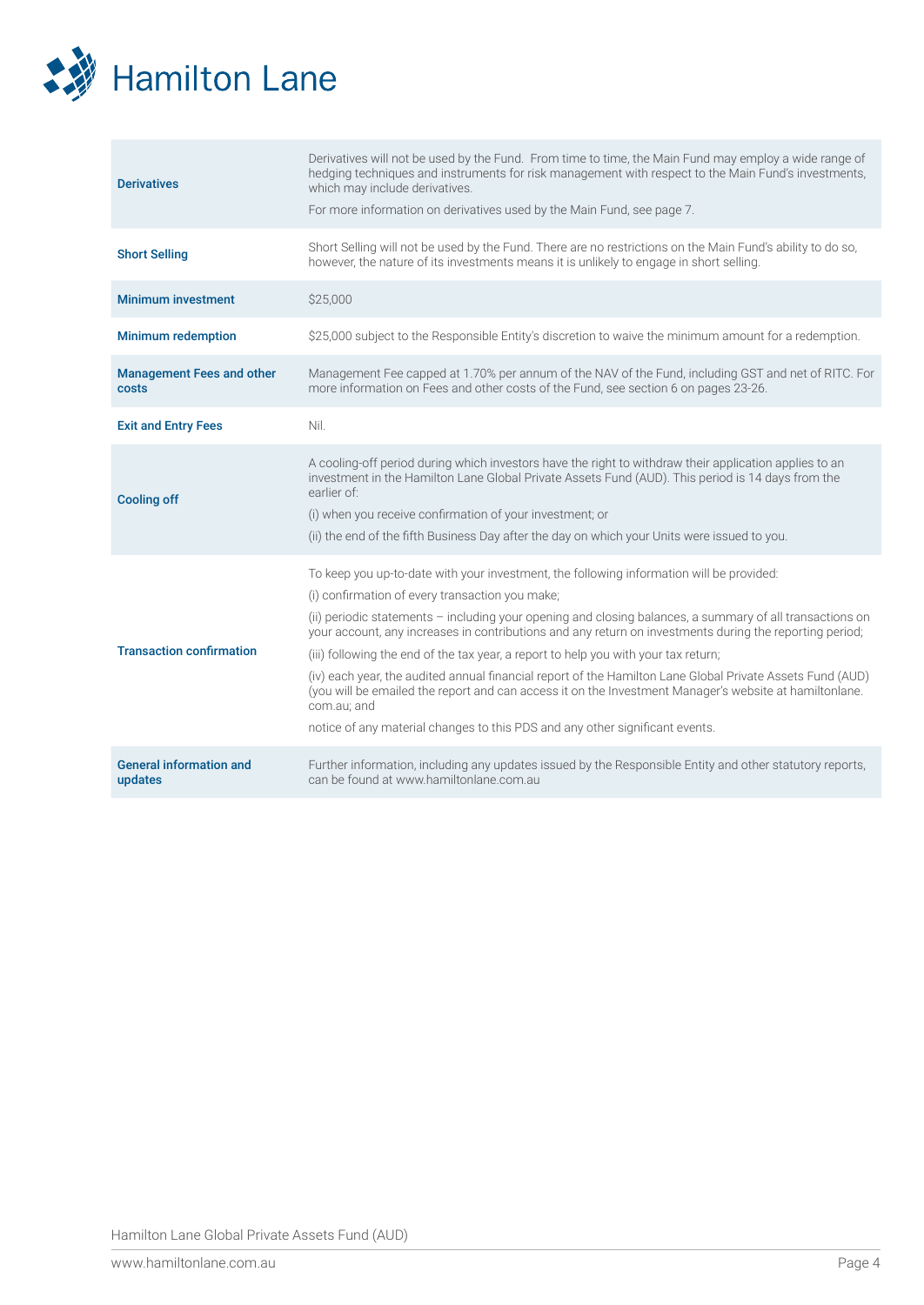

## 2. The Hamilton Lane Global Private Assets Fund (AUD)

| The Fund's investment objective           | The investment objective is to obtain capital appreciation over the medium- and long-term through<br>direct and indirect investments in the Main Fund or indirectlyindirectly in investments that fit within the<br>investment strategy of the Main Fund through the Subfund. The Main Fund will invest in private assets<br>globally and seek to build a diversified portfolio over time to avoid concentrated risk exposures and to<br>provide sufficient liquidity for limited redemptions. <sup>1</sup>                                                                                                                                                                                                                                                                                                                                                                                                                                                                                                                                                                                                                                                                                                                                                                      |
|-------------------------------------------|----------------------------------------------------------------------------------------------------------------------------------------------------------------------------------------------------------------------------------------------------------------------------------------------------------------------------------------------------------------------------------------------------------------------------------------------------------------------------------------------------------------------------------------------------------------------------------------------------------------------------------------------------------------------------------------------------------------------------------------------------------------------------------------------------------------------------------------------------------------------------------------------------------------------------------------------------------------------------------------------------------------------------------------------------------------------------------------------------------------------------------------------------------------------------------------------------------------------------------------------------------------------------------|
| The Fund's investments                    | The Fund expects to invest most of its assets, directly or indirectly, in the Main Fund. The Main Fund<br>may gain access to private assets through a number of different approaches, including without limitation,<br>(i) direct investments in the equity or debt of a company ("Direct Equity Investments" or "Direct Credit")<br>Investments," respectively, and together, "Direct Investments"), (ii) primary subscriptions to closed-end<br>private funds, including without limitation funds-of-funds ("Primary Fund Investments"), (iii) secondary<br>purchases of interests in closed-end private funds and other private assets ("Secondary Investments"),<br>(iv) investments in listed private equity companies, funds or other vehicles ("Listed PE Investments"), or (v)<br>programmatic investment relationships with asset managers outside of their commingled private funds<br>("Opportunistic Investments"). The Main Fund may gain such exposure through a direct investment in the<br>targeted investment entity or indirectly through pooled vehicles or special purpose vehicles managed by<br>the Investment Manager, any of its affiliates or third parties.<br>The Fund may hold small cash balances for the purposes of meeting Fund operating costs. |
| Minimum suggested investment<br>timeframe | 5-10 years                                                                                                                                                                                                                                                                                                                                                                                                                                                                                                                                                                                                                                                                                                                                                                                                                                                                                                                                                                                                                                                                                                                                                                                                                                                                       |
| The Fund's income distribution            | Any distributions will generally be made in the Responsible Entity's discretion annually at 30 June. The<br>Responsible Entity also has the discretion to make interim distributions during the financial year.                                                                                                                                                                                                                                                                                                                                                                                                                                                                                                                                                                                                                                                                                                                                                                                                                                                                                                                                                                                                                                                                  |
| Date the Fund was established             | 27 February 2019                                                                                                                                                                                                                                                                                                                                                                                                                                                                                                                                                                                                                                                                                                                                                                                                                                                                                                                                                                                                                                                                                                                                                                                                                                                                 |

1 The Fund may not achieve its investment objective. Returns are not guaranteed.

## 3. Investment Strategy

The investment objective is to obtain capital appreciation over the medium- and long-term through investments in the Main Fund or in investments that fit within the investment strategy of the Main Fund. The Main Fund will make direct or indirect investments in private assets globally. The Fund, through its investments in the Main FundFund will seek to build a diversified portfolio over time to avoid concentrated risk exposures and to provide sufficient liquidity for limited redemptions.

Hamilton Lane Global Private Assets Fund (AUD) will seek to achieve its objective by investing primarily, directly or indirectly, through an investment in a share class of the Main Fund.The Fund may invest indirectly in the Main Fund or other investments which fit the investment strategy of the Main Fund through Hamilton Lane European Investors SCA SICAV-RAIF, GPA Investments Sub-Fund (Subfund) when the Investment Manager believes it is in the interest of the Fund to do so. The Subfund is a specialist umbrella investment vehicle which may be able to access investments on better terms than the Fund would otherwise be able to obtain.

Private assets refer to investments that are privately negotiated by professional asset managers into the equity or debt of a company. These investments can follow a variety of strategies including, without limitation, equity investments in which a mature company is acquired from current shareholders ("Buyouts"), equity investments in early stage or other high growth potential companies ("Venture/Growth **Equity"**), and investments in the debt of performing companies or companies in need of restructuring.

#### Investment Strategy of the Main Fund

The Main Fund may gain access to private assets through a number of different approaches, including without limitation, (i) direct investments in the equity or debt of a company ("Direct Equity Investments" or "Direct Credit Investments", respectively, and together, "Direct Investments"), (ii) primary subscriptions to closed-end private funds, including without limitation funds-offunds ("Primary Fund Investments"), (iii) secondary purchases of interests in closed-end private funds and other private assets ("Secondary Investments"), (iv) investments in listed private equity companies, funds or other vehicles ("Listed PE Investments"), or (v) programmatic investment relationships with asset managers outside of their commingled private funds ("Opportunistic Investments"). The Main Fund may gain such exposure through a direct investment in the targeted investment entity or indirectly through pooled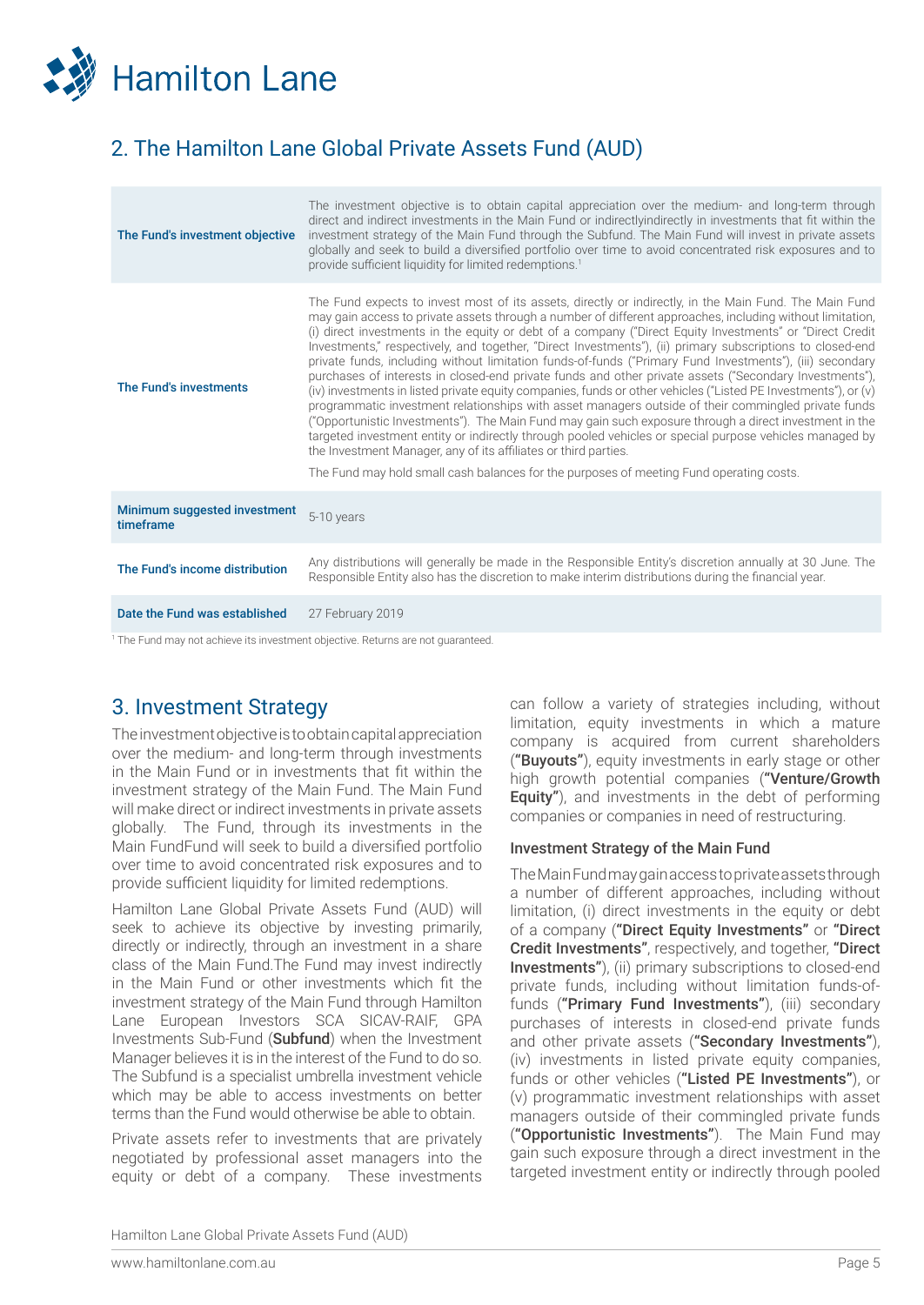

vehicles or special purpose vehicles managed by the AIFM, any of its affiliates or third parties.

In a Direct Equity Investment, the Main Fund invests in a privately negotiated stake in the equity of an operating company. Depending upon the stage of the operating company, these could follow the Buyout or Venture/ Growth Equity strategy. Direct Equity Investments may also encompass, without limitation, real estate or other real assets, privately negotiated transactions with a listed operating company or acquisition company, or investments structured as debt but with significant equity-like characteristics.

In a Direct Credit Investment, the Main Fund invests in debt (including, without limitation, senior, subordinated, second lien, mezzanine or bonds) of an operating company or asset pool.

The Main Fund may invest in private asset funds as part of its Primary Fund Investments and Secondary Investments. Private asset funds are commingled, professionally-managed investment vehicles that generally acquire diversified portfolios of private assets within a defined strategy. Investors have traditionally gained access to private investments through commitments to closed-ended, blind pool funds with a typical defined life of ten to twelve years. Investors in a private asset fund must maintain reserves of cash to finance such private asset fund's capital calls for acquisitions, expenses and other obligations during the first three to five years of the private asset fund's life; cash is returned by a private asset fund to its investors over the life of such private asset fund as investments are liquidated.

While the Main Fund may make Primary Fund Investments in new private asset funds during their fundraising phase, the presence of uncalled commitments may require significant cash holdings or lines of credit that may impact the return or risk of the Main Fund (and, hence, the Fund). As a way of gaining similar exposure to the kinds of assets underlying Primary Fund Investments, the Main Fund may engage in arrangements with managers to make Opportunistic Investments alongside such managers' respective commingled funds without the obligation to fund capital calls for new investments if the Main Fund lacks sufficient liquidity. The Main Fund does not expect to invest or commit more than 20% of the gross value of its assets in the securities of any Primary Fund Investment (excluding anyany indirect investment in the Main Fund).

In Secondary Investments, the Main Fund purchases stakes in seasoned private asset funds or other private assets. Such mature investments may return cash more quickly than Primary Fund Investments and also avoid substantial uncalled commitments. Both characteristics can be attractive given the structure of the Main Fund and the desire to provide liquidity for limited redemptions.

Listed PE Investments gain access to underlying private assets through investments in listed entities that invest in private transactions or private funds or that earn fees and/or carried interest from such assets. Historically, the prices of Listed PE Investments have been sensitive to economic conditions and, at certain times, could be purchased at discounts relative to similar assets in private transactions.

Hamilton Lane, as the investment manager of the Fund and Main Fund providing portfolio management services to the Fund and Main Fund, as well as administrative services to the Main Fund, will aim to use its perspective on the future prospects of various private market strategies, geographies and transaction types and to match them with attractive investment opportunities in order to achieve the investment objectives of the Fund.

Hamilton Lane has extensive experience managing portfolios of illiquid assets and has developed liquidity projection models based on decades' worth of private asset data that it has collected. Hamilton Lane will maintain models for the Main Fund to project sources and uses of liquidity, including, among other things, cash flows related to investments, subscriptions, redemptions, settlement and maintenance of hedging transactions, and lines of credit.

Hamilton Lane will seek to build a diversified portfolio of private assets within the Main Fund. The focus on Direct Investments, Secondary Investments, Listed PE Investments and Opportunistic Investments will seek to limit the exposure of the Main Fund to uncalled commitments and to shorten the duration of expected cash flows relative to a traditional portfolio consisting predominantly of primary fund investments. This portfolio construction approach is expected to be geared toward maintaining a relatively high level of exposure to private assets while still maintaining liquidity for limited investor redemptions.

The Main Fund intends to hedge a portion of the differences between the currency exposures of the Main Fund's assets and the currencies of the Main Fund's various share classes (including the shares class of the Fund). Depending on market conditions and the views of Hamilton Lane, the Main Fund may or may not hedge all or a portion of its currency exposures, meaning that investors in the Fund may be indirectly exposed to fluctuations in foreign exchange rates.

The Main Fund may hold liquid assets in current accounts or other money market instruments for the purpose of liquidity management.

The general partner of the Main Fund may alter the investment strategies and policies of the Main Fund;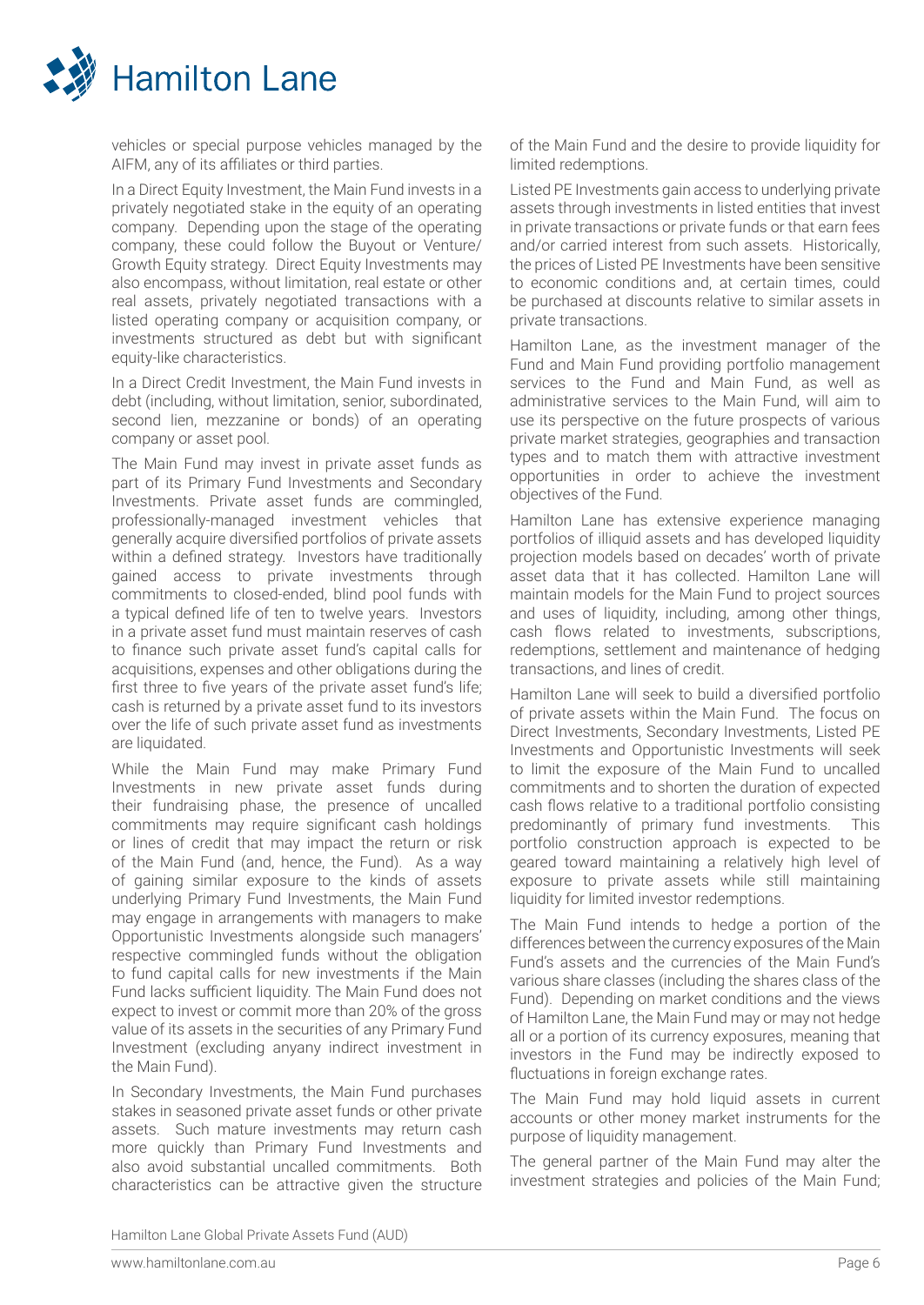

provided that any material change is communicated to shareholders of the Main Fund and applicable Luxembourg regulatory requirements applicable to the Main Fund are complied with. In such event, the Fund will be offered the opportunity to redeem its interest in the Main Fund prior to such material change taking effect. The determination of whether to redeem out of the Main Fund in such event will be made by the Responsible Entity.

#### Use of Leverage by the Main Fund

The Main Fund may borrow, so long as at the time of any such borrowing, the aggregate borrowings outstanding do not exceed 25% of the gross value of its assets (including any outstanding debt), provided that such borrowing is only for the purpose of funding committed investments, supporting warehousing activities, satisfying redemption requests, supporting hedging or to otherwise settle a liability or obligation. Subject to the foregoing, the Main Fund may borrow from the AIFM, Hamilton Lane or any of their respective affiliates, in each case on terms at least as favourable as those available from third party lenders in the market. The assets of the Main Fund may be used as collateral in connection with any such borrowing. The maximum level of leverage that can be incurred for a new investment is 2.9 times using the gross calculation method, and 1.5 times using the commitment calculation method (such methods as defined in the *Alternative Investment Fund Managers Directive 2011/61/EU).*

## Use of Derivatives by the Main Fund

From time to time, the Main Fund may employ derivatives in a wide range of hedging techniques and instruments for risk management with respect to the Main Fund's investments. In addition, the Main Fund may (but is not obligated to) employ a wide range of hedging techniques and instruments to hedge, on behalf of one or more classes of shares of the Main Fund, some or all of its currency exposure. Such instruments include the purchase or sale of currency exchange contracts, futures, forwards, put and call options of any type, swap transactions (including interest rate, credit default, asset, index, inflation, correlation, basis, currency, variance swaps and the purchase or sale of related caps, floors, collars and swaptions), and other derivatives. The Main Fund may also invest in derivatives to gain exposure to target assets.

The Main Fund will not enter into derivative transactions for speculative non-investment purposes (but may do so for hedging purposes or to gain exposure to target assets, including without limitation in the form of options and warrants). In relation to currency hedging undertaken (if any) gains and losses on the hedging transactions are allocated to the classes of shares being hedged. However, this does not mean that other

classes of shares cannot be liable for such hedging transactions.

## Diversification of the Main Fund

The Main Fund intends to not invest more than 30% of its assets in any securities of the same nature issued by the same issuer. The 30% risk diversification rule will apply at the level of the investments, whether the Main Fund invests directly or through special purpose vehicles or any other intermediary vehicles. This limit imposed by the diversification rule is intended to be reached one year from the launch date of the Main Fund.

This restriction is not applicable to the acquisition of:

(a) units or shares of collective investment vehicles if such vehicles are subject to risk diversification requirements comparable to those applicable to the Main Fund; and

(b) securities issued or guaranteed by a Member State of the Organisation for Economic Cooperation and Development (OECD) or by its local authority, or by supranational institutions and organisations with European, regional or worldwide scope.

Short sales may not in principle result in the Fund holding a short position in securities of the same type issued by the same issuer representing more than 30% of its assets.

When using financial derivative instruments, the Main Fund must ensure, via appropriate diversification of the underlying assets, a similar level of risk-spreading. Similarly, the counterparty risk in an over-the-counter transaction must, where applicable, be limited having regard to the quality and qualification of the counterparty.

#### Labour standards, environmental, social and ethical considerations

Hamilton Lane takes into account environmental, social and corporate governance (including ethics) ('ESG') considerations in making investment decisions.

ESG risks vary by sector and deal, and Hamilton Lane believes that proactive diligence is important to understanding a fund manager's approach in assessing and monitoring ESG risks. Proactively working with managers to understand their practices and reporting is crucial to ensuring ESG success. While the Fund does not necessarily have an ESG focused investment philosophy, Hamilton Lane takes these considerations into account as part of its due diligence process.

Hamilton Lane's ESG efforts are overseen by the Responsible Investment Committee, which is composedo of some of the firm's most senior professionals and meets formally on a quarterly basis to discuss the coordination and management of the firm's ESG efforts.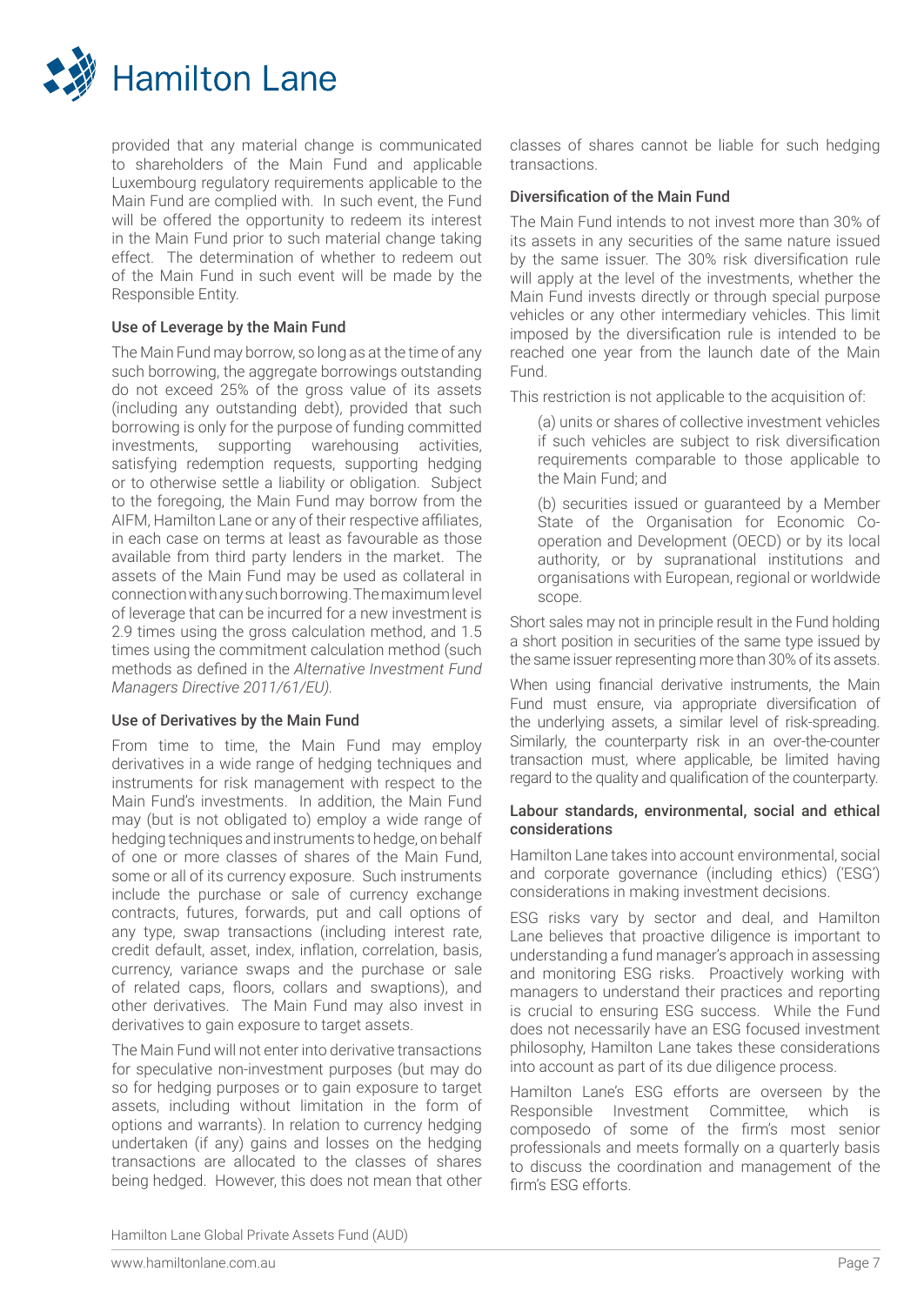

In making investment decisions, Hamilton Lane also takes into account whether labour standards are in compliance with the applicable law, and, where labour standards are not in compliance with such law, this is expected to negatively impact Hamilton Lane's investment decision (however, this labour standards factor carries lesser weight in Hamilton Lane's investment decisions relative to the ESG factors described above).

Hamilton Lane is a signatory to the Principles for Responsible Investment (PRI) and is focused on implementing thoughtful ESG practices into the investment process and monitoring activities. The PRI is an independent organisation supported by the United Nations which works to understand the investment implications of ESG factors and to support its international network of investor signatories in incorporating these factors into their investment and ownership decisions.

#### Changes to Fund details

We have the right to change the Fund's investment return objective, benchmark, asset classes and asset allocation ranges and currency strategy (if any), without prior notice.

We will inform investors of any material change to the Fund's details via Hamilton Lane's website www. hamiltonlane.com.au, or as otherwise required by law.

## 4. Risks of Investing in the Fund

This section provides investors with risk disclosure that is relevant to the Fund. All investments carry risk. The likely investment return and the risk of losing money is different for each managed investment scheme as different strategies may carry different levels of risk depending on the portfolio of assets that make up the scheme. Those assets with potentially higher long-term returns may also have a higher risk of losing money in the shorter term. Please consult with a licensed financial adviser to determine your own risk/reward profile.

Risks can be managed but cannot be completely eliminated. It is important to understand that:

- the value of your investment will go up and down;
- investment returns will vary, and future returns may be different from past returns;
- returns are not guaranteed and there is always the chance that you may lose money on any investment you make; and
- laws affecting your investment in a managed investment scheme may change over time.

The appropriate level of risk for you will depend on a range of factors including your age, investment time frame, where other parts of your wealth are invested and your risk tolerance.

Some of the risks associated with an investment in the Fund and how Hamilton Lane manages those risks are listed below.

Investors should note that as the Fund will seek to achieve its objective by investing in a share class of the Main Fund, any risks associated with an investment in the Main Fund will also apply at the level of the Fund in respect of its investment in the Main Fund.

| <b>Risk</b>                                                                                                               | <b>Definition</b>                                                                                                                                                                                                                                                                                                                                                                                                                                                                                                                                                                                                                                                                                                                                                                                                                                                                                                                                                                                                                                                                                                                                                                                                                                                                                                                                                                                                                                                                                                                      |
|---------------------------------------------------------------------------------------------------------------------------|----------------------------------------------------------------------------------------------------------------------------------------------------------------------------------------------------------------------------------------------------------------------------------------------------------------------------------------------------------------------------------------------------------------------------------------------------------------------------------------------------------------------------------------------------------------------------------------------------------------------------------------------------------------------------------------------------------------------------------------------------------------------------------------------------------------------------------------------------------------------------------------------------------------------------------------------------------------------------------------------------------------------------------------------------------------------------------------------------------------------------------------------------------------------------------------------------------------------------------------------------------------------------------------------------------------------------------------------------------------------------------------------------------------------------------------------------------------------------------------------------------------------------------------|
| <b>Identification and Availability of</b><br><b>Investment Opportunities; No</b><br><b>Assurance of Investment Return</b> | The success of the Fund depends on the identification by, and the availability of suitable investment<br>opportunities to, Hamilton Lane and the sponsors of any portfolio investments in which the Main Fund<br>directly or indirectly invests (each, a "Portfolio Entity"). The availability of investment opportunities will<br>be subject to market conditions and other factors outside the control of Hamilton Lane. Past returns of<br>funds and separate accounts managed by Hamilton Lane have benefited from investment opportunities<br>and general market conditions (including favorable borrowing conditions in the debt markets) that may<br>not reoccur or continue, and there can be no assurance that the Main Fund, and hence the Fund, will<br>be able to avail itself of comparable opportunities and conditions. There can be no assurance that the<br>Main Fund will be able to identify sufficient, attractive investment opportunities to meet its investment<br>objectives, or that it will otherwise be successful in implementing its investment objectives or avoiding<br>losses (up to and including the loss of the entire amount invested). An investment in the Fund should<br>only be considered by persons who can afford a loss of their entire investment. Past performance<br>of investments associated with Hamilton Lane is not indicative of future results, and there can be no<br>assurance that the Fund will attain performance sufficient to meet the investment objectives of the Fund. |
| <b>Portfolio Construction and</b><br><b>Potential Lack of Diversification</b>                                             | Although the Main Fund seeks to create an investment portfolio consistent with the investment<br>objectives of the Main Fund, Hamilton Lane will be opportunistic in selecting investments for the Main<br>Fund. The Main Fund's (and hence the Fund's) investments could potentially be concentrated in one<br>investment category or in relatively few industries or regions. As a consequence, the aggregate return<br>on the investments of the Main Fund may be adversely affected by the unfavorable performance of a<br>particular investment category, industry or region and could be at a greater risk to overall changes in<br>the economy, interest rates, exchange rates or other market conditions than if the Main Fund were less<br>concentrated in a particular investment type.                                                                                                                                                                                                                                                                                                                                                                                                                                                                                                                                                                                                                                                                                                                                      |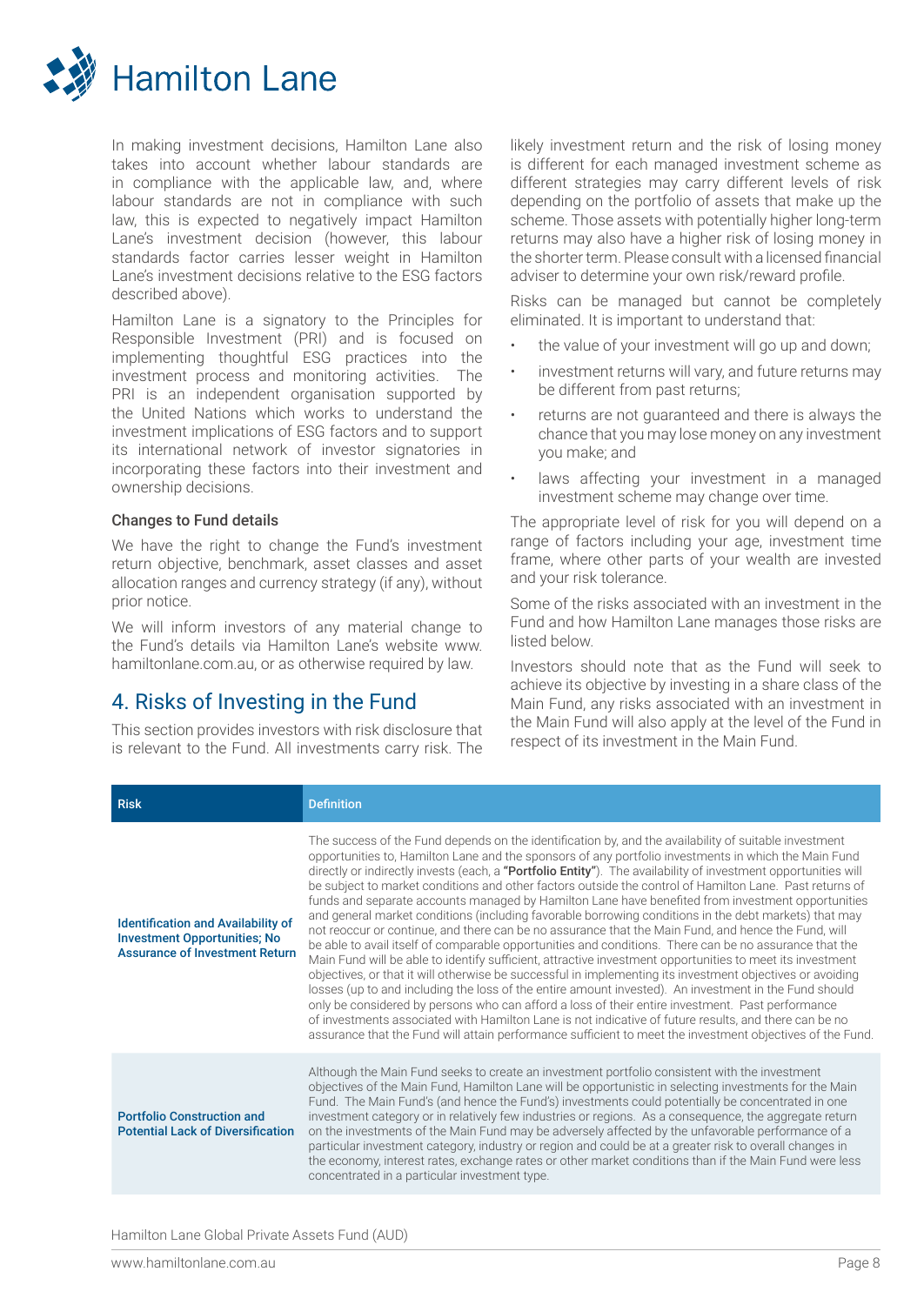

| <b>Importance of Relationships;</b><br><b>Competition for Access to</b><br><b>Investments and Investment</b><br><b>Funds</b> | Hamilton Lane seeks to maintain strong relationships with the sponsors of investment funds in which<br>it has previously made investments and who may provide opportunities for Direct Investments and<br>Opportunistic Investments, as well as Secondary Investments, and with investors who may represent<br>potential sellers in the private equity and private debt secondary markets. However, the market for<br>access to Direct Investments, Opportunistic Investments and Secondary Investments is extremely<br>competitive and the positioning of Hamilton Lane as an institutional participant in private markets may<br>evolve as markets mature or in response to such competition, and there can be no assurance that<br>Hamilton Lane will be able to secure the opportunity to invest on behalf of the Main Fund in all of the<br>investments it selects or desires, or that the size of the investments available to Hamilton Lane will be<br>as large as it would want. Moreover, because Hamilton Lane generally will not control the investment<br>or other business decisions of any Portfolio Entity, there can be no assurance that the Main Fund will<br>achieve its desired exposure to the relevant investment categories, industries and regions.                       |
|------------------------------------------------------------------------------------------------------------------------------|---------------------------------------------------------------------------------------------------------------------------------------------------------------------------------------------------------------------------------------------------------------------------------------------------------------------------------------------------------------------------------------------------------------------------------------------------------------------------------------------------------------------------------------------------------------------------------------------------------------------------------------------------------------------------------------------------------------------------------------------------------------------------------------------------------------------------------------------------------------------------------------------------------------------------------------------------------------------------------------------------------------------------------------------------------------------------------------------------------------------------------------------------------------------------------------------------------------------------------------------------------------------------------------------------|
| <b>Competition Among Alternative</b><br><b>Asset Sponsors</b>                                                                | Numerous alternative asset sponsors have raised or are raising new capital for investments. We expect<br>sponsors to continue to raise new capital for investments in the future. This has the effect of increasing<br>competition for attractive investments and could make it more difficult for the Main Fund and the<br>Portfolio Entities to successfully identify, structure and execute investments at attractive valuations or<br>otherwise achieve their investment objectives.                                                                                                                                                                                                                                                                                                                                                                                                                                                                                                                                                                                                                                                                                                                                                                                                          |
| <b>Risks of Investing with Third</b><br><b>Parties: Non-Controlling</b><br><b>Investments</b>                                | The Fund will be investing, directly and indirectlyin the Main Fund, primarily in Portfolio Entities<br>sponsored, controlled and/or managed by third parties. Such third-party managers and sponsors may<br>have interests (including financial interests) which are inconsistent with those of the Fund or the Main<br>Fund and may be in a position to take or block actions in a manner adverse to the Fund's interests. As<br>a result, the performance of the Fund will depend significantly on the investment and other decisions<br>made by third parties, which could have an indirect, material adverse effect on returns to investors in the<br>Fund.                                                                                                                                                                                                                                                                                                                                                                                                                                                                                                                                                                                                                                  |
| <b>Importance of Valuations</b>                                                                                              | The overall performance of the Fund will depend in part on the acquisition price paid by the Main Fund<br>for its investments, and, where applicable, on the acquisition prices paid by Portfolio Entities for their<br>investments. Valuations of investments, when reported by their respective sponsors, may not be<br>indicative of current or ultimate, realisable values. Moreover, there generally is no established secondary<br>market forprivate investments, and there may not be any comparable assets for which public market<br>valuations exist. As a result, the valuation of investments may be based on limited information and<br>is subject to inherent uncertainties. The performance of thee Fund will be adversely affected in the<br>event the valuations assumed by Hamilton Lane or by third-party sponsors in the course of negotiating<br>acquisitions of investments prove to have been too high. For more information regarding valuations and<br>the calculation of NAV for the Main Fund and the Fund, please see "Net Asset Value" in Section 5 below.                                                                                                                                                                                                           |
| <b>Extraordinary Dealing Procedure</b>                                                                                       | The general partner of the Main Fund may invoke at any time an alternative procedure for subscriptions<br>and redemptions of the Main Fund (the "Extraordinary Dealing Procedure"), if it determines it is in<br>the interest of the Main Fund or otherwise appropriate given then current market conditions or other<br>factors determined appropriate by the general partner, by giving notice to shareholders of the Main<br>Fund. If invoked, the Extraordinary Dealing Procedure will apply in lieu of the normal dealing terms for<br>subscriptions and redemptions and may result in suspended or delayed applications and redemptions<br>and adjustments to application and redemption prices to reflect volatile or uncertain asset prices.<br>This may have a materially adverse effect on the Fund if the Fund intends to make an application or<br>redemption during an Extraordinary Dealing Procedure. The Extraordinary Dealing Procedure is only<br>expected to be invoked in situations of illiquidity, volatility or abnormal market conditions.<br>During an Extraordinary Dealing Procedure the Main Fund may also seek to raise additional capital to<br>provide a cash liquidity buffer to the Main Fund which may have the effect of diluting the holdings of the<br>Fund. |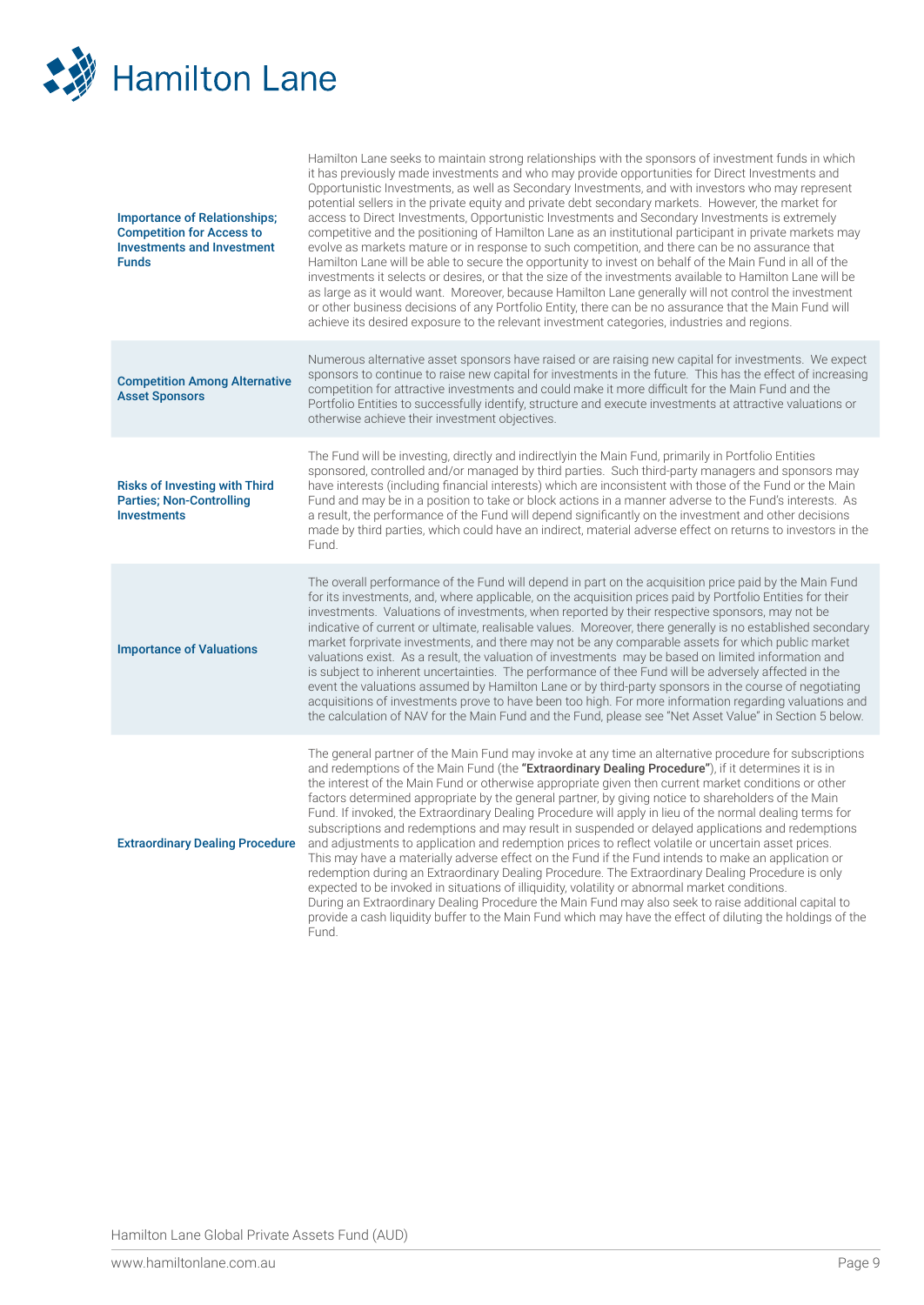

| <b>Changing Regulatory</b><br><b>Environment</b> | Governmental authorities and other politicians around the world have in recent years implemented<br>or called for financial system regulatory reform in reaction to volatility and disruption in the global<br>financial markets, including financial institution failures and financial frauds. Such reform includes<br>additional regulation of investment funds (including the Fund and the Main Fund) and their managers<br>and their activities, including additional compliance, risk management and other procedures; restrictions<br>on specific types of investments and the provision and use of leverage; transparency requirements;<br>limitations regarding compensation to managers; changes to tax treatment; and books and records,<br>reporting and disclosure requirements. The impact of such reform measures on the Fund and the Main<br>Fund cannot be predicted with certainty but could result in increased exposure to potential liabilities,<br>increased legal, compliance, tax and other related costs, reduced investment opportunities, additional<br>administrative burdens, and increased transparency as to the identity of the investors in the Fund and<br>the Main Fund. Legal and regulatory developments will also likely impose various costs and burdens on<br>investment sponsors and Portfolio Entities or the industries in which they operate, potentially resulting<br>in less attractive investment opportunities for the Fund or the Main Fund and reduced performance of<br>the Main Fund. The possibility for elections in various countries to result in new governing coalitions or<br>parties increases the uncertainty about the trajectory of any potential laws, rules, regulations, taxes and<br>tariffs that may impact the Main Fund, its investments and their sponsors.                                                                                                                                                                                                                                                                                                                                                                                                                                                |
|--------------------------------------------------|-----------------------------------------------------------------------------------------------------------------------------------------------------------------------------------------------------------------------------------------------------------------------------------------------------------------------------------------------------------------------------------------------------------------------------------------------------------------------------------------------------------------------------------------------------------------------------------------------------------------------------------------------------------------------------------------------------------------------------------------------------------------------------------------------------------------------------------------------------------------------------------------------------------------------------------------------------------------------------------------------------------------------------------------------------------------------------------------------------------------------------------------------------------------------------------------------------------------------------------------------------------------------------------------------------------------------------------------------------------------------------------------------------------------------------------------------------------------------------------------------------------------------------------------------------------------------------------------------------------------------------------------------------------------------------------------------------------------------------------------------------------------------------------------------------------------------------------------------------------------------------------------------------------------------------------------------------------------------------------------------------------------------------------------------------------------------------------------------------------------------------------------------------------------------------------------------------------------------------------------------------------------------------------|
| <b>Trade Policies</b>                            | If governments continue to make significant changes in their applicable trade policies, including by<br>imposing tariffs on certain goods and raw materials imported into the their respective countries, such<br>actions may trigger retaliatory actions by the affected countries, resulting in "trade wars," which may<br>cause increased costs for goods and raw materials, or in trading partners limiting their trade with the<br>applicable country, either of which may have material adverse effects on a Portfolio Entity's business and<br>operations.                                                                                                                                                                                                                                                                                                                                                                                                                                                                                                                                                                                                                                                                                                                                                                                                                                                                                                                                                                                                                                                                                                                                                                                                                                                                                                                                                                                                                                                                                                                                                                                                                                                                                                                 |
| <b>Changes to the European Union</b>             | On June 23, 2016, the United Kingdom held a referendum and voted to withdraw as a member of<br>the European Union and as a party to the Treaty on the Functioning of the European Union and its<br>related treaties ("Brexit"). The consequences of this referendum are uncertain. The referendum has<br>already caused significant volatility in global financial markets and uncertainty about the integrity and<br>functioning of the European Union, both of which may persist for an extended period of time. On March<br>29, 2017, the United Kingdom formally initiated the withdrawal process by notifying the European<br>Council of its intention to withdraw from the European Union. This notification has triggered a two-year<br>separation period under Article 50 of the Treaty on European Union, during which the United Kingdom<br>and the European Union will negotiate withdrawal arrangements governing the United Kingdom's<br>withdrawal from, and its future relationship with, the European Union. Unless an extension of this<br>separation period is agreed upon by all member states of the European Union, the United Kingdom's<br>withdrawal may occurregardless of whether a withdrawal agreement has been finalised.<br>Political parties in several other member states of the European Union have proposed that a similar<br>referendum be held on their country's membership in the European Union. It is unclear whether any<br>other member states of the European Union will hold such referendums, but further disruption can be<br>expected if there are.<br>The mid- to long-term effects of Brexit will depend on any agreements the UK makes to retain access to<br>European Union markets either during a transitional period or more permanently. The measures could<br>potentially disrupt the markets served by the Main Fund, the markets in which the Main Fund invests and<br>the tax jurisdictions in which the Main Fund operates and invests and adversely change tax benefits or<br>liabilities in these or other jurisdictions. In addition, Brexit could lead to legal uncertainty and potentially<br>divergent national laws and regulations as the UK determines which European Union laws to replace or<br>replicate. |
| <b>Lack of Operating History</b>                 | Although the investment professionals of Hamilton Lane have had extensive experience investing<br>and advising on investments in private equity funds and co-investments, the Main Fund, during the<br>earlier period of its life, will have no operating history upon which to evaluate the Main Fund's likely<br>performance. Past performance of other funds and accounts managed by Hamilton Lane is not an<br>indicator of future performance of the Main Fund and the Fund.                                                                                                                                                                                                                                                                                                                                                                                                                                                                                                                                                                                                                                                                                                                                                                                                                                                                                                                                                                                                                                                                                                                                                                                                                                                                                                                                                                                                                                                                                                                                                                                                                                                                                                                                                                                                 |
| <b>Illiquid Investments</b>                      | The Main Fund will invest in highly illiquid investments which will limit the ability of the Fund to<br>redeem its holdings in the Main Fund (and, by extension, limit the Responsible Entity's ability to accept<br>redemptions in the Fund). The Main Fund does not expect to be able to transfer or withdraw from its<br>investments within a reasonable time period that would facilitate liquidity in the Fund and Main Fund.<br>In addition, the investments of the Main Fund generally will be investments for which no liquid market<br>exists, and the Main Fund may be required to hold such investments until maturity or otherwise be<br>restricted from disposing of such investments and may not be able to sell its investments when it<br>desires to do so or to realise what it perceives to be their fair value in the event of a sale. Furthermore,<br>under certain circumstances, redemptions may be made by the Main Fund to its shareholders in kind<br>and could consist of securities for which there is no readily available market.                                                                                                                                                                                                                                                                                                                                                                                                                                                                                                                                                                                                                                                                                                                                                                                                                                                                                                                                                                                                                                                                                                                                                                                                                    |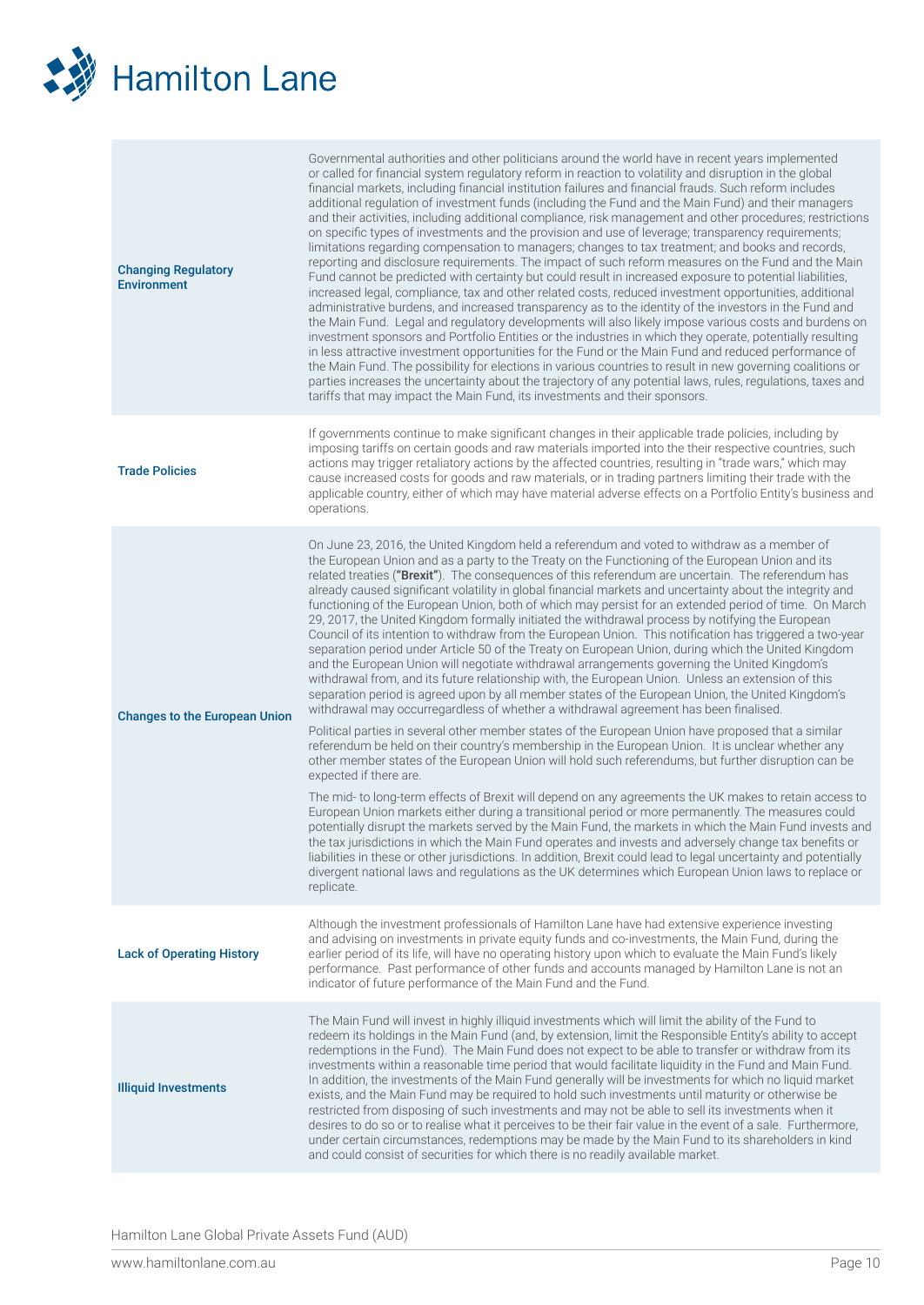

| <b>Redemption Risk</b>                                         | Should a large number of shareholders of the Main Fund decide to redeem from the Main Fund, the Main<br>Fund could be forced to liquidate investments prematurely, causing losses to the Main Fund. Actions<br>taken to meet substantial redemption requests from the Main Fund could result in prices of securities<br>held directly or indirectly by the Main Fund decreasing and in Main Fund expenses increasing (e.g., due to<br>increased transaction costs incurred in the liquidation of positions or in connection with the termination<br>of counterparty agreements). Substantial redemptions could also significantly restrict the Main Fund's<br>ability to obtain financing or counterparties needed for its investment strategies or disrupt portfolio<br>construction and risk management strategies, which would have a further material adverse effect on<br>the Main Fund's performance. Further, the Main Fund may suspend or cap redemptions, which actions<br>would limit the ability of its shareholders (including the Fund) to redeem their Shares from the Main<br>Fund, and the value of the Main Fund's investments may decline prior to the time when redemption is<br>permitted.                                                                                                                                                                                                                                                                                                                                                                                                                                                                                                                                                                                                                                                                                                                                                                                                                                                                                                                                                                                     |
|----------------------------------------------------------------|----------------------------------------------------------------------------------------------------------------------------------------------------------------------------------------------------------------------------------------------------------------------------------------------------------------------------------------------------------------------------------------------------------------------------------------------------------------------------------------------------------------------------------------------------------------------------------------------------------------------------------------------------------------------------------------------------------------------------------------------------------------------------------------------------------------------------------------------------------------------------------------------------------------------------------------------------------------------------------------------------------------------------------------------------------------------------------------------------------------------------------------------------------------------------------------------------------------------------------------------------------------------------------------------------------------------------------------------------------------------------------------------------------------------------------------------------------------------------------------------------------------------------------------------------------------------------------------------------------------------------------------------------------------------------------------------------------------------------------------------------------------------------------------------------------------------------------------------------------------------------------------------------------------------------------------------------------------------------------------------------------------------------------------------------------------------------------------------------------------------------------------------------------------------------------------------------|
| <b>Limited Liquidity; No Market for</b><br><b>Interests</b>    | An investment in the Fund may be considered to be a relatively illiquid investment because Units are not<br>generally transferable without the consent of the Responsible Entity and the redemption rights of the<br>investors are restricted as described above and in the Constitution. In addition, transfer of the Units may<br>be affected by restrictions on resales imposed by applicable law. The Fund is not intended as a complete<br>investment program and is designed only for persons who are able to bear economic risk of investment<br>and are sophisticated persons in connection with financial and business matters who do not need<br>liquidity with respect to their investments.                                                                                                                                                                                                                                                                                                                                                                                                                                                                                                                                                                                                                                                                                                                                                                                                                                                                                                                                                                                                                                                                                                                                                                                                                                                                                                                                                                                                                                                                                            |
| <b>Fully-Funded Subscriptions at</b><br><b>Main Fund Level</b> | The Main Fund anticipates accepting subscriptions whereby each subscription is required to be fully<br>funded as of the date shares of the Main Fund are issued to the applicable investor (as opposed to<br>accepting commitments from investors to fund capital over time). Because the Main Fund may accept<br>a large amount of capital as of any date the Fund accepts subscriptions, there may be a significant<br>period of time before the Main Fund is able to invest all or substantially all of such capital contributions.<br>During any period in which the Main Fund's assets are not substantially invested in accordance with its<br>principal investment strategies, the Main Fund's (and, therefore, the Fund's performance) may suffer.<br>Furthermore, the general partner of the Main Fund may determine to deploy subscription proceeds to<br>fund redemptions, fund expenses or other liabilities or obligations of the Main Fund, rather than deploy<br>such proceeds for investment purposes and may determine to reject or defer subscriptions for shares<br>(including subscriptions made by the Fund).                                                                                                                                                                                                                                                                                                                                                                                                                                                                                                                                                                                                                                                                                                                                                                                                                                                                                                                                                                                                                                                                 |
| <b>Risks Associated with Portfolio</b><br><b>Entities</b>      | The Portfolio Entities in which the Fund may invest through the Main Fund (which includes any special<br>purpose vehicles or other entities through which the Main Fund makes an investment) or the Subfund<br>will sometimes involve a high degree of business and financial risk. Such Portfolio Entities and/or their<br>respective sponsors or managers may be in an early stage of development, may not have a proven<br>operating history, may be operating at a loss or have significant variations in operating results, may be<br>engaged in a rapidly changing business with products subject to a substantial risk of obsolescence,<br>may require substantial additional capital to support their operations, to finance expansion or to<br>maintain their competitive position, may have a high level of leverage or may otherwise have a weak<br>financial condition. In addition, Portfolio Entities and/or their respective sponsors and managers may<br>face intense competition, including competition from companies with greater financial resources,<br>more extensive development, manufacturing, marketing, and other capabilities and a larger number of<br>qualified managerial and technical personnel. Portfolio Entities in non-U.S. jurisdictions may be subject<br>to additional risks, including changes in currency exchange rates, exchange control regulations, risks<br>associated with different types (and lower quality) of available information, expropriation or confiscatory<br>taxation and adverse political developments. In addition, during periods of difficult market conditions<br>or slowdowns in a particular investment category, industry or region, Portfolio Entities may experience<br>decreased revenues, financial losses, difficulties in obtaining access to financing and increased costs.<br>During these periods, they may also have difficulty in expanding their respective businesses and<br>operations and may be unable to service their outstanding obligations or pay expenses as they become<br>due. A general market downturn or a specific market dislocation may adversely affect the Fund's<br>investment performance. |
| <b>Volatility; Interest Rate Risk</b>                          | General fluctuations or instability in the market prices of securities and interest rates may affect the Main<br>Fund's investment opportunities and the value of the Main Fund's investments. Generally, if interest rates<br>rise, the value of such investments, including debt and mezzanine investments, will decline. Additionally,<br>the Main Fund may borrow to fund investments and/or redemptions, Main Fund Expenses or other<br>liabilities or obligations of the Main Fund. While such use of borrowed funds may increase returns if the<br>Main Fund earns a greater return on investments purchased with borrowed funds (or investments that<br>need not be sold to meet redemption requests or pay Main Fund Expenses) than it pays for such funds,<br>the use of borrowed funds decreases returns if the Main Fund fails to earn as much as it pays for such<br>funds. As a result, rising interest rates could directly impact the Main Fund's performance.                                                                                                                                                                                                                                                                                                                                                                                                                                                                                                                                                                                                                                                                                                                                                                                                                                                                                                                                                                                                                                                                                                                                                                                                                     |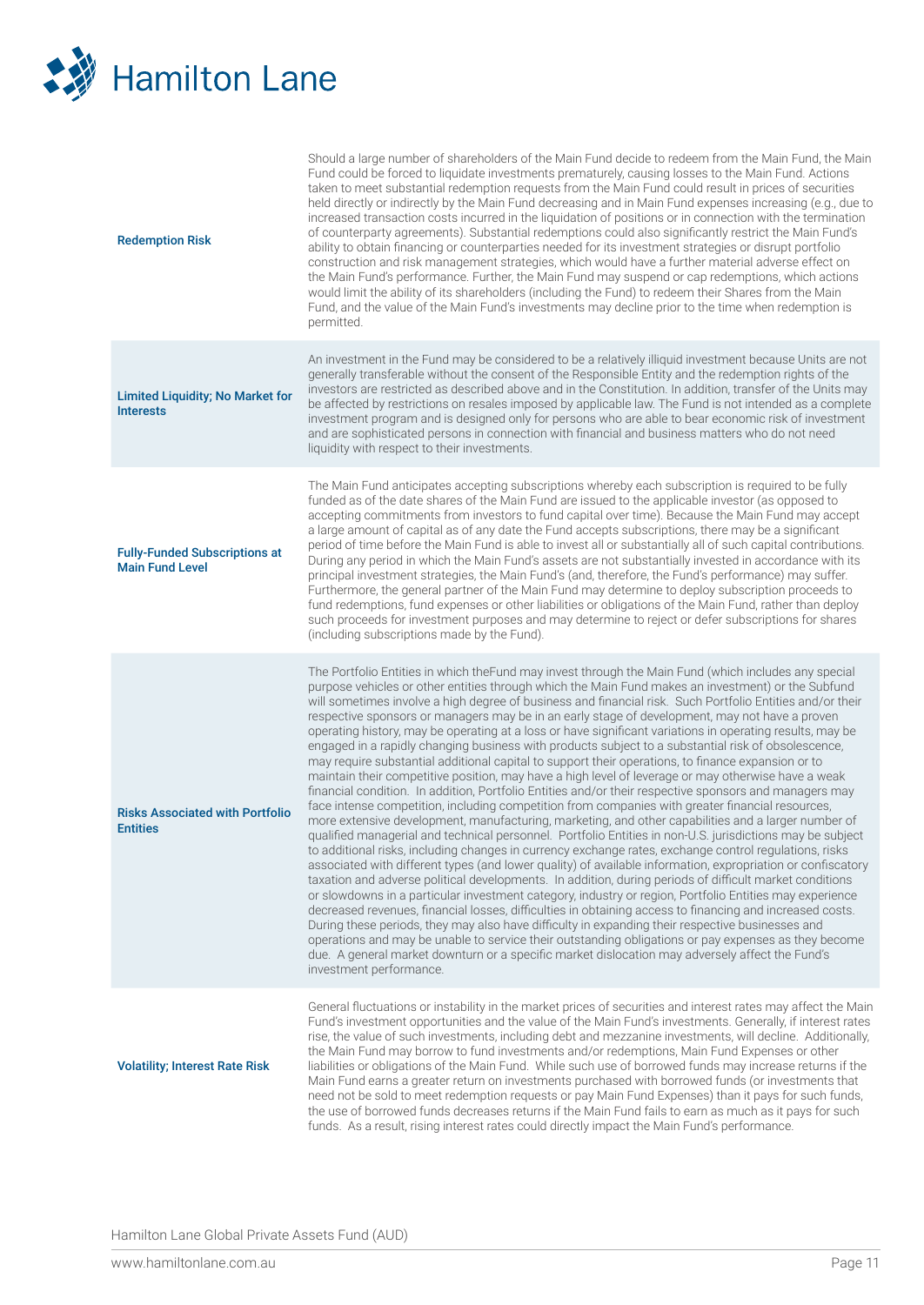

| <b>Reliance on Direct Investment</b><br><b>Sponsors</b>                      | The Main Fund will be investing in Direct Investments sponsored, controlled and managed by third<br>parties. The Main Fund will generally not have an active role in the management of the assets of<br>Direct Investments, and the Main Fund's ability to withdraw from or transfer its interests in such Direct<br>Investments will be limited. As a result, the performance of the Main Fund will depend significantly on<br>the investment and other decisions made by third parties, which could have a material adverse effect on<br>the Fund's performance.                                                                                                                                                                                                                                                                                                                                                                                                                                                                                                                                                                                                                                                                          |
|------------------------------------------------------------------------------|---------------------------------------------------------------------------------------------------------------------------------------------------------------------------------------------------------------------------------------------------------------------------------------------------------------------------------------------------------------------------------------------------------------------------------------------------------------------------------------------------------------------------------------------------------------------------------------------------------------------------------------------------------------------------------------------------------------------------------------------------------------------------------------------------------------------------------------------------------------------------------------------------------------------------------------------------------------------------------------------------------------------------------------------------------------------------------------------------------------------------------------------------------------------------------------------------------------------------------------------|
| <b>Debt Securities</b>                                                       | Debt securities in general do not entitle their holder to control rights over the issuer and are subject to<br>creditor risks. The Main Fund's investments in debt securities also may be subject to early redemption<br>features, refinancing options, pre-payment options or similar provisions which, in each case, could result<br>in the issuer repaying the principal on an obligation held by the Fund earlier than expected.                                                                                                                                                                                                                                                                                                                                                                                                                                                                                                                                                                                                                                                                                                                                                                                                        |
| <b>Volatile Market Conditions</b>                                            | In recent years there has been extended volatility and disruption in the global financial markets. Market<br>volatility and disruption could adversely affect the Portfolio Entities, which, in turn, would adversely<br>affect the performance of the Main Fund and Fund. For example, the lack of available credit and/or<br>the increased cost of credit may materially adversely affect the performance of Portfolio Entities that<br>rely heavily on leverage such as leveraged buyout funds. Disruptions in the debt and equity markets<br>may make it more difficult for the Portfolio Entities and the Fund to exit and realise value from their<br>investments, because potential buyers of Portfolio Entities may not be able to finance acquisitions and<br>the equity markets may become unfavorable for initial public offerings. In addition, volatility may directly<br>affect the market prices of securities issued by many companies for reasons unrelated to their operating<br>performance and may adversely affect the valuation of the Fund's investments. Furthermore, volatile<br>market conditions can result in increased redemptions from the Fund - please see "Redemption Risk"<br>above for more information. |
|                                                                              | Any or all of these factors may result in lower Fund investment performance. Governmental authorities<br>have undertaken, and may continue to undertake, a variety of initiatives designed to strengthen<br>and stabilise the economy and the financial markets. However, there can be no assurance that the<br>introduction, implementation and winding down of these initiatives will be successful, and there is no<br>way to predict the ultimate impact of the disruption or the effect that these initiatives will have on the<br>performance of the Portfolio Entities or the Fund.                                                                                                                                                                                                                                                                                                                                                                                                                                                                                                                                                                                                                                                  |
| <b>Reliance on Key Personnel</b>                                             | The success of the Fund and Main Fund will depend in part upon the skill and expertise of Hamilton<br>Lane's investment professionals. There can be no assurance that such professionals will continue to be<br>associated with Hamilton Lane, and any departure or resignation of any key employee of Hamilton Lane<br>could have an adverse impact on the performance of the Fund and Main Fund.                                                                                                                                                                                                                                                                                                                                                                                                                                                                                                                                                                                                                                                                                                                                                                                                                                          |
| <b>Consequences of the Fund's</b><br><b>Failure to Satisfy Capital Calls</b> | If the Main Fund does not timely meet its obligations to make capital contributions when due to any<br>of its Portfolio Entities or other counterparties, whether because of a lack of resources resulting from<br>over-commitments by Hamilton Lane, mismanagement of the Main Fund's cash by Hamilton Lane or any<br>other reason, the Main Fund may be subject to significant penalties under the terms of such Portfolio<br>Entity or counterparty, which could have a material adverse effect on the value of the Main Fund's<br>investment in such Portfolio Entity or subject the Main Fund to liability to such counterparty. As the<br>Main Fund will have neither the right to call additional capital contributions from Shareholders nor the<br>right to require the return of any distributions, the Main Fund may have increased difficulty in meeting<br>unexpected capital calls from Portfolio Entities or obligations to return distributions to Portfolio Entities.                                                                                                                                                                                                                                                      |
| <b>Third-Party Broken Deal</b><br><b>Expenses</b>                            | When the Main Fund agrees or indicates an interest to participate in a Direct Investment, Secondary<br>Investment, Opportunistic Investment or other investment with a third-party and such prospective<br>investment is not consummated, there may nonetheless be significant costs, expenses and fees relating<br>to such prospective investment, including for diligence, structuring and payment of "broken deal fees".                                                                                                                                                                                                                                                                                                                                                                                                                                                                                                                                                                                                                                                                                                                                                                                                                 |
| <b>Fraudulent Activities</b>                                                 | There is a risk that a sponsor or manager of any Portfolio Entity may knowingly, negligently or otherwise<br>withhold or misrepresent information regarding the Portfolio Entity's performance or activities, including<br>the presence or effects of any fraudulent or similar activities. Hamilton Lane would generally not have<br>the opportunity to discover such situations prior to the time such sponsor or manager discloses (or<br>there is public disclosure of) the presence or effects of any fraudulent activities. Accordingly, Hamilton<br>Lane cannot offer any assurances that Portfolio Entities or their respective sponsors or managers will<br>not engage in fraudulent activities or that Hamilton Lane will have the opportunity or ability to protect<br>the Main Fund and the Fund from suffering a loss because of such fraudulent activities. There can<br>be no assurance that general partners, sponsors, managements, Portfolio Entities, service providers,<br>consultants and other third-parties will comply with all applicable laws and that assets of the Main Fund<br>entrusted to the Portfolio Entities or other third-parties will be protected.                                                   |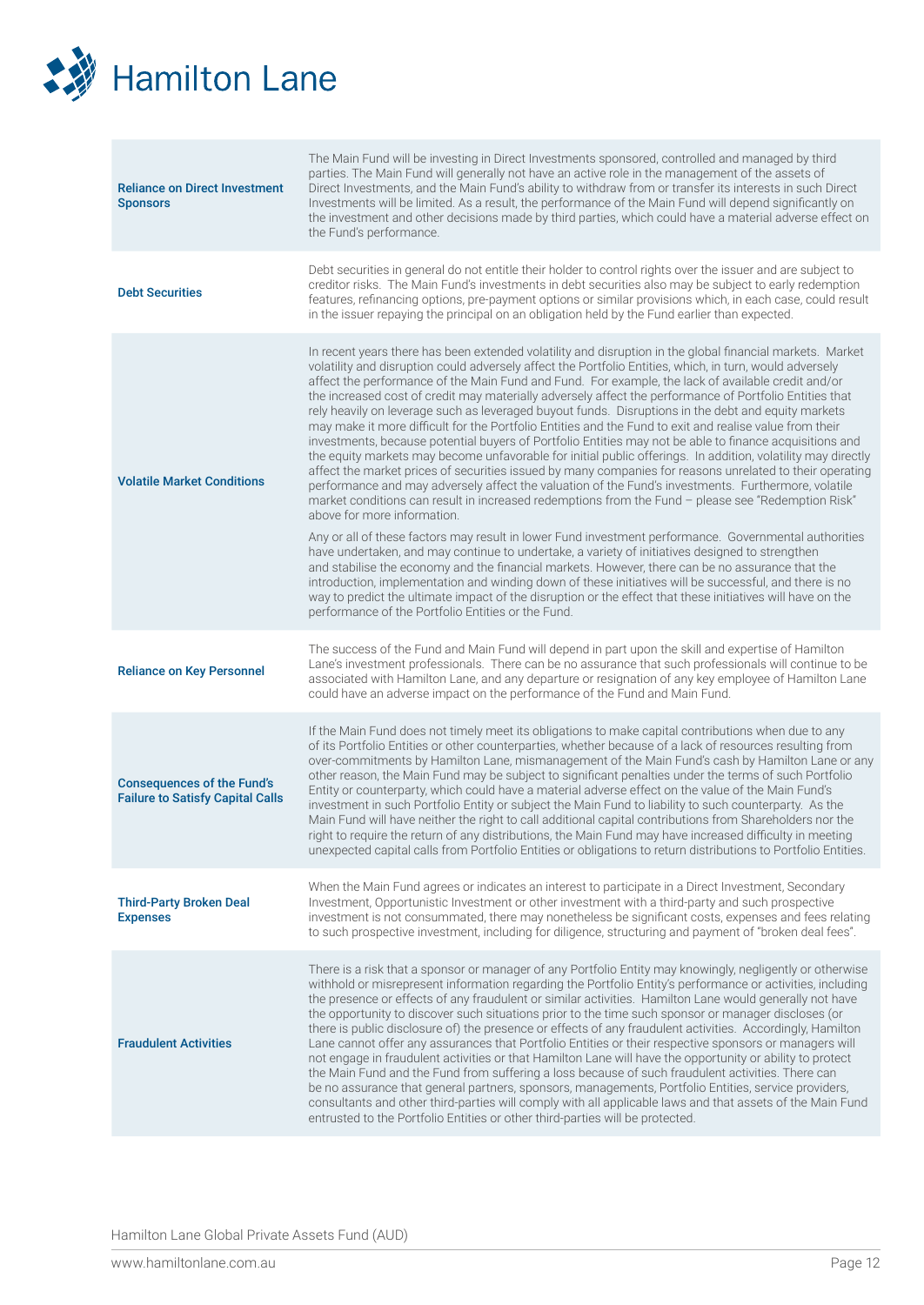

| <b>Effect of Carried Interest</b>                    | An affiliate of Hamilton Lane (the "Carried Interest Shareholder") will be entitled to a carried interest with<br>respect to the investments of the Main Fund, and the Portfolio Entities may provide for their respective<br>general partners or managers to receive certain specified carried interests or other special allocations<br>based on the returns of such Portfolio Entities to their investors. The existence of these carried<br>interests may create an incentive for the sponsors or general partners of Portfolio Entities and Hamilton<br>Lane to make more speculative investments than they would otherwise make in the absence of such<br>performance-based compensation.<br>Furthermore, for purposes of determining the amount of carried interest, any reduction in the proceeds<br>from the realisation of investments" received by or apportioned to the Main Fund which is attributable<br>to U.S. federal income tax shall be borne solely by the shareholders of the Main Fund, including the<br>Fund, and shall not be treated as Main Fund expenses or reduce amounts due to the Carried Interest<br>Shareholder. As such, Hamilton Lane arguably does not have a financial incentive to try to minimise U.S.<br>federal income taxes and conflicts of interest may arise with respect to the structuring of investments.<br>Additionally, for purposes of determining the amount of carried interest, the Carried Interest Shareholder<br>will receive a percentage of profits with respect to each applicable Investment that is gross of Main<br>Fund expenses (including management fees) and is irrespective of realised or unrealized losses in other<br>investments.<br>While it is inherently uncertain what position the current U.S. administration or future U.S.<br>administrations will take going forward, legislation was passed in the United States at the end of 2017,<br>which, among other things, provides that, if certain holding period requirements are not met, certain<br>performance-based compensation, including the carried interest, and gain on the sale of investment<br>services partnership interests will be subject to higher rates of U.S. federal income tax than was the case<br>under prior law. This holding period requirement could affect investment decisions, including the timing<br>of dispositions, and could adversely impact returns for investors and Main Fund liquidity. |
|------------------------------------------------------|------------------------------------------------------------------------------------------------------------------------------------------------------------------------------------------------------------------------------------------------------------------------------------------------------------------------------------------------------------------------------------------------------------------------------------------------------------------------------------------------------------------------------------------------------------------------------------------------------------------------------------------------------------------------------------------------------------------------------------------------------------------------------------------------------------------------------------------------------------------------------------------------------------------------------------------------------------------------------------------------------------------------------------------------------------------------------------------------------------------------------------------------------------------------------------------------------------------------------------------------------------------------------------------------------------------------------------------------------------------------------------------------------------------------------------------------------------------------------------------------------------------------------------------------------------------------------------------------------------------------------------------------------------------------------------------------------------------------------------------------------------------------------------------------------------------------------------------------------------------------------------------------------------------------------------------------------------------------------------------------------------------------------------------------------------------------------------------------------------------------------------------------------------------------------------------------------------------------------------------------------------------------------------------------------------------------------------------------------------------------------------------------------------------------------------------------------------------|
| <b>Limited Availability of</b><br><b>Information</b> | Due to confidentiality concerns, Portfolio Entities generally will not permit the Main Fund to disclose<br>information regarding the Portfolio Entity's investment strategies, investments, risks and/or prior<br>performance, including to the Fund and its Unit holders. In addition, certain Portfolio Entities may<br>provide limited or no information regarding their investment strategies or investments. Accordingly, in<br>certain circumstances, Unit holders may not have, and the Fund may not be able to provide, sufficient<br>information to evaluate to their full satisfaction the risks of investing in the Fund and the manner in<br>which the capital they have contributed to the Main Fund (via the Fund) has been invested. In addition,<br>incomplete information may affect the valuations of investments, which may not be indicative of current<br>or ultimate, realisable values.                                                                                                                                                                                                                                                                                                                                                                                                                                                                                                                                                                                                                                                                                                                                                                                                                                                                                                                                                                                                                                                                                                                                                                                                                                                                                                                                                                                                                                                                                                                                                   |
| <b>Risk of Leverage</b>                              | Portfolio Entities may employ significant leverage in connection with their operations, investments and/<br>or other activities. Leverage generally magnifies both the opportunities for gain as well as the risk of<br>loss from an equity investment, and the Fund will be indirectly exposed to this magnified risk-return<br>dynamic. Portfolio Entities may be subject to restrictive financial and operating covenants as a result<br>of their use of leverage. Leverage may render these Portfolio Entities vulnerable to increases in interest<br>rates and impair their ability to finance their future operations, activities and capital needs. As a result,<br>their flexibility to respond to changing business and economic conditions and to business opportunities<br>may be limited. A leveraged Portfolio Entity's financial performance will tend to increase or decrease at a<br>greater rate than if borrowed money were not used.<br>The Main Fund, and special purpose vehicles through which the Main Fund invests, may also employ<br>leverage, including pursuant to a secured credit facility. While the use of borrowed funds increases<br>returns if the Main Fund earns a greater return on investments purchased with borrowed funds than it<br>pays for such funds, the use of leverage decreases returns if the Main Fund fails to earn as much on<br>such investments as it pays for such funds. Failure to satisfy the terms of debt incurred by the Main<br>Fund can have negative consequences, including forced liquidation of investments in order to satisfy the<br>Main Fund's obligations.                                                                                                                                                                                                                                                                                                                                                                                                                                                                                                                                                                                                                                                                                                                                                                                                                             |
| <b>Recall of Distributions</b>                       | Portfolio Entities may reserve the right to recall some or all of the distributions to their investors,<br>including the Main Fund, in order to make additional investments, pay expenses or for other purposes.<br>It is also possible that (a) a Portfolio Entity in which the Main Fund invested on a secondary basis will<br>request that the Main Fund return distributions originally made to the transferor (and not to the Main<br>Fund) or (b) a Portfolio Entity will reserve the right to recall distributions (whether made to the Main<br>Fund or, in the case of a Secondary Investment, any such transferor) for the Portfolio Entity to satisfy<br>indemnity or other obligations. In the event the Main Fund is required to return distributions to a<br>Portfolio Entity, Investors remaining in the Main Fund after any such clawback will bear the effect of any<br>such liability.                                                                                                                                                                                                                                                                                                                                                                                                                                                                                                                                                                                                                                                                                                                                                                                                                                                                                                                                                                                                                                                                                                                                                                                                                                                                                                                                                                                                                                                                                                                                                          |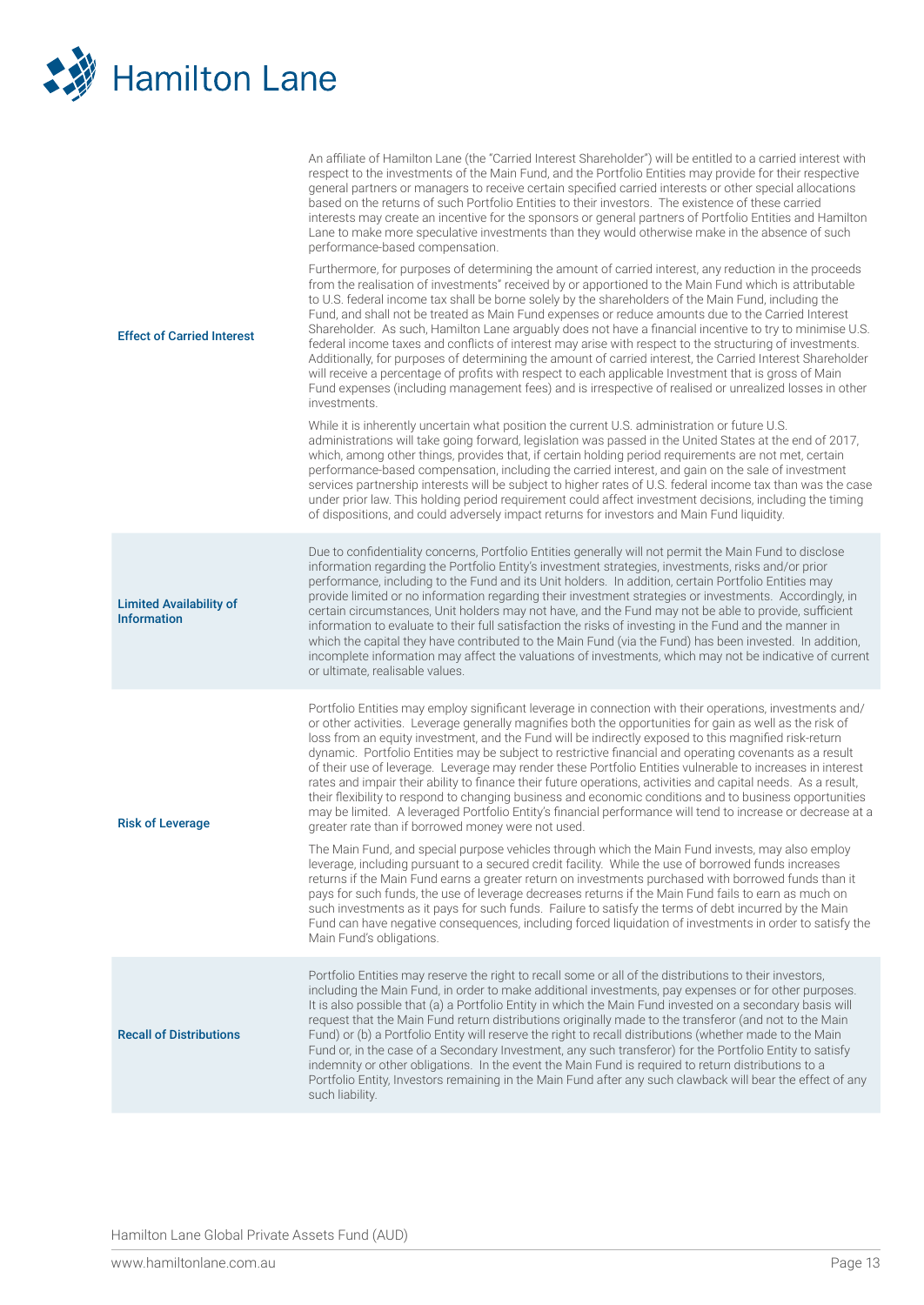

| <b>Exculpation and Indemnification</b><br>of Management and Other<br><b>Persons</b> | Under the terms of the constitutive documents of the Main Fund and the Subfund, none of the general<br>partnersofs the Main Fund and Subfund, the AIFMs, Hamilton Lane or their respective affiliates, directors,<br>officers, stockholders, managers, partners, members, employees, personnel, independent contractors,<br>representatives or agents (each, a "Covered Person") will be liable to the Main Fund or Subfund or their<br>shareholders (including the Fund) for damages related to any act or omission of any Covered Person,<br>except for damages determined by a court of competent jurisdiction in a final judgment to be primarily<br>and directly attributable to any act or omission by any Covered Person constituting gross negligence,<br>fraud or willful misconduct relating to the Main Fund, Subfund or Fund (any such act or omission<br>being "Disabling Conduct"). Each of thet Main Fund and Subfund will indemnify each Covered Person<br>against all claims, damages, liabilities, costs and expenses, including legal fees, to which they may be<br>or become subject by reason of their activities on behalf of the Fund, except to the extent that such<br>claims, damages, liabilities, costs or expenses are determined by a court of competent jurisdiction in a<br>final judgment to have resulted primarily and directly from such Covered Person's Disabling Conduct.<br>As a result of these exculpation and indemnification provisions, the shareholders of the Main Fund and<br>Subfund, including the Fund, will have limited recourse in the event of losses arising from the investment<br>activities or other operations of the funds funds In addition, the constitutive documents of the Portfolio<br>Entities will typically have similar exculpation and indemnification agreements, which will effectively<br>limit the recourse of the Fund against the sponsor of any Portfolio Entity and its covered persons<br>and entities, in the event of losses caused to the Main Fund or Subfund by such Portfolio Entity. The<br>Responsible Entity is indemnified out of the Fund against all liabilities incurred by it in performing or<br>exercising any of its powers or duties in relation to the fund. To the extent permitted by the Corporations<br>Act, this indemnity includes any liability incurred as a result of any act or omission of a delegate or agent<br>appointed by the Responsible Entity. Subject to the law, the Responsible Entity may retain or pay out<br>from the assets of the Fund any sum necessary to affect such an indemnity. |  |
|-------------------------------------------------------------------------------------|----------------------------------------------------------------------------------------------------------------------------------------------------------------------------------------------------------------------------------------------------------------------------------------------------------------------------------------------------------------------------------------------------------------------------------------------------------------------------------------------------------------------------------------------------------------------------------------------------------------------------------------------------------------------------------------------------------------------------------------------------------------------------------------------------------------------------------------------------------------------------------------------------------------------------------------------------------------------------------------------------------------------------------------------------------------------------------------------------------------------------------------------------------------------------------------------------------------------------------------------------------------------------------------------------------------------------------------------------------------------------------------------------------------------------------------------------------------------------------------------------------------------------------------------------------------------------------------------------------------------------------------------------------------------------------------------------------------------------------------------------------------------------------------------------------------------------------------------------------------------------------------------------------------------------------------------------------------------------------------------------------------------------------------------------------------------------------------------------------------------------------------------------------------------------------------------------------------------------------------------------------------------------------------------------------------------------------------------------------------------------------------------------------------------------------------------------------------------------------------------------------------------------------------------------------------------------------------------------------------------|--|
| <b>Tax Risks</b>                                                                    | Tax consequences to the Unit holders from an investment in the Fund are complex. Potential Unit<br>holders are strongly urged to review the discussion below under "Section 8 Taxation"                                                                                                                                                                                                                                                                                                                                                                                                                                                                                                                                                                                                                                                                                                                                                                                                                                                                                                                                                                                                                                                                                                                                                                                                                                                                                                                                                                                                                                                                                                                                                                                                                                                                                                                                                                                                                                                                                                                                                                                                                                                                                                                                                                                                                                                                                                                                                                                                                              |  |
| <b>Risks Associated with</b><br><b>Investments in Certain</b><br><b>Territories</b> | The Main Fund and Portfolio Entities may make investments in various geographies, including in<br>emerging markets. Such investments may be subject to political and regulatory risks, including<br>unfavorable political and regulatory environments, armed conflict, nationalization, economic<br>instability, changes in taxation, fiscal and monetary policies, restrictions on repatriation of profits,<br>and other economic regulations, any of which may have an adverse effect on private investments in<br>such jurisdictions and could adversely affect the value of the Main Fund's investments. In addition,<br>accounting standards and practice may differ significantly from those practiced in more developed<br>markets, which may adversely impact the Main Fund's or a Portfolio Entity's ability to evaluate potential<br>investments, perform due diligence and value their investments.                                                                                                                                                                                                                                                                                                                                                                                                                                                                                                                                                                                                                                                                                                                                                                                                                                                                                                                                                                                                                                                                                                                                                                                                                                                                                                                                                                                                                                                                                                                                                                                                                                                                                                       |  |
| <b>Legal and Taxation Risk</b>                                                      | Laws and regulations in various jurisdictions, particularly those relating to foreign investment and<br>taxation, may impose costs and expenses on the Fund, the Main Fund and its investments, including on<br>income and gains recognised with respect to investments, which may not be creditable or deductible by<br>the Shareholders, or limitations on repatriation of capital or gains. In addition, the Fund may be subject<br>to tax, reporting and other filing obligations in jurisdictions in which the Portfolio Entities reside or<br>operate.                                                                                                                                                                                                                                                                                                                                                                                                                                                                                                                                                                                                                                                                                                                                                                                                                                                                                                                                                                                                                                                                                                                                                                                                                                                                                                                                                                                                                                                                                                                                                                                                                                                                                                                                                                                                                                                                                                                                                                                                                                                         |  |
| <b>Currency Risk</b>                                                                | Currency risk is the risk that changes in currency exchange rates, with respect to a reference currency,<br>will negatively affect securities denominated in, and/or receiving revenues in, currencies other than such<br>reference currency. The liquidity and trading value of currencies could be affected by global economic<br>factors, such as inflation, interest rate levels, fiscal deficits, trade balances among countries and other<br>factors that may affect capital flows from or to one currency jurisdiction relative to others, as well as<br>the actions of sovereign governments and central banks. Adverse changes in currency exchange rates<br>may erode or reverse any potential gains from the Main Fund's investments in securities denominated in<br>another currency or may widen existing losses.                                                                                                                                                                                                                                                                                                                                                                                                                                                                                                                                                                                                                                                                                                                                                                                                                                                                                                                                                                                                                                                                                                                                                                                                                                                                                                                                                                                                                                                                                                                                                                                                                                                                                                                                                                                       |  |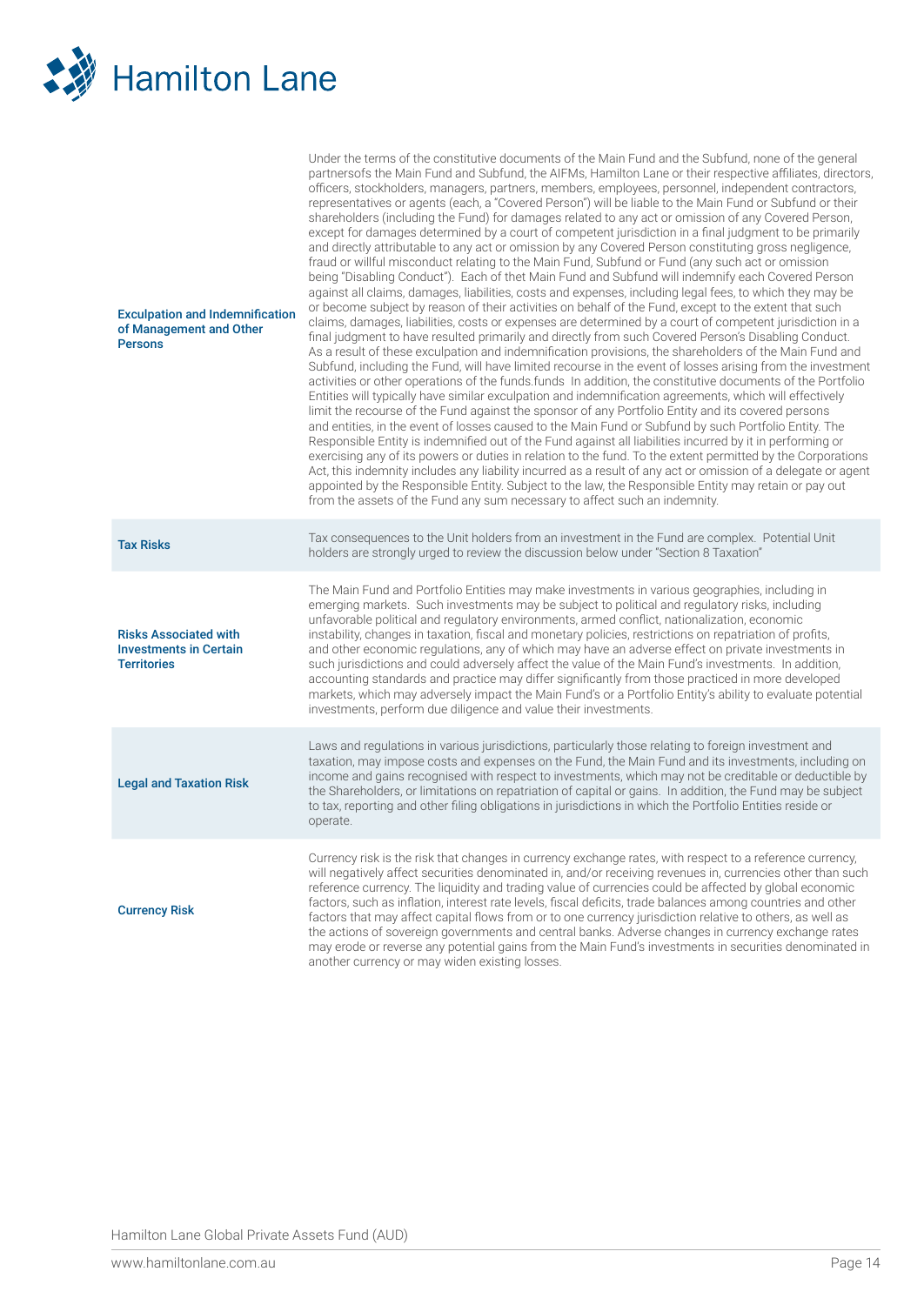

| <b>Hedging Risks</b>                                          | With a view toward reducing the risk of adverse movements in currency exchange rates, interest rates<br>and securities prices of, and other market risks with respect to, its investments, the Main Fund and<br>Subfund may employ a wide range of hedging techniques, including through the purchase of currency<br>exchange contracts, futures, forwards, put and call options of any type, swap transactions (including<br>interest rate, credit default, asset, index, inflation, correlation, basis, currency, variance swaps and the<br>purchase or sale of related caps, floors, collars, and swaps), derivatives and other means determined in<br>the judgment of Hamilton Lane to involve instruments or methods that evidence a negative correlation<br>to risk desired to be hedged. There can be no guarantee that suitable hedging instruments or methods<br>will be available at the time when the funds wishfunds to use them, and InvestmentInvestment Manager<br>does not expect to be able to eliminate its exposure to exchange rate, interest rate and security price<br>fluctuations and other market risks. Additionally, in the event of an imperfect correlation between a<br>position in a hedging instrument and the position that it is intended to protect or because of the cost of<br>such investment, the desired protection may not be obtained, and the Fund may be exposed to a risk of<br>loss. The use of hedging techniques will incur costs and expenses, which may reduce the returns of the<br>Fund, Fund, and will bear all such costs and expenses, even if such hedging does not prevent a loss to the<br>Main Fund or if such costs are in excess of any hedging gain.<br>The transactions used to effect currency hedging will be entered into by the Main Fund on behalf of one<br>or more classes of shares in the Main Fund. Accordingly, any class, including that held by the Fund, may<br>be over-hedged or under-hedged, and the performance of any particular class may diverge materially<br>from the performance of the reference currency of such class, and may diverge materially from the<br>performance of any other class. |  |
|---------------------------------------------------------------|-----------------------------------------------------------------------------------------------------------------------------------------------------------------------------------------------------------------------------------------------------------------------------------------------------------------------------------------------------------------------------------------------------------------------------------------------------------------------------------------------------------------------------------------------------------------------------------------------------------------------------------------------------------------------------------------------------------------------------------------------------------------------------------------------------------------------------------------------------------------------------------------------------------------------------------------------------------------------------------------------------------------------------------------------------------------------------------------------------------------------------------------------------------------------------------------------------------------------------------------------------------------------------------------------------------------------------------------------------------------------------------------------------------------------------------------------------------------------------------------------------------------------------------------------------------------------------------------------------------------------------------------------------------------------------------------------------------------------------------------------------------------------------------------------------------------------------------------------------------------------------------------------------------------------------------------------------------------------------------------------------------------------------------------------------------------------------------------------------------------------------------------------------------------------------------------|--|
|                                                               | Each of the Main Fund and the Subfund will issue Shares in several classes and there is no limited                                                                                                                                                                                                                                                                                                                                                                                                                                                                                                                                                                                                                                                                                                                                                                                                                                                                                                                                                                                                                                                                                                                                                                                                                                                                                                                                                                                                                                                                                                                                                                                                                                                                                                                                                                                                                                                                                                                                                                                                                                                                                      |  |
| <b>Cross-Class Liability</b>                                  | recourse protection for any class. Accordingly, all of the assets of the fundsfunds will be available<br>to meet all oftheir respective liabilities regardless of the class to which such assets or liabilities are<br>attributable. It is possible that losses or other liabilities sustained by one class in excess of the assets<br>attributable to such class will be charged against the assets of another class. In practice, cross-class<br>or cross-series liability is only expected to arise where liabilities referable to one class are in excess of<br>the assets referable to such class and such class is unable to meet all liabilities attributed to it. In such<br>a case, the assets of the Main Fund attributable to other classes would be applied to cover such liability<br>excess.                                                                                                                                                                                                                                                                                                                                                                                                                                                                                                                                                                                                                                                                                                                                                                                                                                                                                                                                                                                                                                                                                                                                                                                                                                                                                                                                                                              |  |
| <b>Use of Subfund</b>                                         | The Fund may invest in the Mainfund or other investments which meet the investment strategy through<br>the Subfund. The performance of the Fund will depend the on the Subfund complying with its constituent<br>documents and any relevant laws and that the investment fund manager performs its obligations.<br>Where the Subfund or its investment fund manager does not discharge these obligations there may be a<br>material adverse effect on the Fund's performance.                                                                                                                                                                                                                                                                                                                                                                                                                                                                                                                                                                                                                                                                                                                                                                                                                                                                                                                                                                                                                                                                                                                                                                                                                                                                                                                                                                                                                                                                                                                                                                                                                                                                                                           |  |
| <b>Other Risks of Investing in</b><br><b>Emerging Markets</b> | Investments in emerging markets will be subject to other risks, including limited liquidity in the markets<br>for equities and other financial instruments, less sound banking systems, and uninsured exposure to<br>intermediary and counter-party risks.                                                                                                                                                                                                                                                                                                                                                                                                                                                                                                                                                                                                                                                                                                                                                                                                                                                                                                                                                                                                                                                                                                                                                                                                                                                                                                                                                                                                                                                                                                                                                                                                                                                                                                                                                                                                                                                                                                                              |  |
| <b>Mandatory Redemption and</b><br><b>Conversion</b>          | The general partner of the Main Fund has the authority to reguire a shareholder, including the Fund, to<br>redeem from the Main Fund for any reason or no reason. The Main Fund may be required to liquidate<br>investments in order to facilitate redemptions. A reduction in the size of the Main Fund could result<br>in greater concentration in a fewer number of investments. Additionally, the general partner of the<br>Main Fund has the authority to require a shareholder to convert to a different class of shares if such<br>shareholder no longer maintains the applicable minimum investment amount for the class of Shares<br>currently held by such Shareholder. The new class of Shares may have different terms than the original<br>class, which a Shareholder may find less desirable than the terms of the original class.                                                                                                                                                                                                                                                                                                                                                                                                                                                                                                                                                                                                                                                                                                                                                                                                                                                                                                                                                                                                                                                                                                                                                                                                                                                                                                                                        |  |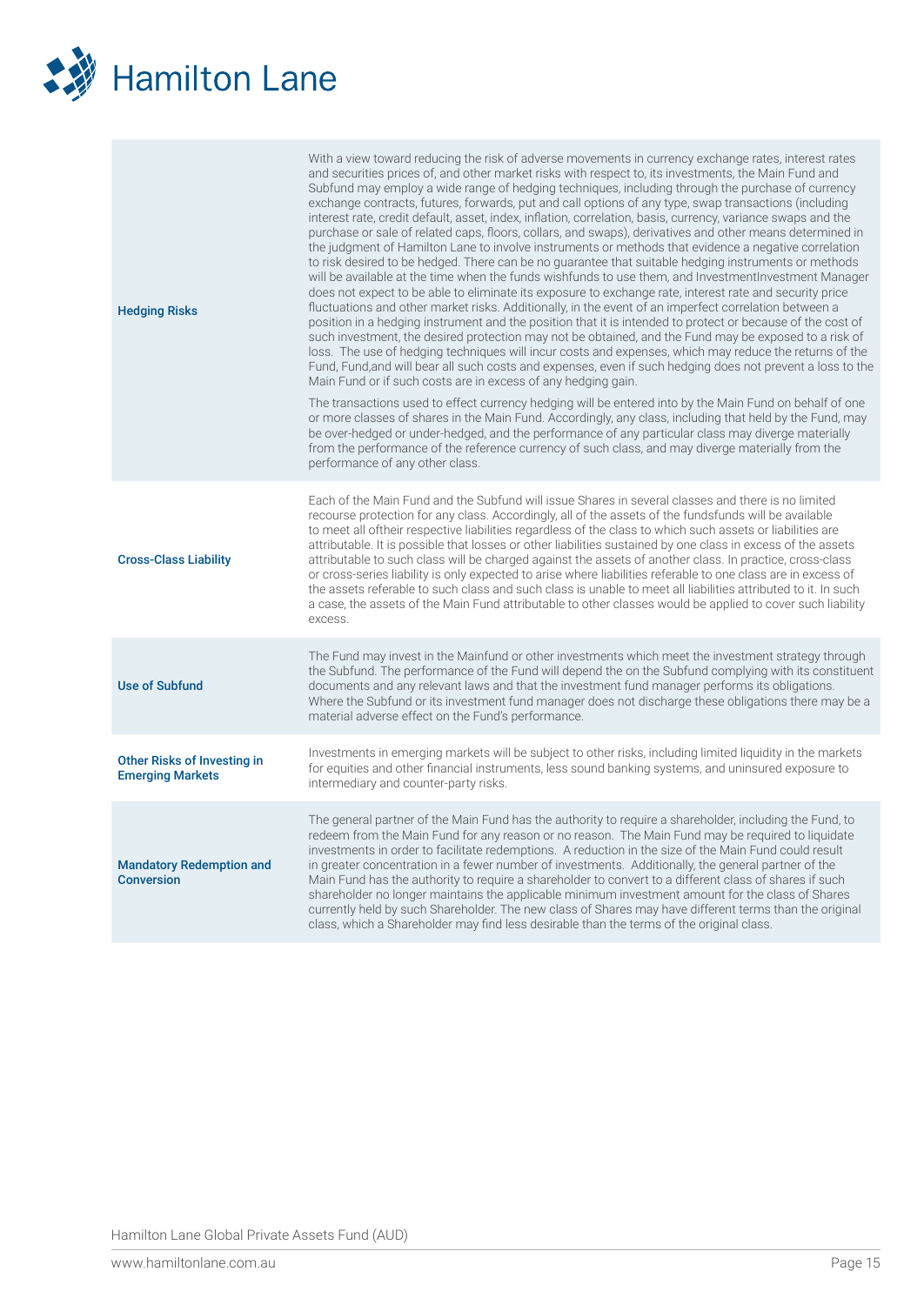

| <b>Cybersecurity Risk</b>         | Hamilton Lane, the Fund's and the Main Fund's service providers and other counterparties increasingly<br>depend on complex information technology and communications systems to conduct business<br>functions. These systems are subject to a number of different threats or risks that could adversely<br>affect the Fund and its investors. For example, unauthorised third parties may attempt to improperly<br>access, modify, disrupt the operations of, or prevent access to, these systems of the Responsible Entity,<br>Hamilton Lane, the Fund's or the Main Fund's service providers, and other counterparties (or data within<br>these systems). Third parties may also attempt to fraudulently induce employees, clients, third-party<br>service providers or other users of Hamilton Lane's or the Responsible Entity's systems or the systems<br>of their respective service providers or counterparties to disclose sensitive information in order to gain<br>access to Hamilton Lane's or the Responsible Entity's data or that of the Fund's investors. A successful<br>penetration or circumvention of the security of such systems could result in the loss or theft of data or<br>funds of the Fund or its investors, the inability to access electronic systems, loss or theft of proprietary or<br>personal information or corporate data, physical damage to a computer or network system, and/or costs<br>associated with system repairs. Such incidents could cause the Fund, Hamilton Lane, the Responsible<br>Entity, their service providers and/or other counterparties to incur regulatory penalties, reputational<br>damage, additional compliance costs or financial loss.<br>Similar types of operational and technology risks are also present for the Portfolio Entities in which the<br>Main Fund invests, as well as their service providers and counterparties, which could have material<br>adverse consequences for such Portfolio Entities, service providers and counterparties, and may cause<br>the Main Fund's investments to lose value. |  |
|-----------------------------------|----------------------------------------------------------------------------------------------------------------------------------------------------------------------------------------------------------------------------------------------------------------------------------------------------------------------------------------------------------------------------------------------------------------------------------------------------------------------------------------------------------------------------------------------------------------------------------------------------------------------------------------------------------------------------------------------------------------------------------------------------------------------------------------------------------------------------------------------------------------------------------------------------------------------------------------------------------------------------------------------------------------------------------------------------------------------------------------------------------------------------------------------------------------------------------------------------------------------------------------------------------------------------------------------------------------------------------------------------------------------------------------------------------------------------------------------------------------------------------------------------------------------------------------------------------------------------------------------------------------------------------------------------------------------------------------------------------------------------------------------------------------------------------------------------------------------------------------------------------------------------------------------------------------------------------------------------------------------------------------------------------------------------------------------------------------------------------------|--|
| <b>Conflicts of interest risk</b> | The Responsible Entity, the Investment Manager and their affiliates and its various service providers<br>may from time to time act as issuer, investment manager, market maker, custodian, unit registry, broker,<br>administrator, distributor or dealer to other parties or funds that have similar objectives to those of the<br>Fund. It is, therefore, possible that any of them may have potential conflicts of interest with the Fund.<br>The assets of the Fund are held by Perpetual Corporate Trust Limited, a subsidiary of Perpetual Limited<br>and related party of the Responsible Entity. There may be potential conflicts of interest for the Perpetual<br>Group in relation to these roles.<br>The Responsible Entity, the Investment Manager and their affiliates may invest in, directly or indirectly, or<br>manage or advise other funds which invest in assets which may also be purchased by the Fund. Neither<br>the Responsible Entity nor any of its affiliates nor any person connected with it is under any obligation to<br>offer investment opportunities to the Fund.<br>Hamilton Lane provides investment advice to a variety of clients, including through other accounts and<br>investment funds, and expects to have additional clients in the future. These other clients may have<br>goals that are similar to or overlap with those of the Fund and the Main Fund. As a result, Hamilton Lane<br>and its affiliates (including, without limitation, the general partner of the Main Fund) - and each of their<br>respective directors, officers, partners and employees - may be subject to various conflicts of interest in<br>their relationships and dealings with the Fund or the Main Fund.<br>The Responsible Entity and the Investment Manager maintain a conflicts of interest policy to ensure<br>that it manages its obligations to the Fund such that all conflicts (if any) are resolved fairly subject to<br>investment opportunity allocation policies and contractual requirements.                                               |  |
| <b>Counterparty risk</b>          | The risk of loss resulting from the insolvency or bankruptcy of a counterparty used by the Investment<br>Manager to execute trades. The Responsible Entity and the Investment Manager aim to keep this risk to<br>a minimum by only selecting counterparties that they consider appropriate for the Fund and by regularly<br>monitoring the counterparties.                                                                                                                                                                                                                                                                                                                                                                                                                                                                                                                                                                                                                                                                                                                                                                                                                                                                                                                                                                                                                                                                                                                                                                                                                                                                                                                                                                                                                                                                                                                                                                                                                                                                                                                            |  |
| <b>Fund risk</b>                  | The Responsible Entity may elect, in accordance with the Constitution and Corporations Act, to terminate<br>the Fund for any reason.                                                                                                                                                                                                                                                                                                                                                                                                                                                                                                                                                                                                                                                                                                                                                                                                                                                                                                                                                                                                                                                                                                                                                                                                                                                                                                                                                                                                                                                                                                                                                                                                                                                                                                                                                                                                                                                                                                                                                   |  |
| <b>Operational risk</b>           | The following risks may adversely affect the Fund and its performance: the Fund could terminate,<br>its features could change, The Trust Company (RE Services) Limited may not be able to continue to<br>act as Responsible Entity; third party service providers engaged by The Trust Company (RE Services)<br>Limited for the Fund may not properly perform their obligations and duties to the Responsible Entity; or<br>circumstances beyond the reasonable control of the Responsible Entity may occur, such as failure of<br>technology or infrastructure, or natural disasters.                                                                                                                                                                                                                                                                                                                                                                                                                                                                                                                                                                                                                                                                                                                                                                                                                                                                                                                                                                                                                                                                                                                                                                                                                                                                                                                                                                                                                                                                                                 |  |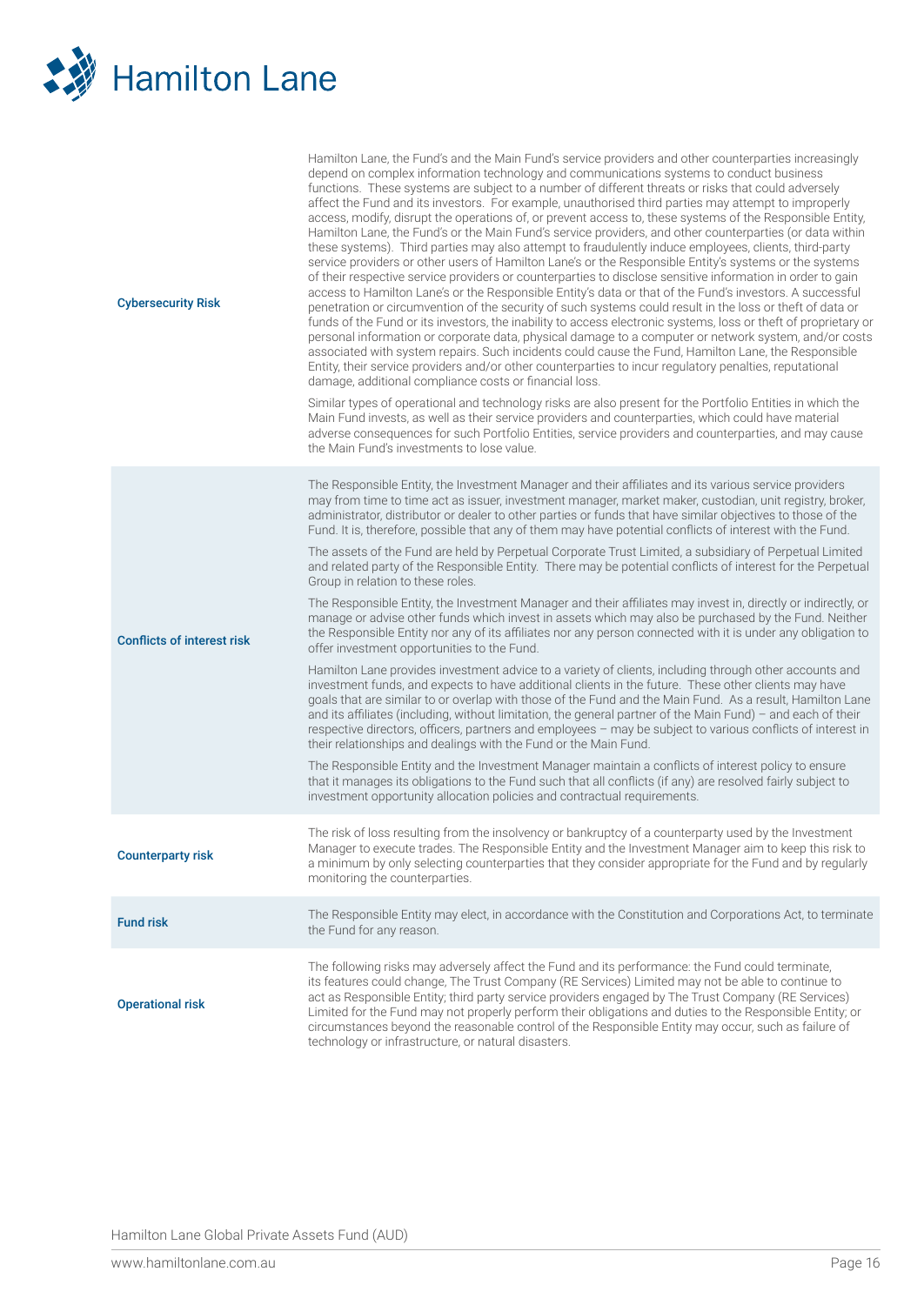

## 5. Investing in the Fund

## A. Applications

To invest directly for Units in the Fund you must complete the Application Form accompanying this PDS and pay the application money by direct credit or cheque. The minimum initial investment amount is  $$25,000$ 

Units are issued on 1st Business Day of each month ("Dealing Date"). Applications for Units can be made between 9:00am and 5:00pm on any Business Day. However, the NAV of the Fund is determined monthly on the last day of each month (Valuation Date) and only applications received together with the application money by the 18th calendar day of any given month ("Application Date") (together with the required funds and identification documents), will be processed on the following Dealing Date. The Responsible Entity reserves the right to accept applications after this date. Where the Application Date is a Saturday, Sunday or New South Wales public holiday, applications will need to be lodged by the last Business Day prior to the Application Date. Applications which are accepted will receive the Unit price as at the end of that particular Valuation Date. Confirmations will typically be provided to investors by the 18th Business Day following the Dealing Date.

The Application Price will vary as the market value of assets in the Fund rises or falls.

To invest in Units, please complete the Application Form accompanying this PDS and send to the Unit Registry:

Hamilton Lane Unit Registry.

C/o Apex Fund Services (Australia) Pty Ltd.

PO Box 189 Flinders Lane VIC 8009

T +61 3 9020 3000

F +61 3 8648 6885

E: InvestorRegistry@apexfunds.com.au

Or if transferring electronically you should direct credit your application monies to:

Account Name: Perpetual Corporate Trust Limited ACF

Hamilton Lane Global Private Assets Fund (AUD) - Application Account

BSB 062-000

Account Number: 1723 0300

Bank: Commonwealth Bank of Australia

Please send the original Application Form via the mail.

Please note that cash cannot be accepted.

Investors investing through an IDPS should use the application form attached to their IDPS Guide (and not the Application Form attached to this PDS) to invest in the Fund.

## Additional applications

You can make additional investments in Units in the Fund, of a minimum of \$10,000 (unless otherwise determined by the Responsible Entity). This is done by completing and mailing an Application Form and then sending a cheque to the address shown on the Application Form or by transferring your additional investment amount to the bank account shown on the Application Form.

If you are investing through an IDPS service you should refer to the IDPS Guide for the minimum additional investment amount.

#### Terms and conditions for applications

Applications can be made at any time. Application cut-off times and unit pricing are set out in the 'Initial Applications' section above.

Please note that we do not pay interest on application monies.

The Responsible Entity reserves the right to refuse any application without giving a reason. If for any reason the Responsible Entity refuses or is unable to process your application to invest in the Fund, the Responsible Entity will return your application money to you, subject to regulatory considerations, less any taxes or bank fees in connection with the application. You will not be entitled to any interest on your application money in this circumstance.

Under the Anti-Money Laundering and Counter-Terrorism Financing Act 2006, applications made without providing all the information and supporting identification documentation requested on the Application Form cannot be processed until all the necessary information has been provided. As a result, delays in processing your application may occur.

## Cooling off period

If you invest directly in the Fund and are a retail client you may have a right to "cool off" in relation to an investment in the Fund within 14 days of the earlier of:

- confirmation of the investment being received or available; and
- the end of the fifth day after the units are issued or sold.

If you invest directly in the Fund and are a retail client, you may exercise this right by notifying the Responsible Entity in writing at the address provided in this PDS. A retail client is entitled to a refund of their investment adjusted for any increase or decrease in the relevant application price between the time we process your application and the time we receive the notification from you, as well as any other tax and other reasonable administrative expenses and transaction costs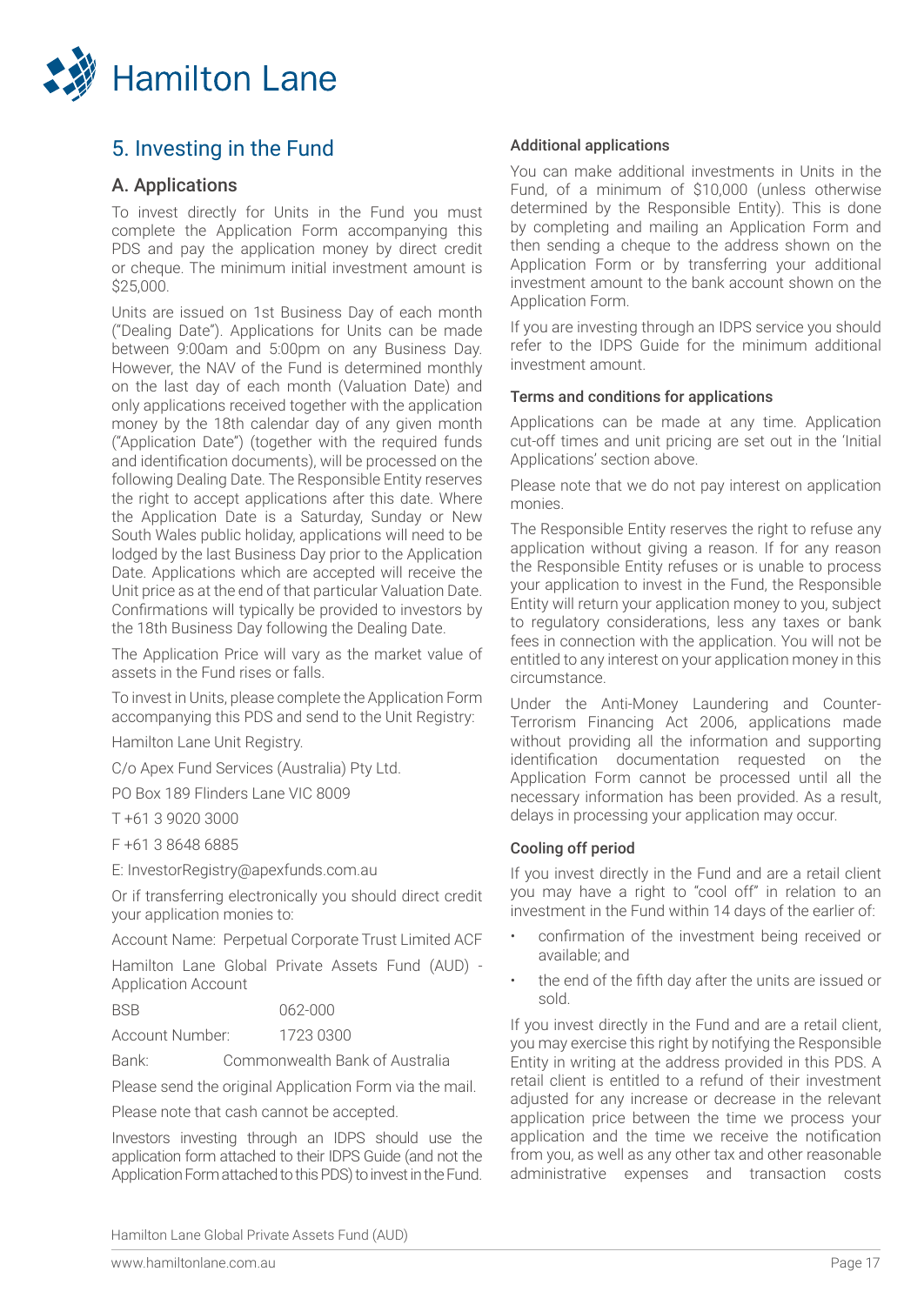

associated with the acquisition and termination of the investment.

The right of a retail client to cool off does not apply in certain limited situations, such as if the issue is made under a distribution reinvestment plan, switching facility or represents additional contributions required under an existing agreement. Also, the right to cool off does not apply to you if you choose to exercise your rights or powers as an investor in the Fund during the 14-day period. This could include selling part of your investment or switching it to another product.

Indirect Investors should seek advice from their IDPS Operator as to whether cooling off rights apply to an investment in the Fund by the IDPS. The right to cooloff in relation to the Fund is not directly available to an Indirect Investor. This is because an Indirect Investor does not acquire the rights of a Unit holder in the Fund. Rather, an Indirect Investor directs the IDPS Operator to arrange for their monies to be invested in the Fund on their behalf. The terms and conditions of the IDPS Guide or similar type document will govern an Indirect Investor's investment in relation to the Fund and any rights an Indirect Investor may have in this regard.

## B. Redemptions

Withdrawal requests must be submitted by the date that is the 18th calendar day of any given month. Where the 18th calendar day of the month is a Saturday, Sunday or a New South Wales public holiday withdrawal requests must be submitted the Business Day prior to that day. Withdrawal requests are generally confirmed and paid by the 20th Business Day in the following month. The Responsible Entity reserves the right to change these withdrawal timeframes for the Fund, subject to law.

The General Partner of the Main Fund has broad discretion to cease the redemption of shares in the Main Fund. Any restriction will directly limit the ability of the Fund to sell the Shares it holds in the Main Fund, where this occurs it is likely that the Responsible Entity will not accept withdrawal requests and accordingly limit the ability of investors to withdraw from the Fund. Until the second anniversary of the launch date of the Main Fund, aggregate redemptions in are limited per calendar quarter to 5% of the Fund's NAV as at the end of the preceding quarter, and, after the second anniversary of the launch date, net redemptions in the Main Fund are limited per calendar quarter to 5% of the Fund's NAV as at the end of the preceding quarter, unless the general partner of the Main Fund waives such restriction either partially (by determining a higher percentage) or in its entirety. These limitations on redemptions are known as the "Gate". In exceptional cases the Main Fund may also temporarily suspend the calculation of the Net Asset Value where the suspension is justified having regard to the interests of its shareholders. During this

period, if the Responsible Entity believes it is in the best interests of investors, it may suspend withdrawals. In certain circumstances, Shares acquired in the Main Fund may also be subject to "lock-up" periods, during which such Shares will not be able to be redeemed. Please refer to "Extraordinary Dealing Procedure" below for more information.

If you have invested indirectly in the Fund through an IDPS, you need to provide your withdrawal request directly to your IDPS Operator. The time to process a withdrawal request will depend on the particular IDPS Operator.

Where the Fund is not liquid (as defined in the Corporations Act) an investor does not have a right to withdraw from the Fund and can only withdraw where the Responsible Entity makes a withdrawal offer to investors in accordance with the Corporations Act. The Responsible Entity is not obliged to make such offers. A Fund will be liquid if at least 80% of the assets of the Fund are liquid assets. Generally, liquid assets are money in an account or on deposit with a financial institution, bank accepted bills, marketable securities, other prescribed property and other assets that the Responsible Entity reasonably expects can be realised for their market value within the period specified in the Constitution for satisfying withdrawal requests while the Fund is liquid.

PROSPECTIVE INVESTORS MUST BE AWARE OF THE POTENTIAL LIMITATIONS IN CONNECTION WITH THEIR ABILITY TO WITHDRAW FROM THE FUND. NOTE THAT NEITHER THE RESPONSIBLE ENTITY NOR THE INVESTMENT MANAGER PROVIDE ANY GUARANTEES CONCERNING THE LIQUIDITY OF THE FUND AND THE ABILITY OF AN INVESTOR TO WITHDRAW ITS INVESTMENT.

## Withdrawal price

The withdrawal price of a Unit in the Fund is based on the Net Asset Value of the Fund divided by the number of Units on issue. The Responsible Entity can also make an allowance for the transaction costs required for selling investments to satisfy a withdrawal request (including any redemption fees charged by the Main Fund).

## Making a withdrawal

Investors of the Fund can withdraw their investment by written request to Unit Registry:

Hamilton Lane Unit Registry.

C/o Apex Fund Services (Australia) Pty Ltd.

PO Box 189 Flinders Lane VIC 8009

T +61 3 9020 3000

F +61 3 8648 6885

E: InvestorRegistry@apexfunds.com.au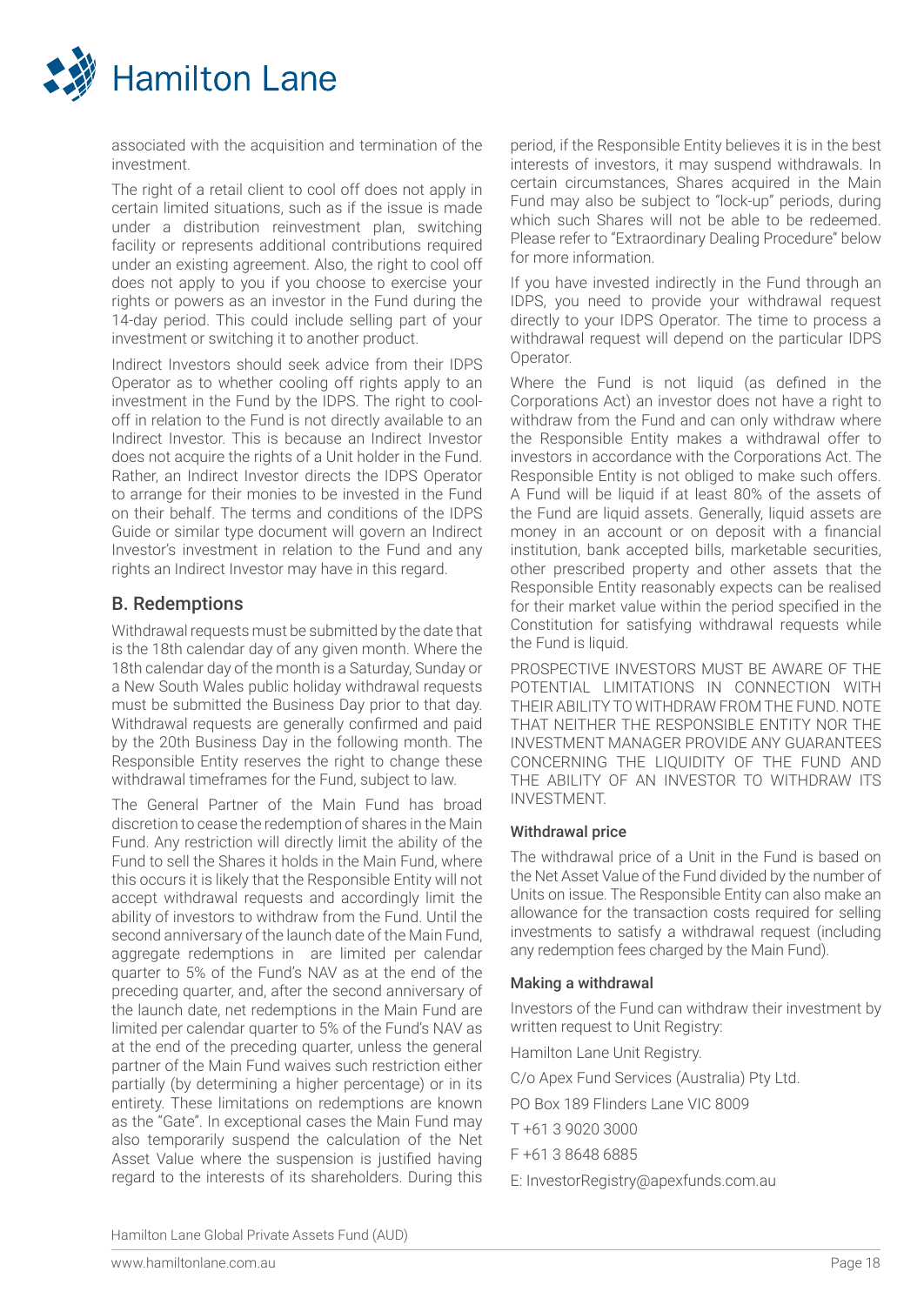

The minimum withdrawal amount is \$25,000 subject to the RE's discretion to accept a lower amount. All withdrawal requests must be signed by the investor(s) and should be received by 5.00 p.m. onon the 18th calendar day of any given month. Where the last calendar day of the month is a Saturday, Sunday or a New South Wales public holiday withdrawal requests will need to be lodged by the last Business Day prior to the last calendar day. Any withdrawal request received after that time will be processed in the following month.

Alternatively, if you have invested indirectly in the Fund through an IDPS, you will need to provide your withdrawal request directly to your IDPS Operator. You will need to contact the relevant IDPS Operator regarding their withdrawal request cut-of times for pricing purposes. The time to process a withdrawal request will depend on the particular IDPS Operator. You should refer to the IDPS Guide for the minimum withdrawal amount.

Withdrawal requests received from New Zealand investors must specify:

- 2. the withdrawal amount in Australian dollars; or
	- 3. the number of units to be withdrawn.

We are unable to accept withdrawal amounts quoted in New Zealand dollars. Please note that the withdrawal amount paid to you will be in Australian dollars and may differ from the amount you receive in New Zealand dollars due to:

- foreign exchange spreads between Australian and New Zealand dollars (currency rate differs daily); and
- overseas telegraphic transfer costs.

The Withdrawal Price will vary as the market value of assets referrable to the Fund rises or falls.

The Responsible Entity can deny a withdrawal request in certain circumstances, including where the Main Fund suspends or restricts withdrawals, where accepting the request would cause the Fund to cease to be liquid or where accepting the request would unfairly prejudice another investor. The Responsible Entity may also refuse to comply with any request if the requesting party does not satisfactorily identify themselves as the investor. Withdrawals will be paid directly to the investor's nominated bank account. This account must be in the name of the registered investor and held at a branch of an Australian domiciled bank. Withdrawal payments will not be made to third parties.

## Minimum investment balance

The Responsible Entity has the right to fully redeem an investment in the Fund if it falls below the required minimum balance of \$25,000 or such other amount as the Responsible Entity determines from time to time. If you are investing through an IDPS you should refer to the IDPS Guide for the minimum balance.

#### Extraordinary Dealing Procedure

The General Partner of the Main Fund may invoke additional measures in respect of applications and redemptions for the Main Fund in times of abnormal market illiquidity, volatility, or other conditions deemed appropriate by General Partner, by giving notice to shareholders of the Main Fund (which notice will be relayed to investors in the Fund). If these measures are invoked via the 'Extraordinary Dealing Procedure', ordinary subscriptions and redemptions at Net Asset Value will be suspended. While the General Partner has broad discretion to invoke Extraordinary Dealing, it is anticipated it will be implemented if (i) the Main Fund receives redemption requests in excess of the 5% Gate for several consecutive quarters or (ii) the liquidity of the portfolio is insufficient to meet the obligations of the Main Fund and honor redemption requests at Net Asset Value.

Investors should note that a suspension of redemptions by the Main Fund would almost invariably make the Fund non-liquid and an investor would lose its rights to make a withdrawal.

The General Partner will specify an extraordinary redemption reference date within 12 months of invoking Extraordinary Dealing on which shareholders may request to redeem or acquire shares. The quarterly Gate will not apply, and shareholders of the Main Fund will be allowed unlimited redemptions on that date at a stated discount to Net Asset Value. A non-binding indication of the estimated discount will be made available to investors 30 days prior to the extraordinary redemption reference date or as soon as practicable thereafter. The discount will be determined by the General Partner in consultation, where appropriate, with third party service providers to reflect the estimated price obtainable through a secondary sale of the assets of the Main Fund, net of costs and accruals. Proceeds will be paid to redeeming investors of the Main Fund within 180 days of extraordinary redemption reference date, to the extent practicable.

Shareholders of the Main Fund not electing to redeem in Extraordinary Dealing as well as third party investors may acquire available shares at a discount, subject to limitation. Shares in the Main Fund which are acquired during an Extraordinary Dealing Procedure will be subject to one year lock up period during which such shares cannot be redeemed.

The Main Fund will return to standard dealing procedures upon the determination by the General Partner that the conditions warranting Extraordinary Dealing no longer apply. The General Partner may at any time make appropriate adjustments to the provisions applicable to an Extraordinary Dealing Procedure to the extent the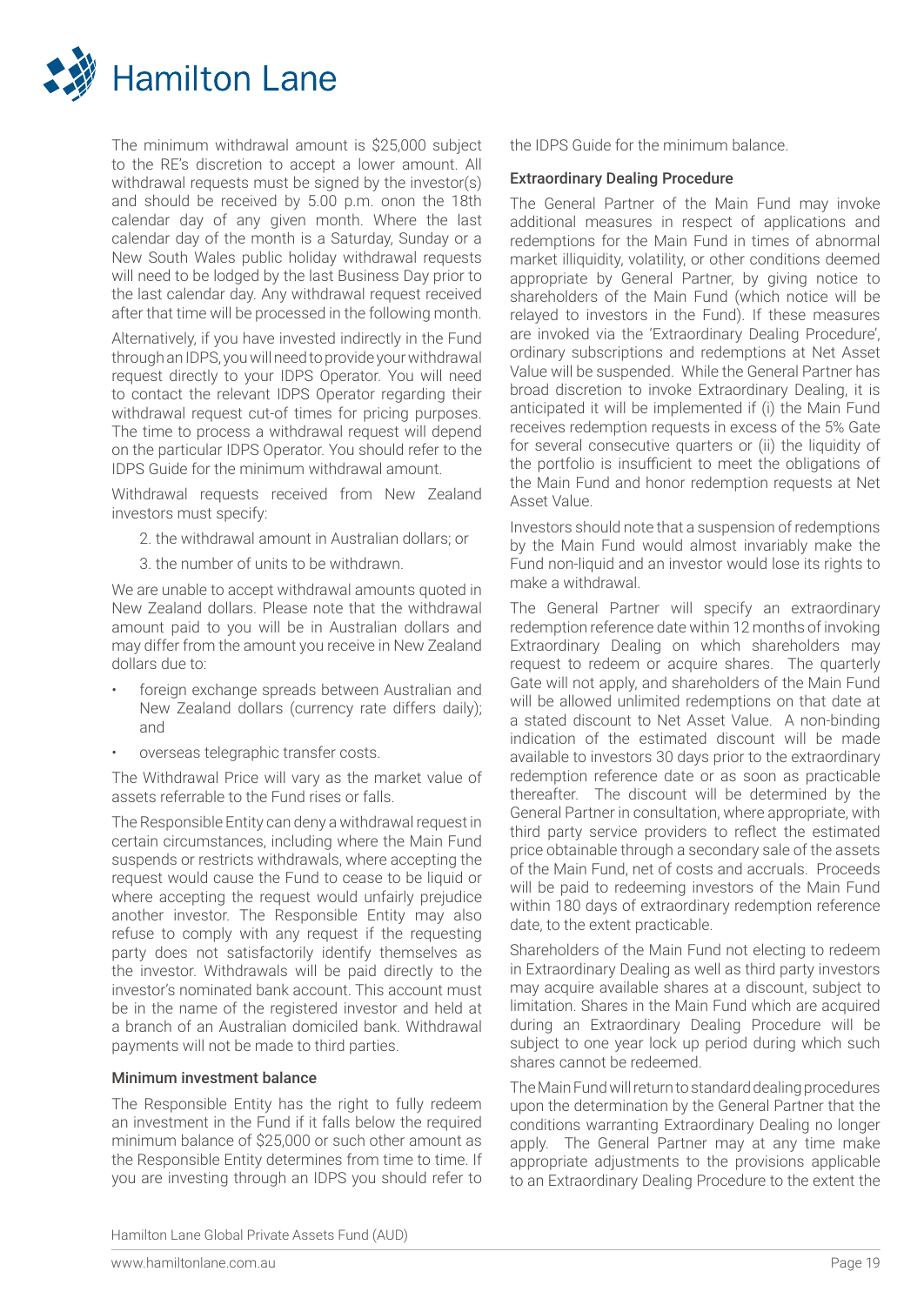

General Partner determines in its discretion necessary to effect the economic intent of the Extraordinary Dealing Procedure.

## Other Material Redemption Procedures of the Main Fund

The General Partner of the Main Fund has the authority to require any Shareholder (including the Fund) to redeem from the Main Fund (in whole or in part) at any time for any reason or no reason (subject to the principles of fair treatment of investors) upon 10 calendar days' prior notice. If the General Partner determines that the continued participation in the Main Fund of a Shareholder could have a material adverse effect on the Main Fund, the General Partner may require the immediate redemption of such Shareholder (in whole or in part).

The General Partner in its sole discretion may determine to liquidate a class of Shares of the Main Fund by redeeming all Shareholders in such a class if (i) the NAV of any class is less than USD 25,000,000 or such other amount as may be determined by the General Partner from time to time, (ii) any economic or political situation would constitute a compelling reason for the liquidation of a class, or (iii) it is required in the interests of the Shareholders of a class. In the event of such a liquidation of a class no redemption fees may be charged by the Main Fund. Additionally, the General Partner in its discretion may give any applicable Shareholders the option to convert their respective Shares to Shares of another class, subject to the terms and conditions of such other class.

## Terms and conditions for withdrawals

Once your withdrawal request is received, your instruction may be acted on without further enquiry if the instruction bears your account number or investor details and your (apparent) signature(s), or your authorised signatory's (apparent) signature(s).

The Responsible Entity and/or the Administrator reserve the right to ask for the production of original documents or other information to authenticate the communication. In the case of mis-receipt or corruption of any message, you will be required to re-send the documents. Please note that messages sent via email must contain a duly signed document as an attachment.

No withdrawal proceeds will be paid unless the Administrator has received the withdrawal request signed by the investor or an authorised signatory. Neither the Responsible Entity nor the Administrator shall be responsible for any mis-delivery or non-receipt of any facsimile or email. Facsimiles or emails sent to the Administrator shall only be effective when actually received by the Administrator.

When you are withdrawing, you should take note of the

following:

- We are not responsible or liable if you do not receive, or are late in receiving, any withdrawal money that is paid according to your instructions.
- We may contact you to check your details before processing your withdrawal form. This may cause a delay in finalising payment of your withdrawal money. No interest is payable for any delay in finalising payment of your withdrawal money.
- If we cannot satisfactorily identify you as the withdrawing investor, we may refuse or reject your withdrawal request or payment of your withdrawal proceeds will be delayed. We are not responsible for any loss you consequently suffer.
- As an investor who is withdrawing, you agree that any payment made according to instructions received by post or courier, email or fax, shall be a complete satisfaction of our obligations, despite any fact or circumstances such as the payment being made without your knowledge or authority.
- You agree that if the payment is made according to these terms, you and any person claiming through or under you, shall have no claim against us about the payment.
- The Constitution allows the Responsible Entity to make payment up to 21 days after we accept a request and the withdrawal amount is determined.
- The Responsible Entity can deny a withdrawal request where accepting the request would cause the Fund to cease to be liquid or where the Fund is not liquid (as defined in the Corporations Act). When a fund is not liquid, an investor can only withdraw when the Responsible Entity makes a withdrawal offer to investors in accordance with the Corporations Act. The Responsible Entity is not obliged to make such offers.
	- If the Responsible Entity believes it is in the best interests of investors, it may suspend withdrawals and the payment of withdrawal proceeds during periods where the withdrawal or issue of shares in the Main Fund is restricted or suspended or the calculation of the Net Asset Value of the shares of the Main Fund has been suspended or is otherwise not available.

In the event that there is any material change to the investor's withdrawal rights, investors will be informed in writing.

## C. Distributions

The Responsible Entity will generally make annual distributions as at each 30 June. The Fund's Constitution provides for distributions to be paid at least annually, but the Fund may do so more frequently at the discretion of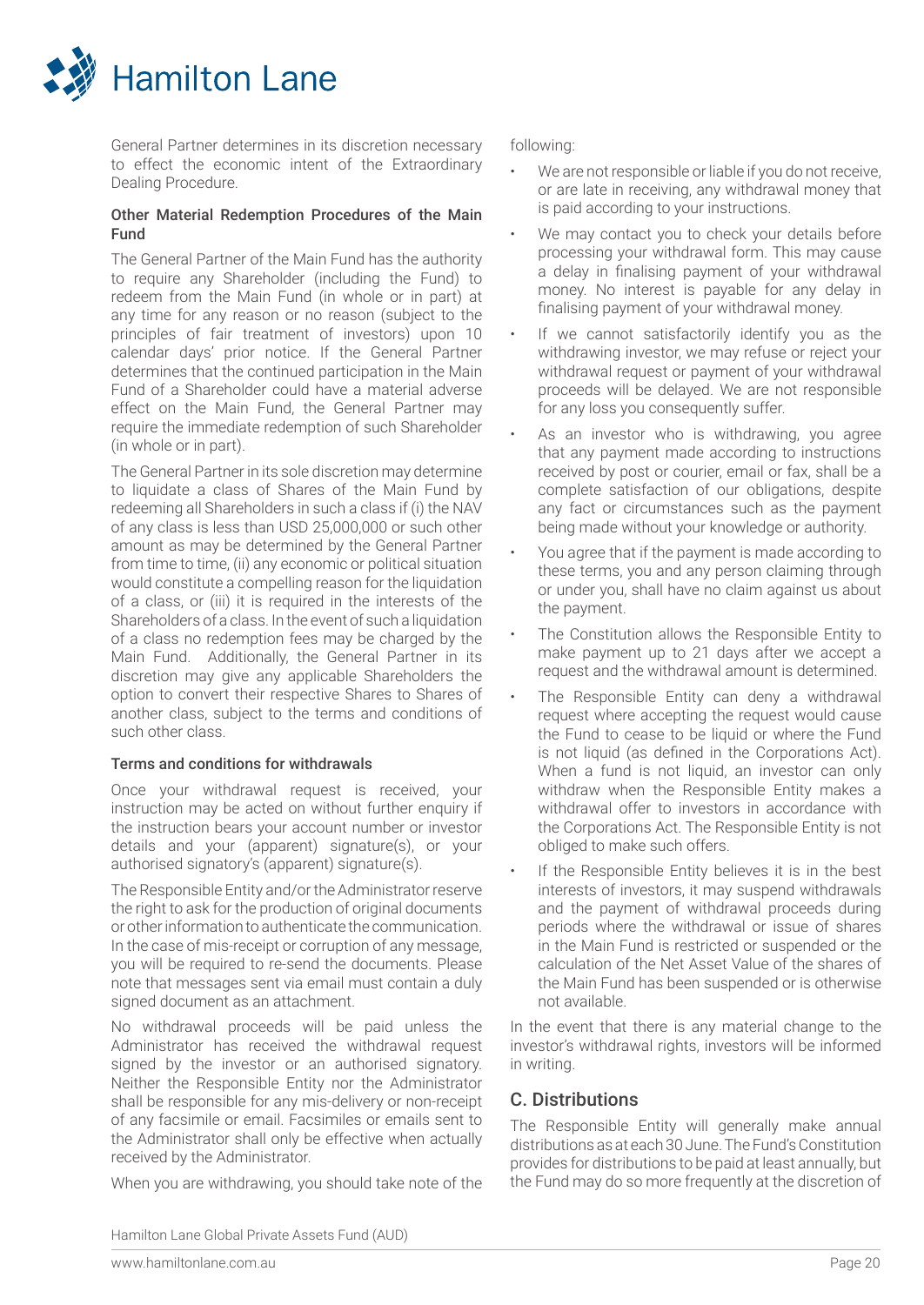

the Responsible Entity.

The distribution for the Fund iscomposed of income earned by the Fund, less expenses incurred by the Fund (such as management costs) and plus net capital gains (if any). If there is no net income or net capital gains earned in a particular distribution period, the Fund may not pay a distribution in respect of that distribution period. In some circumstances, the Fund may distribute a payment out of capital in addition to, or instead of, a distribution of net income or net capital gains.

The distribution Investors may receive will be based on the number of Units they hold in the Fund at the nominated record date. Distributions are not pro-rated according to the time that Investors have held their **Units** 

#### Reinvestment of distributions

The Constitution permits us to require that your distributions be reinvested as additional Units in the Fund. Unless an election is made to the contrary, Investors' distributions will be re-invested as additional Units in the Fund, subject to the terms and conditions of the Fund's distribution reinvestment plan. The distribution reinvestment plan will be administered in Australian dollars and all residual amounts will be held in Australian dollars.

An election by an Investor to not participate in the distribution reinvestment plan must be made by the election date announced by the Responsible Entity in respect of each relevant distribution. Once an Investor has elected to not participate in the distribution plan, that Investor's distributions (including all future distributions) will be paid out as described in the below paragraph until such a time that the Investor elects back in to the distribution plan. Such an election must be made by the election date announced by the Responsible Entity in respect of each relevant distribution.

Where an Investor elects to not participate in the distribution plan, distributions in Australian dollars will be paid directly into Investors' nominated bank accounts (as applicable). Investors may provide bank details by submitting a form which is available from the Unit Registry.

The distribution reinvestment plan is offered on the following basis:

- at the time the price of the Units allotted pursuant to the distribution reinvestment plan is set, the Responsible Entity will not have any information that is not publicly available that would, or would be likely to, have a material adverse effect on the realisable price of the Units if the information were publicly available;
- the right to acquire, or require the Responsible Entity to issue, Units will be offered to all Investors

of the same class, other than those residents outside New Zealand who are excluded so as to avoid breaching overseas laws;

- every Investor to whom the right is offered is given a reasonable opportunity to accept the offer; and
- units will be issued on the terms disclosed to you and will be subject to the same rights as Units issued to all Investors of the same class as you.

#### Changing your distribution preference

Investors can elect to not participate (or participate) in the distribution reinvestment plan by submitting a form available from the Unit Registry.

#### Cash distributions

Distribution payments to investors who elect not to participate in the distribution reinvestment plan will be made via direct credit into a nominated Australian financial institution account. The Responsible Entity will not be paying any distributions by cheque to any investors.

The Responsible Entity is adopting direct crediting of payments as this is a more secure and convenient way for you to receive your distribution payment. The benefits include distributions credited to your account on the payment date as cleared funds, removal of risk associated with loss, fraud and theft of cheques, and cost of savings for the Fund, which benefits all investors.

If you are an overseas unitholder (outside of Australia) you also can provide your EFT details if you have an Australian dollar bank account. New Zealand investors can only have their distribution paid in cash if an AUD Australian domiciled bank account is provided.

If you do not provide your Australian financial institution account details your distribution payment will be set aside and retained on your behalf in \$AUD. In Australia, this will be subject to the obligations in respect of unclaimed money.

To avoid your distribution payment being delayed, your instructions must be received before the Record Date.

## Additional information

On request and free of charge, the Responsible Entity will provide additional information including the most recent annual report of the Fund, the most recent financial statements of the Fund, the auditor's report on the annual financial statements, the Fund's PDS and the Constitution (including any amendments). Additionally, this information can be obtained electronically from www.hamiltonlane.com.au.

## D. Compulsory redemption

The Responsible Entity may redeem some or all of an investor's Units in accordance with the Constitution or as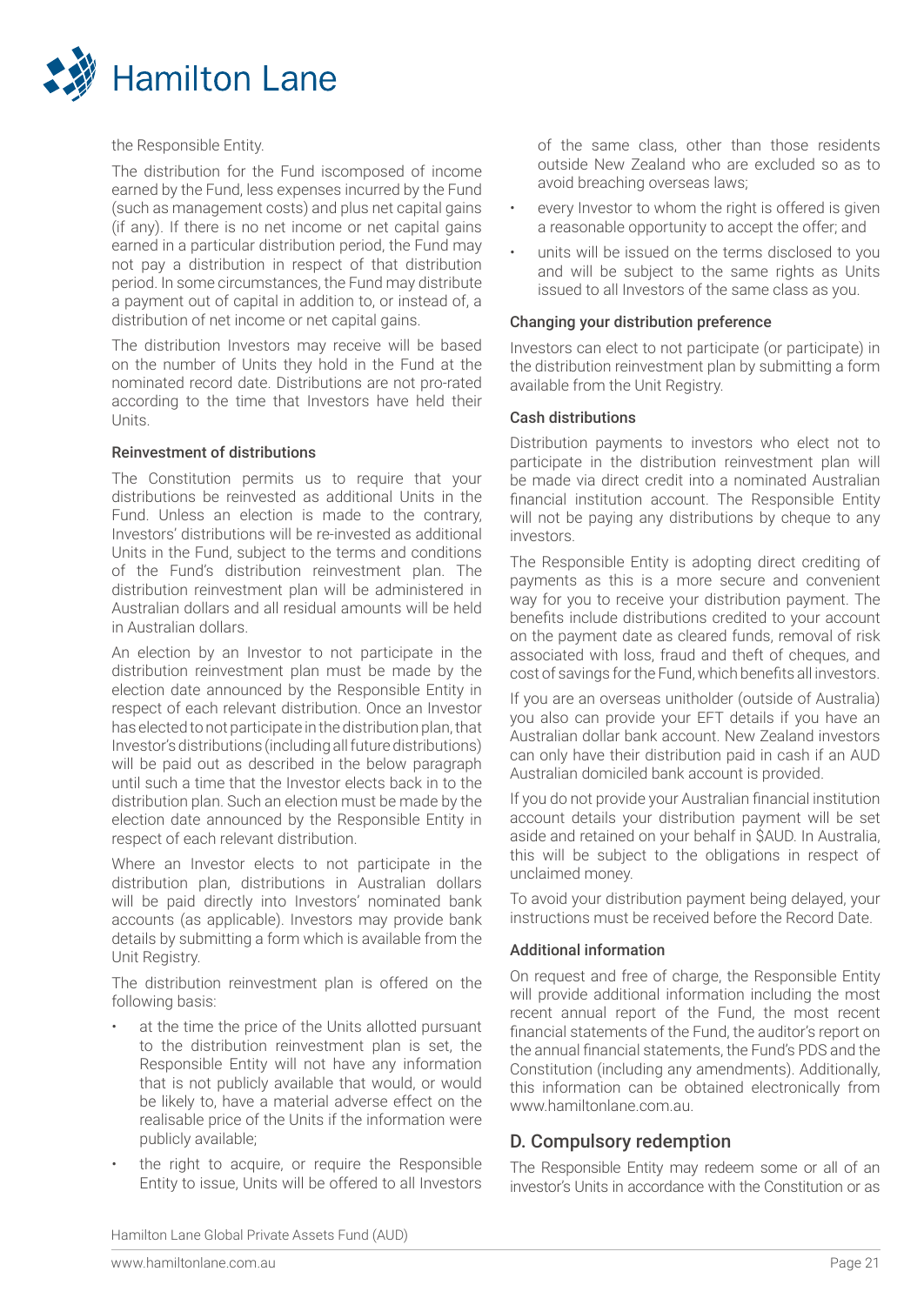

permitted by law. As an example, this may occur where an investor breaches their obligations to the Responsible Entity (for example, where the Responsible Entity believes that the Units are held in breach of prohibitions contained within the Constitution) or where the Responsible Entity believes that the Units are held in circumstances which might result in a violation of an applicable law or regulation.

## E. Net Asset Value

The net asset value ("NAV") of the Fund will be calculated on a monthly basis as of the last day of each calendar month, being the date on which the NAV of the Main Fund is calculated.

The NAV will be calculated and available no later than on the 19th9 Business Day of the calendar month following the applicable valuation date (the "NAV Calculation Date"), except in extenuating circumstances. The NAV will be determined based on the information available as of the applicable NAV Calculation Date and, as such, may not reflect information subsequently received in connection with the preparation of any financial statements delivered to the Main Fund. As a result, the Subscription Price and Redemption Price for a given date may differ from the ultimate determination made regarding the value of the Fund's assets as of such valuation date that is made subsequent to the NAV Calculation Date. The Fund will not retroactively adjust any Subscription Price or Redemption Price to reflect amounts subsequently reported in any financial statements. In light of the illiquid nature of the Main Fund's investments, any valuation of the NAV of the Main Fund will be based on the Responsible Entity's good faith determination as to the fair value of those interests. There can be no assurance that valuations by underlying investment sponsors or third-party valuation firms will be accurate or up-to-date, or that third-party pricing or valuations will be available.

The NAV of the Fund will be determined primarily by the NAV of the Main Fund, plus any adjustment for assets or liabilities of the Fund which are not referrable to its investment in the Main Fund.

In certain circumstances the determination of NAV of the Main Fund may be suspended. This will also require the determination of NAV of the Fund to be suspended and may also result in the suspension of applications and redemptions. The General Partner of the Main Fund may temporarily suspend the determination of the NAV of the Main Fund and, if applicable, the issue, conversion and redemption of its Shares under its ordinary dealing procedures:

a) during the existence of any state of affairs which constitutes an emergency in the opinion of the General Partner or the AIFM as a result of which disposals or valuation of assets owned by the Main Fund would be impracticable;

b) during any period when, as a result of the political, economic, military or monetary events or any circumstance outside the control, responsibility and power of the General Partner or the AIFM, or the existence of any state of affairs in the financial markets, disposal of the assets of the Fund is not reasonably practicable without materially and adversely affecting and prejudicing the interests of Shareholders, or if, in the opinion of the General Partner or the AIFM, a fair price cannot be determined for the assets of the Main Fund;

c) during any breakdown in the means of communication normally employed in determining the price or value of the assets of the Main Fund;

d) when for any other reason the prices of the assets owned by the Main Fund cannot promptly or accurately be ascertained;

e) during any period when the Main Fund is unable to repatriate funds for the purpose of making payments on the redemption of the Shares or during which any transfer of funds involved in the realisation or acquisition of the assets of the Fund or payments due on subscription or redemption of Shares cannot in the opinion of the General Partner or the AIFM be effected at normal rates of exchange;

f) during any period when the values of the net assets of underlying investments or investment vehicles comprising, in the reasonable discretion of the General Partner or AIFM, a significant portion of the Fund's investment portfolio may not be determined accurately, or if the calculation of the net asset values of such underlying investments or investment vehicles is suspended; or

g) upon publication of a notice convening a general meeting of Shareholders for the purpose of resolving the winding up of the Main Fund.

## F. Authorised Signatories

For joint accounts, unless indicated to the contrary on the Application Form, each signatory must sign withdrawal requests. Please ensure all signatories sign the declaration in the Application Form. Joint accounts will be held as joint tenants unless we are advised to the contrary in writing.

Investors may elect to appoint an authorised nominee to operate their account. The relevant sections on the Application Form need to be completed, including the name and signature of the authorised nominee, the signature of the investor and the date. Only investors can appoint authorised nominees. If you appoint an authorised nominee we suggest that you ensure that:

- they cannot appoint another nominee; and
- the appointment lasts until cancelled by you in writing or the Responsible Entity.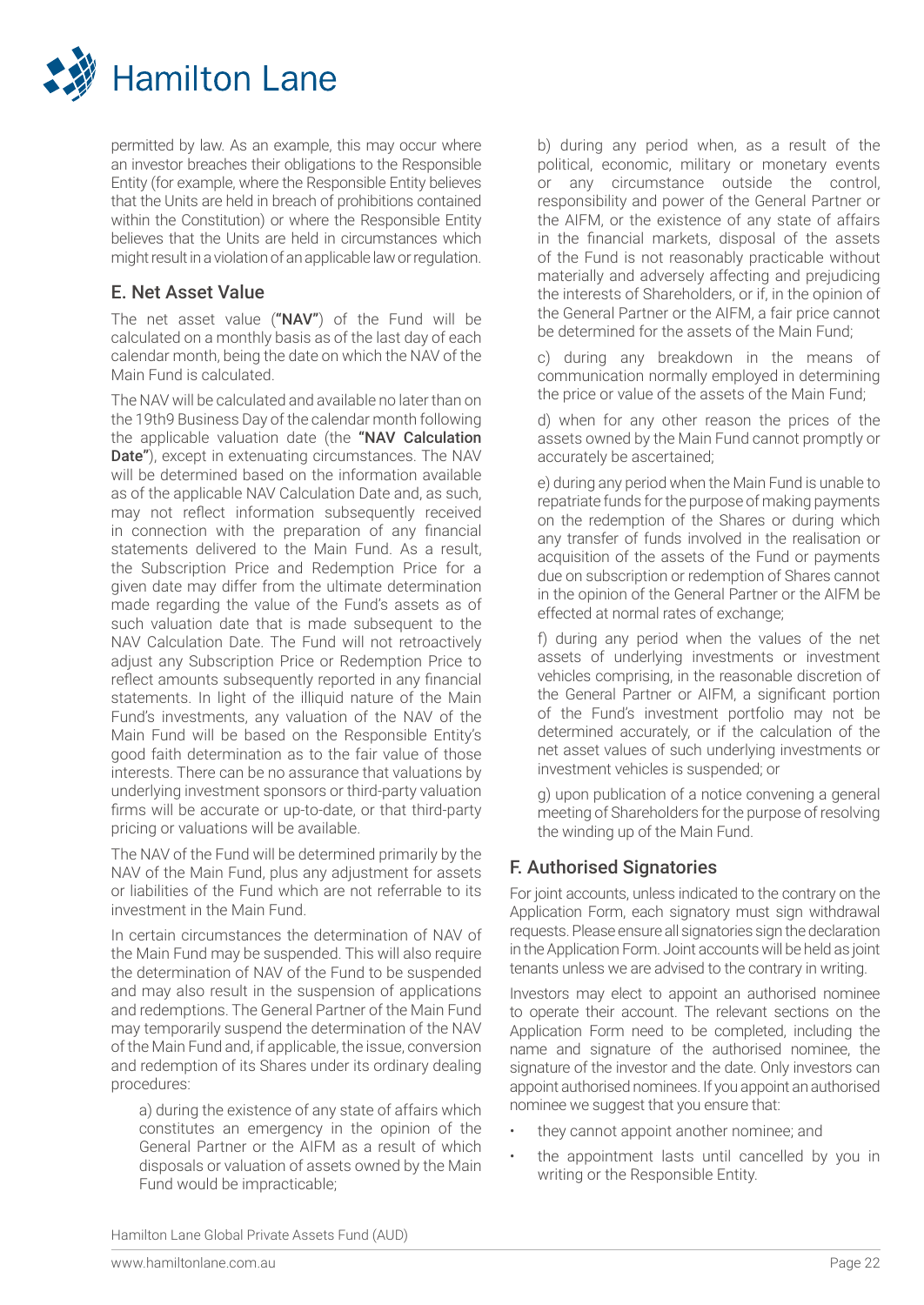

The Responsible Entity may cancel an appointment by giving the investor 14 days'days' notice in writing. If an appointment is cancelled the Responsible Entity will not be obliged to act on the instructions of the authorised nominee. If the instructions are varied, the Responsible Entity will act only in accordance with the varied instructions. By completing and lodging the relevant sections on authorised nominees on the Application Form you release, discharge and agree to indemnify the Responsible Entity from and against any and all losses, liabilities, actions, proceedings, account claims and demands arising from the Responsible Entity acting on the instructions of your authorised nominee.

You also agree that any instructions of your authorised nominee to the Responsible Entity, which are followed by the Responsible Entity, shall be a complete satisfaction of the obligations of the Responsible Entity, notwithstanding any fact or circumstance, including that the instructions were made without your knowledge or authority. You agree that if the authorised nominee's instructions are followed by the Responsible Entity, you and any person claiming through or under you shall have no claim against the Responsible Entity in relation to the instructions.

An authorised nominee can, among other things:

- apply for additional investment units;
- request that distribution instructions be altered;
- withdraw all or part of your investment; and
- enquire as to the status of your investment and obtain copies of statements.

Withdrawal payments will not be made to third parties. If a company is appointed as an authorised nominee, the powers will extend to any director and authorised owner of the company. If a partnership, the powers will extend to all partners.

## G. Electronic instructions

If an investor instructs the Responsible Entity by electronic means, such as facsimile, email or internet the investor releases the Responsible Entity from and indemnifies the Responsible Entity against, all losses and liabilities arising from any payment or action the Responsible Entity makes based on any instruction (even if not genuine) that the Responsible Entity receives by an electronic communication bearing the investor's investor code and which appears to indicate to the Responsible Entity that the communication has been provided by the investor e.g. a signature which is apparently the investor's and that of an authorised signatory for the investment or an email address which is apparently the investor's. The investor also agrees that neither they nor anyone claiming through them has any claim against the Responsible Entity or the Fund in relation to such payments or actions. There is a risk that a fraudulent

withdrawal request can be made by someone who has access to an investor's investor code and a copy of their signature or email address. Please take care.

## 6. Fees and other costs

## A. Consumer Advisory Warning

The warning statement below is required by law to be displayed at the beginning of the 'Fees and Other Costs' section of this PDS. The example given in the warning statement does not relate to any investments described within this PDS

#### Did you know?

Small differences in both investment performance and fees and costs can have a substantial impact on your long-term returns.

For example, total annual fees and costs of 2% of your fund balance rather than 1% could reduce your final return by up to 20% over a 30-year period (for example, reduce it from \$100,000 to \$80,000). You should consider whether features such as superior investment performance or the provision of better member services justify higher fees and costs. You may be able to negotiate to pay lower contribution fees and management costs where applicable. Ask the fund or your financial adviser.

#### To find out more

To find out more, or see the impact of the fees based on your own circumstances, the Australian Securities and Investments Commission ('ASIC') website (www. moneysmart.gov.au) has a managed funds fee calculator to help you check out the different fee options.

## B. Fees and costs

This section shows fees and other costs that you may be charged. These fees and costs may be deducted from your account, from the returns on your investment or from the Fund assets as a whole.

Taxes are set out in another part of this document. You should read all of the information about fees and costs because it is important to understand their impact on your investment.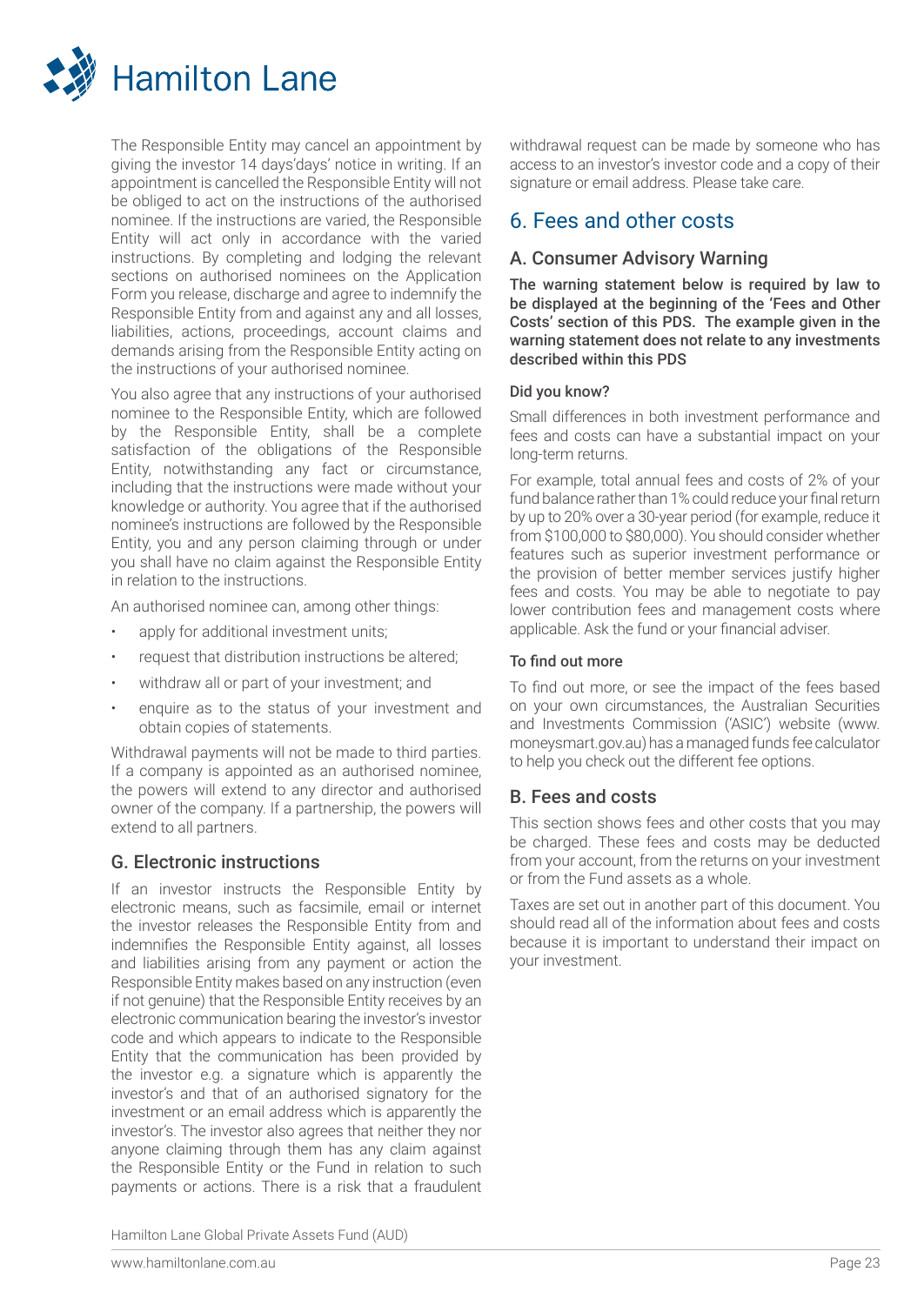

| Type of fee or cost                                       | Amount                                                          | <b>How and When Paid</b>                                                                                                                                                                                                                                                                                                                                                                                                                                                                                                                                        |
|-----------------------------------------------------------|-----------------------------------------------------------------|-----------------------------------------------------------------------------------------------------------------------------------------------------------------------------------------------------------------------------------------------------------------------------------------------------------------------------------------------------------------------------------------------------------------------------------------------------------------------------------------------------------------------------------------------------------------|
| Fees when your money moves in or out of the Fund          |                                                                 |                                                                                                                                                                                                                                                                                                                                                                                                                                                                                                                                                                 |
| <b>Establishment fee</b>                                  | Nil                                                             | Not applicable                                                                                                                                                                                                                                                                                                                                                                                                                                                                                                                                                  |
| The fee to open your investment                           |                                                                 |                                                                                                                                                                                                                                                                                                                                                                                                                                                                                                                                                                 |
| <b>Contribution fee</b>                                   |                                                                 |                                                                                                                                                                                                                                                                                                                                                                                                                                                                                                                                                                 |
| The fee on each amount contributed to your<br>investment  | Nil                                                             | Not applicable                                                                                                                                                                                                                                                                                                                                                                                                                                                                                                                                                  |
| <b>Withdrawl fee</b>                                      |                                                                 |                                                                                                                                                                                                                                                                                                                                                                                                                                                                                                                                                                 |
| The fee on each amount you take out of your<br>investment | Nil                                                             | Not applicable                                                                                                                                                                                                                                                                                                                                                                                                                                                                                                                                                  |
| <b>Exit fee</b>                                           | Nil                                                             |                                                                                                                                                                                                                                                                                                                                                                                                                                                                                                                                                                 |
| The fee to close your investment                          |                                                                 | Not applicable                                                                                                                                                                                                                                                                                                                                                                                                                                                                                                                                                  |
| Management costs <sup>1,2,3</sup>                         |                                                                 |                                                                                                                                                                                                                                                                                                                                                                                                                                                                                                                                                                 |
| The fees and costs for managing your<br>investment        | Management fee<br>1.70% p.a.<br><b>Indirect Costs</b><br>0.800% | <b>Management fee</b> $-$ The management fee is payable to the<br>Investment Manager for managing the investments of the<br>Fund and includes the costs of:<br>RE fees:<br>٠<br>Custody fees,<br>$\bullet$<br>Administrator fees; and<br>$\bullet$<br>Day to day management and administrative costs of the<br>$\bullet$<br>Fund<br>The management fee is accrued monthly based on the net<br>asset value of the Fund, reflected in the unit price and paid<br>from the Fund monthly in arrears.<br>Indirect Costs - Indirect costs is an estimate based on the |
|                                                           |                                                                 | expected costs of the Main Fund. This fee is not directly<br>deducted from your account but is reflected in the net asset<br>value of the Master Fund.                                                                                                                                                                                                                                                                                                                                                                                                          |

1. All fees are inclusive of GST and the net effect of any applicable reduced input tax credits ('RITC').<br>2. Fees and costs may be negotiated with wholesale clients. See 'Differential fees' in 'Additional explanation of fe

We have the right to increase the fees or to charge fees not currently levied up to the maximum limits set out in the Fund constitution without your consent. If we choose to exercise this right, we will provide you with 30 days prior written notice.

Warning: Additional fees and costs may be paid to a financial adviser if a financial adviser is consulted. The details of these fees and costs should be set out in the statement of advice by your adviser.

#### Example of annual fees and costs for the Fund

The following table gives an example of how the fees and costs applicable to the units in the Fund can affect your investment over a one (1) year period. You should use this table to compare this product with other managed investment products.

| Example                      |                | Balance of \$50,000 with a contribution of \$5,000 during the year                                                                                                                                                                                         |
|------------------------------|----------------|------------------------------------------------------------------------------------------------------------------------------------------------------------------------------------------------------------------------------------------------------------|
| <b>Contribution fees</b>     | Nil            | For every additional \$5,000 you put in, you will be charged \$0.                                                                                                                                                                                          |
| <b>PLUS Management costs</b> |                |                                                                                                                                                                                                                                                            |
| <b>Management Fees</b>       | 1.70% p.a.     | And for every \$50,000 you have in the Fund you will be charged: \$850.                                                                                                                                                                                    |
| <b>Indirect Costs</b>        | $0.80\%$ p.a.  | And for every \$50,000 you have in the Fund you will be charged: \$435<br>Performance related fees that are charged in the Main Fund are included in the Indirect Costs.                                                                                   |
| <b>EQUALS Cost of Fund</b>   | $[2.500]$ p.a. | If you had an investment of \$50,000 at the beginning of the year and you put in an<br>additional \$5,000 during the year, you will be charged a fee of \$1,2500 to \$1,375'375 <sup>2</sup> .<br>What it costs you will depend on the fees you negotiate. |

1. The example includes an indirect cost estimate of 0.87% p.a., which is calculated as the actual cost of obtaining investment exposures through interposed vehicles and over-the-counter<br>derivatives (excluding over-the-cou

2. The example assumes management costs are calculated on a balance of \$50,000 with the \$5,000 contribution occurring at the end of the year. Therefore, management costs are calculated<br>using the \$50,000 balance only. Addit

Please note that this is just an example. In practice, your investment balance will vary, as will related management costs. Fee rebates may be individually negotiated with wholesale clients (as defined in the Corporations Act).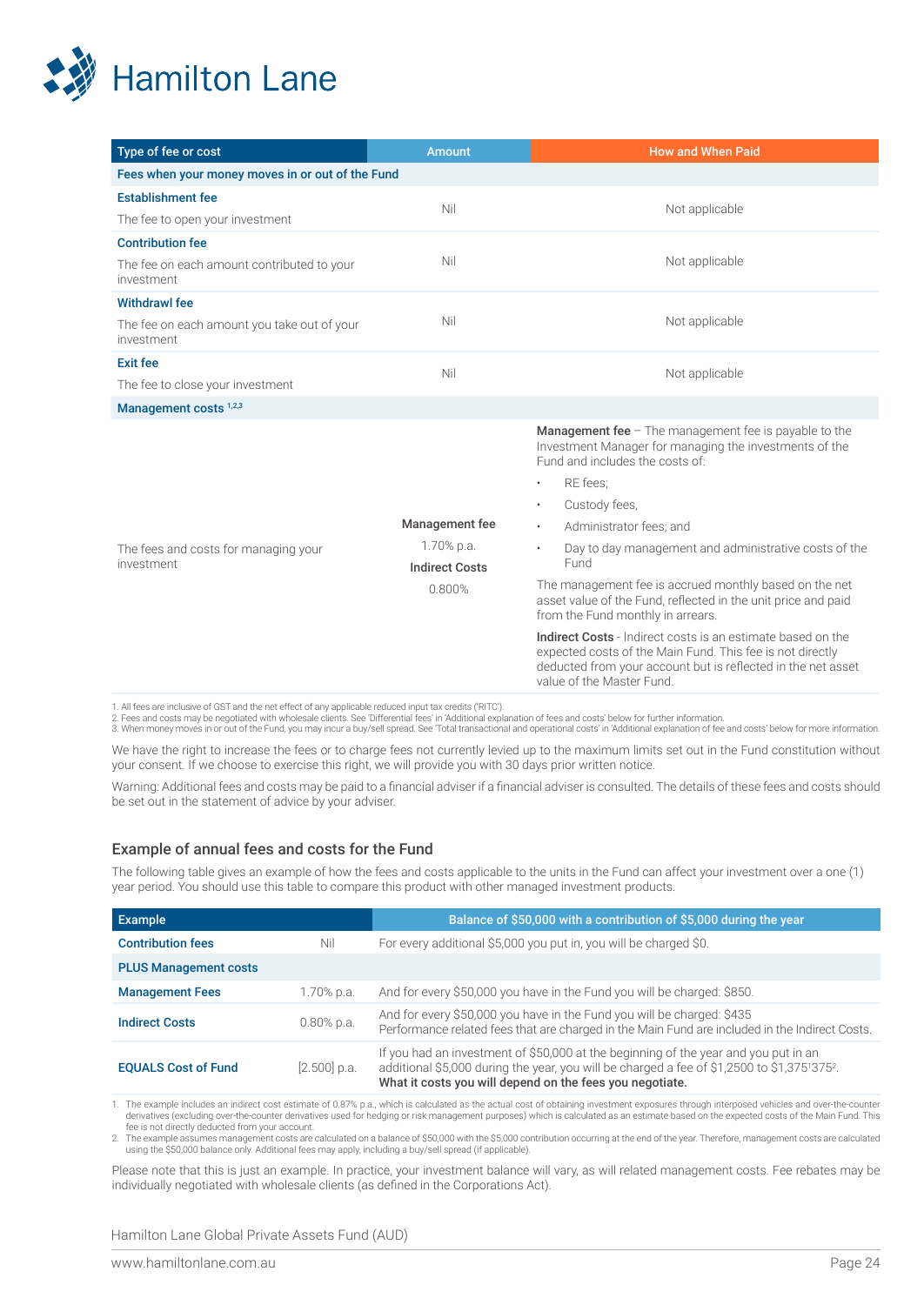

## C. Additional explanation of fees and costs

## Management costs

The management costs, in relation to units of the Fund, are generally the administration and investment fees and costs (excluding transaction costs) of the Fund.

These costs include:

- Responsible Entity fees;
- indirect costs, including performance fees;
- administration costs
- safekeeping fees;
- audit costs; and
- legal costs.

#### Units withdrawn during a calculation period

The proceeds received by Investors for Units withdrawn during a calculation period will be net of any fees accrued.

## Indirect Costs

Indirect costs form part of Management Costs and include fees and expenses arising from any investment which qualifies as an interposed vehicle (e.g. any Main Fund that the Fund may invest in) and certain OTC derivative costs. The Fund's indirect costs are estimated to be 0.[87] %. Actual indirect costs for future years may differ.

## Other Indirect Costs -

## Carried Interest

The General Partner may hold a Carried Interest in the underlying investments of the Main Fund or the Fund. A Carried Interest is a share in the economic performance above a hurdle rate of return for an investment once the investment is realised. Each carried interest will vary from investment to investment. A Carried Interest is analogous to a performance fee on an individual investment made by the Main Fund.

The Main Fund and the Fund do not have a performance history upon which an estimate may be made of the expected amount of the Carried Interest to be charged each year. Based on its experience of similar investment strategies, the Investment Manager has made an estimate of the expected amount of Carried Interest over the next twelve months which is included in the Indirect Cost.

#### Redemption Fees

The General Partner has a discretion to charge investors of the Main Fund a Redemption Fee of up to 5% of the total value of a redemption request. The Redemption Fee is not retained by the General Partner but is returned as a benefit for the Main Fund. In these circumstances, for a withdrawal of \$50,000, the Redemption Fee may be up to \$2,500. The General Partner does not anticipate charging this Redemption Fee but does maintain the option to do so.

## Short Term Redemption Fees

The Main Fund has a Short Term Redemption Fee of 3% of the total value of the redemption request if the Shareholder requesting has been a Shareholder for less than 12 months. The Short Term Redemption Fee is also retained for the benefit of the Main Fund. In these circumstances, for a withdrawal of \$50,000, the Redemption Fee may be up to \$1,500. The General Partner reserves the right to waive the Short Term Redemption Fee in its discretion.

#### Indirect investors

For Investors accessing the Fund through an IDPS, master trust or wrap account, additional fees and costs may apply. These fees and costs are stated in the offer document provided by your IDPS, master trust or wrap account operator.

#### Incidental fees and costs

Standard government fees, duties and bank charges may also apply to your investments and withdrawals including dishonour fees and conversion costs.

## Extraordinary expenses

Under certain circumstances, extraordinary expenses may be paid directly by the Fund. Extraordinary expenses are not of an ongoing nature. Examples of this type of expense include:

- convening of unitholders' meeting;
- termination of the Fund;
- amending the Fund constitution;
- defending or bringing of litigation proceedings; and
- replacement of the Responsible Entity.

## Sell costs for withdrawals for the Fund

The Unit price at which an Investor can withdraw their investment will include sell costs of 0%. From time to time, we may vary the sell costs of Units in the Fund and we will not ordinarily provide prior notice.

#### Total transactional and operational costs

Transactional and operational costs such as brokerage and transactional taxes are incurred by the Fund when the Fund acquires and disposes of securities. The Responsible Entity, as at the date of this PDS, anticipates that the transactional and operational costs of the Fund for the current financial year (adjusted to reflect a 12-month period) will be borrowing costs of 0.[52]%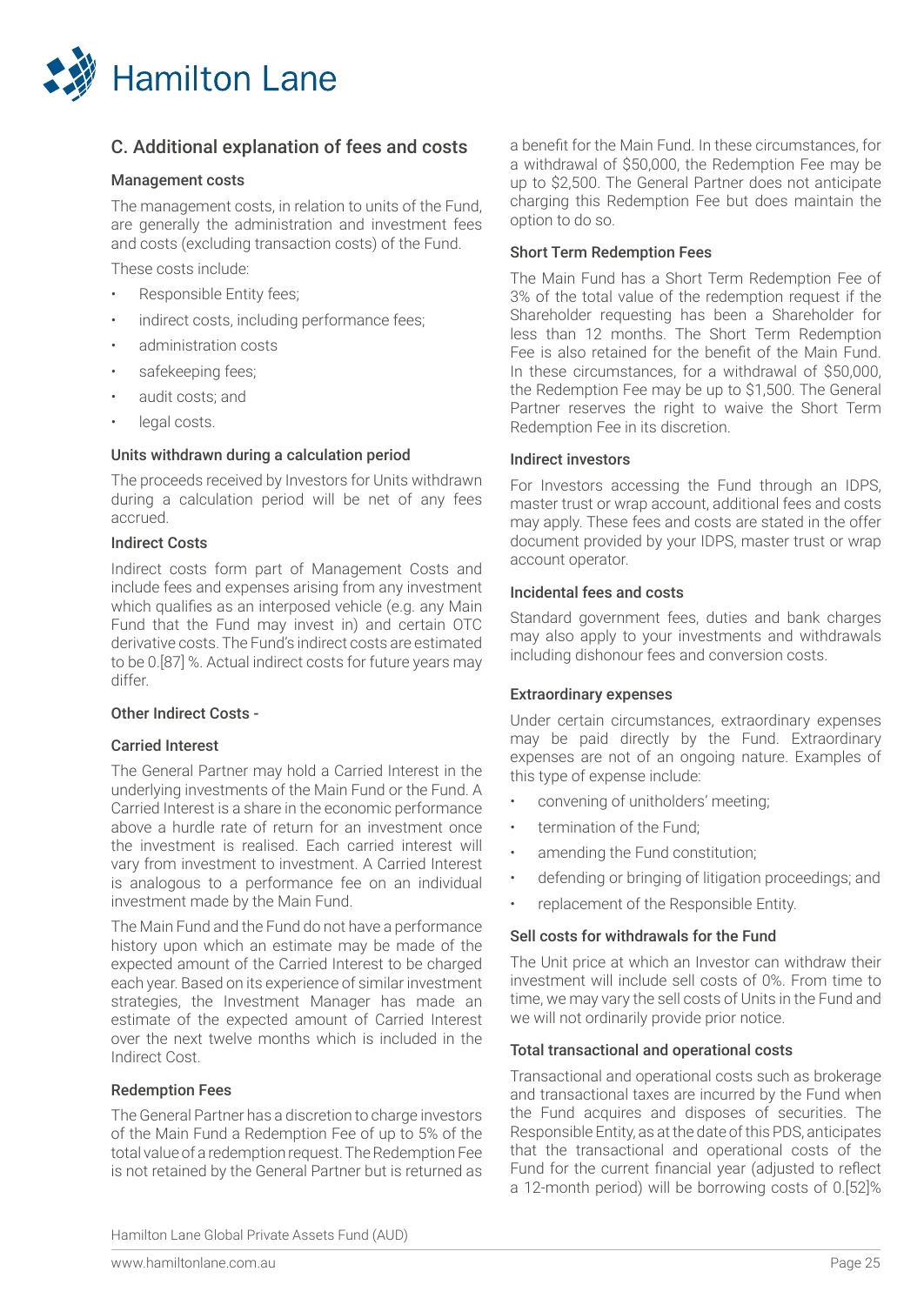

per annum. The borrowing costs relate to an credit facility in the Main Fund to facilitate short term cash flows associated with the making of investments and provision of redemptions. The Responsible Entity does believe there will be any other transaction or operational costs due to the nature of the underlying assets of the Main Fund. We that estimate is 0.[52]% per annum. These costs are in addition to the management and indirect costs These net transactional and operational costs represent estimated total transactional and operational costs (to the extent they can be estimated) are borne by the Fund. These costs are in addition to the management costs set out above.

The amount of such costs will vary from year to year depending on the volume and value of the trading activity in the Fund. Transactional and operational costs are paid out of the assets of the Fund and are not paid to Hamilton Lane.

The price at which an investor can withdraw their investment includes an allowance for these transactional and operational costs. As a result, the current withdrawal spread is 0% of the NAV per Unit. For example, if an investor withdrew \$50,000 from their investment in the Fund the cost of the withdrawal spread would be \$0. The Responsible Entity may vary the withdrawal spreads from time to time and prior notice will not ordinarily be provided. Updated information on the withdrawal spreads is available at www.hamiltonlane.com.au.

#### Differential fee arrangements

The Responsible Entity or the Investment Manager may agree with wholesale clients (as defined in the Corporations Act) to rebate some of the management fee on a case by case basis. We take into account relevant factors which may include the size of the investment. Such rebate arrangements will be by individual negotiation.

#### Fees for Indirect Investors

Indirect Investors must also refer to the fees and costs payable for the IDPS, master trust or wrap account they are investing through. The IDPS operator will be the registered holder of the units and may charge you fees that are different or in addition to the Fund's fees detailed in this section and the PDS. You should refer to the offer document for the relevant IDPS, master trust or wrap account for more information.

#### Other costs

Under the Fund Constitution the Responsible Entity may receive remuneration out of the assets of the Fund for time spent by it providing fund administration services. This remuneration is calculated on the basis of a maximum hourly rate of \$1,000 (Australian dollars)

per hour, adjusted quarterly to reflect any increase in the 'All groups CPI weighted average of eight capital cities' published by the Australian Bureau of Statistics, in respect of each quarter. The Responsible Entity is entitled to charge and take that remuneration out of the assets of the Fund calendar monthly in arrears.

#### For more information on fees and costs

If you would like to better understand how our fee structure may impact your investment in the Fund, we recommend that you speak to your financial adviser or visit ASIC's website at www.moneysmart.gov.au where a fee calculator is available to help you compare the fees of different managed investment products.

## 7. Information about your investment

## A. Hamilton Lane's website

General and updated information about the Fund is available from Hamilton Lane's website www.hamiltonlane. com.au. This includes the Fund's unit prices, performance, distribution history and monthly updates (detailing Fund size, exposures and top holdings), quarterly investment reports, the current PDS (including any supplementary material) and the Fund's annual financial reports.

The Responsible Entity intends to follow ASIC's good practice guide for continuous disclosure and in so doing will post copies of continuous disclosure notices on its website. Investors are encouraged to check the website regularly for such information.

The site also has a comprehensive section relating to topical updates and relevant articles from the investment team.

## B. Reporting

If the Fund becomes a disclosing entity, it will be subject to regular reporting and continuous disclosure obligations. Copies of documents lodged with ASIC may be obtained from, or inspected at, an ASIC office. Investors can also call the Responsible Entity to obtain copies of the following documents, free of charge:

- The Fund's annual financial report most recently lodged with ASIC;
- Any half year financial report lodged with ASIC;
- Any continuous disclosure notices the Responsible Entity places online at www.hamiltonlane.com.au or lodged with ASIC.

## C. Updated information

While the terms and features of the Fund relating to this PDS are current at the issue date of this PDS, they may change in the future. We reserve the right to change the terms and features of the Fund in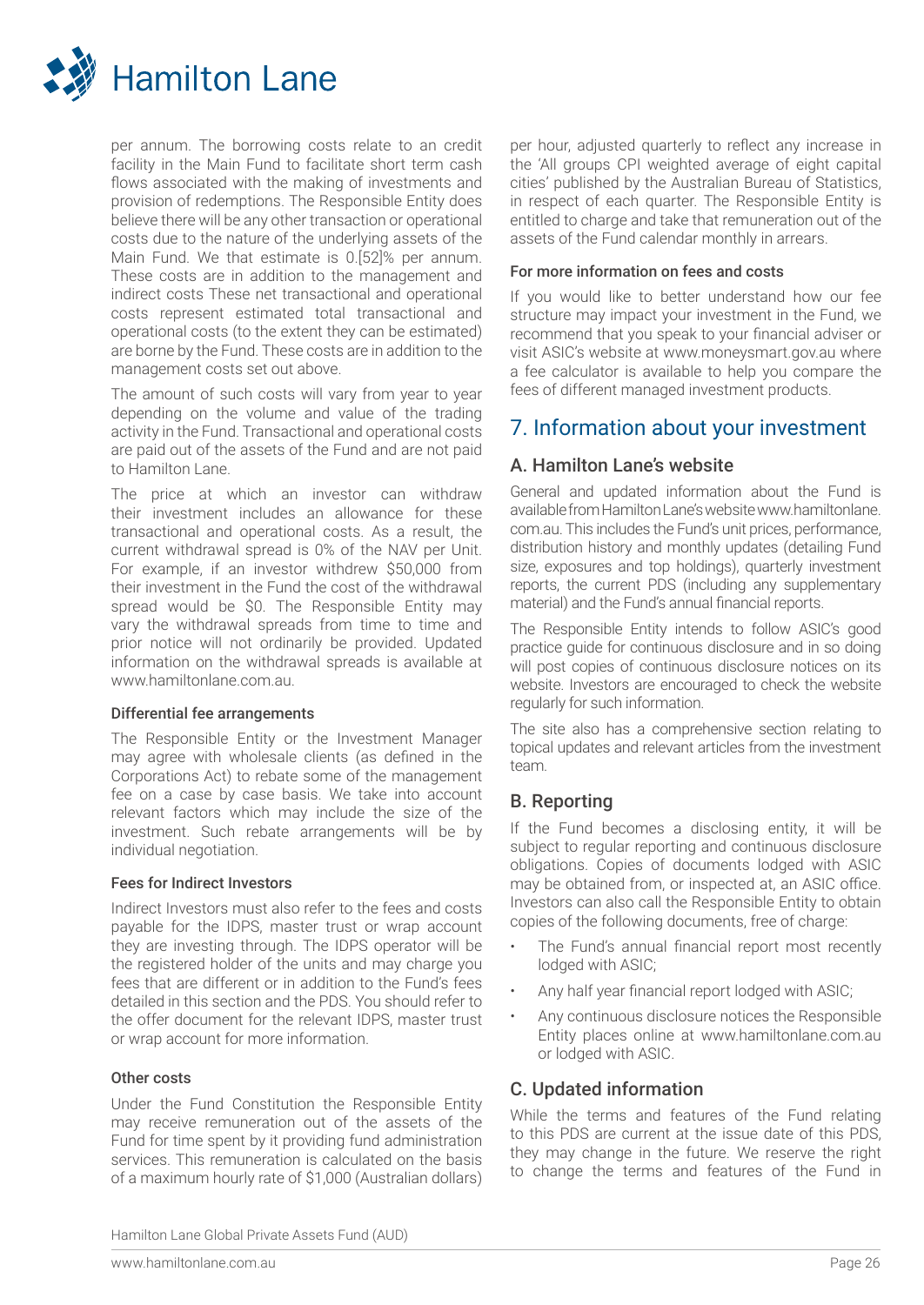

accordance with the Constitution of the Fund and the Corporations Act. Updated information which is not materially adverse is accessible from Hamilton Lane's website or the Responsible Entity. A paper copy of the updated information will be available free of charge upon request.

## D. Administrator

Information about your investment in the Fund such as statements, confirmations or other information specific to your investment please contact the Administrator Apex Fund Services Ltd on telephone 61 3 9020 3000, facsimile +61 3 8648 6885 or email InvestorRegistry@ apexfunds.com.au.

## 8. Taxation

The following information summarises some of the taxation and stamp duty issues you should consider before making an investment. The information is intended for use by Investors who hold Units in the Fund on capital account and who are not considered to be carrying on a business of investing, trading in investments or investing for the purpose of profit making by sale. It should be used as a guide only and does not constitute professional tax advice as individual circumstances may differ. The taxation of a unit trust investment such as Units in the Fund can be complex and may change over time. The comments below are current as at the date of preparation of this PDS. Investors should be aware that the ultimate interpretation of taxation and stamp duty law rests with the Courts and that the law, and the way that the Federal Commissioner of Taxation or a Commission of State Revenue administers the law, may change at any time. Please consult your tax adviser about the specific implications relevant to your situation before making any investment decision.

This summary only deals with the Australian and New Zealand tax and stamp duty considerations of potential investors and does not deal with tax consequences in relation to other jurisdictions

## A. Tax position of the Fund

## General

The Fund is an Australian resident trust for Australian tax purposes. It is intended that the Responsible Entity will limit its activities to undertaking or controlling entities that undertake 'eligible investment businesses" as described in section 102M of the Australian Income Tax Assessment Act 1936, as amended. On this basis, the Fund should not be a 'trading trust', and so should not be taxed as a company.

Generally, no Australian income tax will be payable by the Responsible Entity on behalf of the Fund on the basis that the Investors in the Fund are presently entitled to all of the distributable income of the Fund for each income year or, where the Fund is an Attribution Managed Investment Trust ('AMIT') (refer to "AMIT Regime" on page 29), Investors are attributed with all net taxable income each year (as relevant). In the case where the Fund makes a loss for Australian tax purposes, the Fund cannot distribute the loss to Investors but may be able to recoup such losses against assessable income of the Fund in subsequent income years.

## Deemed Capital Gains Tax ('CGT') election

Eligible managed investment trusts ('MITs') may make an irrevocable election to apply a deemed capital account treatment to gains and losses on the disposal of eligible investments (including equities and units in other trusts, but generally not derivatives and foreign exchange contracts). The election must be made in respect of the first year a trust qualifies as a MIT, otherwise if a trust qualifies as a MIT and no election is made, deemed revenue account treatment applies. If the Fund makes the election for deemed capital account treatment, wherew the eligible investments of the Fund have been realised, gains and losses made by the Fund from the disposal or redemption of its investments should generally be deemed to be capital gains. Capital losses must be offset against the 'grossed up' amount of discount capital gains.

## Tax reform

Reforms to the taxation of trusts are generally ongoing. The Responsible Entity will continue to monitor the progress of such developments and the impact on the Fund. However, given these developments may impact on the tax positions of the Fund and its Investors, it is strongly recommended that investors seek their own professional advice in relation to the potential impact of any reforms on their tax position.

#### Tax File Number (TFN) and Australian Business Number (ABN) withholding.

It is not compulsory for an Investor to quote their TFN or ABN to the Responsible Entity when acquiring units. If an Investor is making this investment in the course of a business or enterprise, the Investor may quote an ABN instead of a TFN. Failure by an Investor to quote an ABN or TFN or claim an exemption may cause the Responsible Entity to withhold tax at the top marginal rate, which is currently 47% on distributions of income to the Investor. The Investor may be able to claim a credit in their tax return for any TFN or ABN tax withheld.

## B. Tax position of Australian resident Investors

Investors should include in their assessable income their share of the Fund's net taxable income, calculated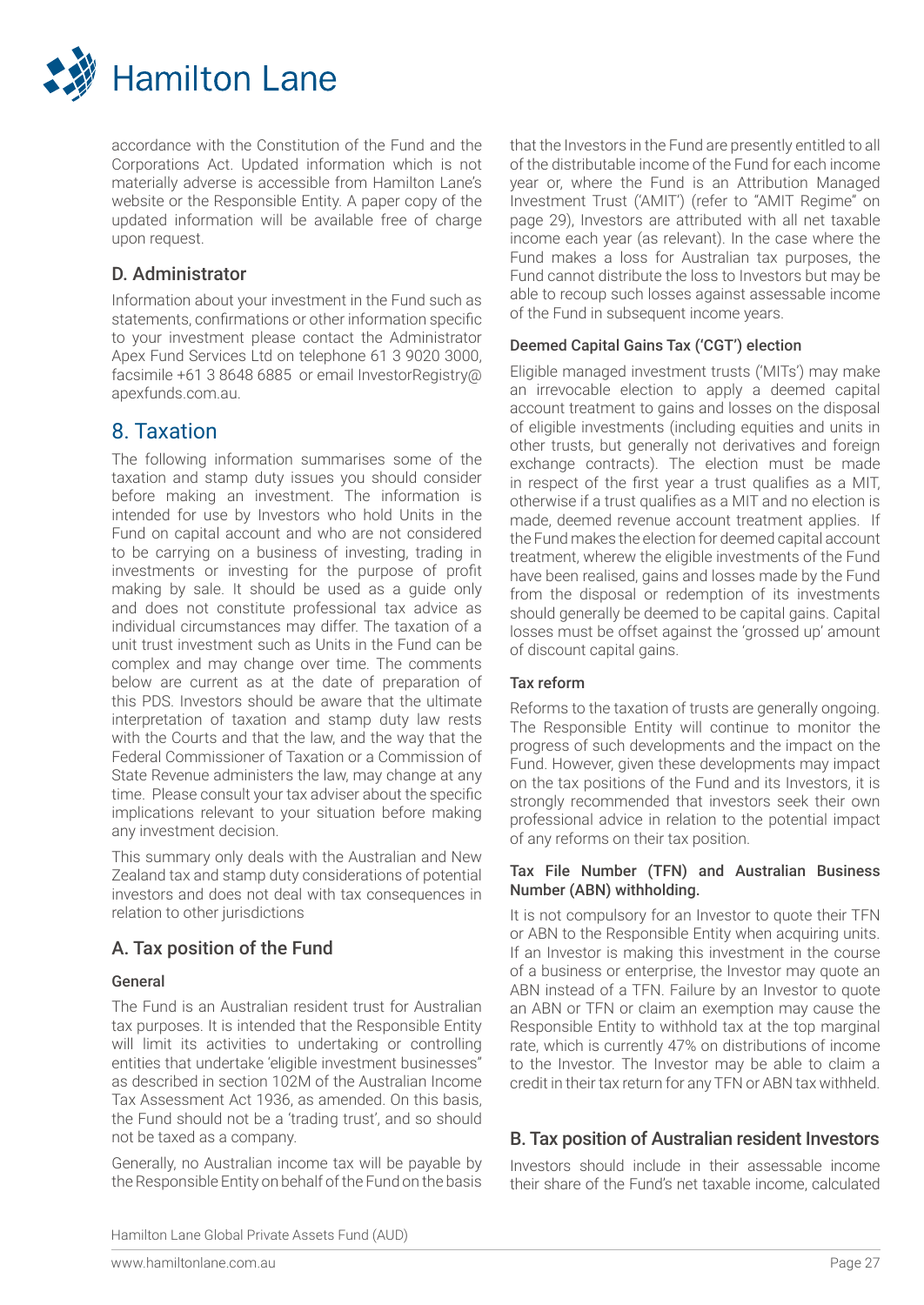

by reference to the portion of the Fund's trust income to which they are presently entitled. Alternatively, if the Fund is an AMIT, the net taxable income attributed to Investors will be set out in the AMIT Member Annual Statement ('AMMA Statement') which will be provided to Investors after the end of the income year. .

An Investor receives an entitlement to the Fund's distributable income for a financial year if they hold Units at the end of a distribution period, or if they redeem any Units during the financial year in which case their withdrawal proceeds may include a component of distributable income.

#### **Distributions**

Investors in the Fund will be provided with an annual distribution and taxation statement (generally in July each year) indicating the components of their distribution (or reinvestment), and any taxes withheld or deducted. Where the Fund is an AMIT, the components attributed will be set out in the AMMA Statement.

Distributions, reinvestments (or attributed amounts) from the Fund may include various components, the taxation treatment of which may differ.

## Withdrawals and disposal of units

If you withdraw or transfer Units in the Fund, this may constitute a disposal for tax purposes.

Investors should include any realised capital gain or loss on disposal of their Units in the Fund in the calculation of their net capital gain or loss. A net capital gain will be included in assessable income. A net capital loss may only be offset against capital gains. If Investors do not have any capital gains, the capital loss may be carried forward for offset against capital gains of subsequent years but may not be offset against ordinary income. Any gain made on the redemption of eligible investments in the Main Fund by the Fund in order to satisfy a withdrawal request may be a revenue (not capital) gain. Therefore it is likely that proceeds on redemption will include a component of distributable income of the Fund arising from the redemption of the investments in the Main Fund.

In calculating the taxable amount of a capital gain, a discount of one half for individuals and trusts or one third for complying superannuation entities may be allowed where Units in the Fund have been held for 12 months or more.

Where Units are held as part of a business of investing or for the purpose of profit making by sale, gains realised may constitute ordinary income and losses realised may constitute allowable deductions.

## Controlled Foreign Company ("CFC") Provisions

The net income of the Fund may also include an amount

calculated under the controlled foreign company (CFC) rules in Part X or transferor trust rules in Division 6AAA of Part III of the Income Tax Assessment Act 1936. The CFC rules and transferor trust rules require the Fund to include in its net income for an income year, certain income and gains of the Main Fund or Sub Fund on an accruals basis, even if such amounts are not distributed to the Fund in that year. The Fund's investment strategy is expected to minimise the impact of the CFC and transferor trust regime on the Fund.

## C. Tax position of non-resident Investors

Appropriate deductions of Australian withholding tax will be made from distributions (or amounts attributed) of certain Australian sourced income and gains to non-resident Investors. Non-resident investors may also be subject to tax on distributions in their country of residence (for tax purposes) and may be entitled to foreign tax credits under the tax laws of the relevant country.

It is expected that non-residents should generally not be subject to Australian income tax on any capital gains made on the disposal of Units in the Fund.

Broadly, a non-resident Investor in the Fund will be subject to income tax on any capital gains made on the disposal or withdrawal of Units if they, together with any associates, hold or had an option or right to hold 10% or more of the Units in the Fund at the time of disposal/ withdrawal or throughout a period of 12 months during the two years prior to disposal/withdrawal, and the majority of the Fund's assets comprise taxable Australian real property.

In this regard, it is not expected that the Fund will hold taxable Australian real property.

A non-resident may also be subject to income tax on any capital gains made where the Units in the Fund have been held as part of the carrying on of a business through a permanent establishment in Australia.

However, if the non-resident holds their Units as part of a business of investing or for the purpose of profit making by sale, gains may be subject to Australian tax as ordinary income, subject to any treaty relief.

We recommend that non-resident investors consult their tax adviser regarding their tax implications, including the tax implications in the country in which they are resident for tax purposes.

## D. Taxation of Financial Arrangements

The taxation of financial arrangements ('TOFA') regime broadly contain rules that cover tax timing treatments for financial arrangements. There are a number of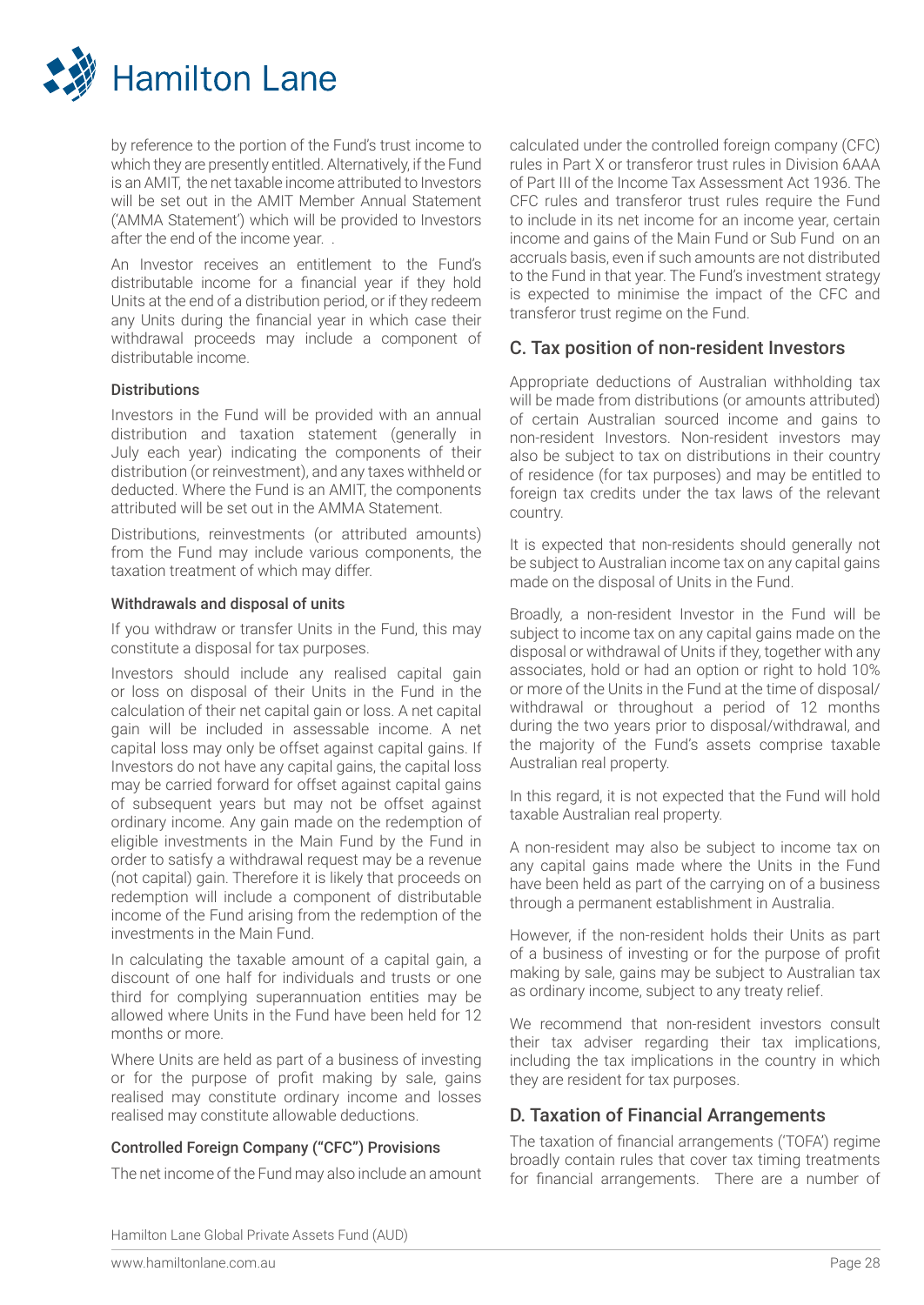

exclusions from TOFA. Investors should seek their own advice as to the possible application of the TOFA regime to their investment in the Fund.

## E. AMIT Regime

The Government introduced into taxation law the new Attribution Managed Investment Trust (AMIT) regime effective for income year starting on or after 1 July 2016 (unless an election has been made to apply the regime earlier). An AMIT, in broad terms, is a managed investment trust (MIT) whose unitholders have clearly defined interests in relation to the income and capital of the trust and the trustee or responsible entity of the MIT has made an irrevocable election to apply the regime.

Perpetual as the responsible entity has made the election for the Fund to operate as an AMIT.

The AMIT rules contain several provisions that will impact on the taxation treatment of the Fund. The key features of the new tax system will include:

- an attribution model for determining member tax liabilities, which also allows amounts to retain their tax character as they flow through a MIT to its unitholders;
- the ability to carry forward understatements and overstatements of taxable income, instead of reissuing investor statements;
- deemed fixed trust treatment under the income tax law;
- upwards cost base adjustments to units to address double taxation; and
- legislative certainty about the treatment of tax deferred distributions.

Reforms to the taxation of trusts are generally ongoing. Investors should seek their own advice and monitor the progress of announcements and proposed legislative changes on the potential impact.

## New Zealand Investors

New Zealand Investors, who hold units in the Fund, will generally be deemed to hold an interest in a Foreign Investment Fund ('FIF') unless the interest falls within the very limited FIF exemption for certain Australian unit trusts. This exemption will not apply to the Fund.

New Zealand Investors will need to calculate their FIF income each year under one of five calculation methods, being:

- fair dividend rate method ('FDR');
- comparative value method ('CV');
- attributable FIF income method;
- deemed rate of return method; or,

• cost method.

The default method is the FDR method. Under this method, most New Zealand Investors will be taxable each year on 5% of the opening market value of their investment in the Fund. Special calculation rules apply to unit trusts or other investors who value their units on a regular basis.

Under the FDR method, dividends or any gain on the sale or withdrawal of Units in the Fund are not separately taxed in New Zealand. However, quick sale rules will apply to Units bought and sold during the income year which result in the Investor being taxable generally on the lesser of any gain on the quick sale and 5% of the cost of the Units (determined on an average cost basis). No deduction is available for any losses under the FDR method.

Individuals and eligible family trusts have a "safety net" option, which allows these investors to calculate FIF income under the CV method based on their actual economic return where this is less than the amount calculated under FDR. Where the choice of FDR or CV methods is available, investors may choose the method that produces the lower taxable income each income year, but the method must be applied consistently to all FIF interests for that income year.

A de minimis concession from the FIF rules applies to individual investors who hold offshore shares (excluding certain Australian listed shares) with an aggregate cost of up to NZ\$50,000. Individual Investors may choose whether to apply the NZ\$50,000 de minimis threshold or apply the FIF rules. Individual Investors who apply the de minimis exemption will be taxed on distributions from the Fund. They can also be taxable on an exit from the Fund in certain circumstances.

NZ Investors are generally not entitled to claim a tax credit in NZ for overseas withholding tax deducted with respect to the Fund's underlying investments.

While the above reflects our understanding of New Zealand tax treatment in respect of in investments in the Fund as at the date of preparation of this PDS, New Zealand tax treatment of investments in FIFs is subject to change and may differ in individual circumstances. We recommend New Zealand investors seek their own professional tax advice regarding their tax implications.

## F. Goods and Services Tax

Goods and Services Tax ('GST') should not be payable on your investment(s) in the Fund. GST will apply to the fees and costs charged to the Fund. However, in respect of some of these fees, the Fund will usually be entitled to reduced input tax credits. The costs and fees payable in relation to your investment(s) in any of the Fund as stated in this PDS are inclusive of GST. GST will not be applicable to the buy sell spread payable (if applicable)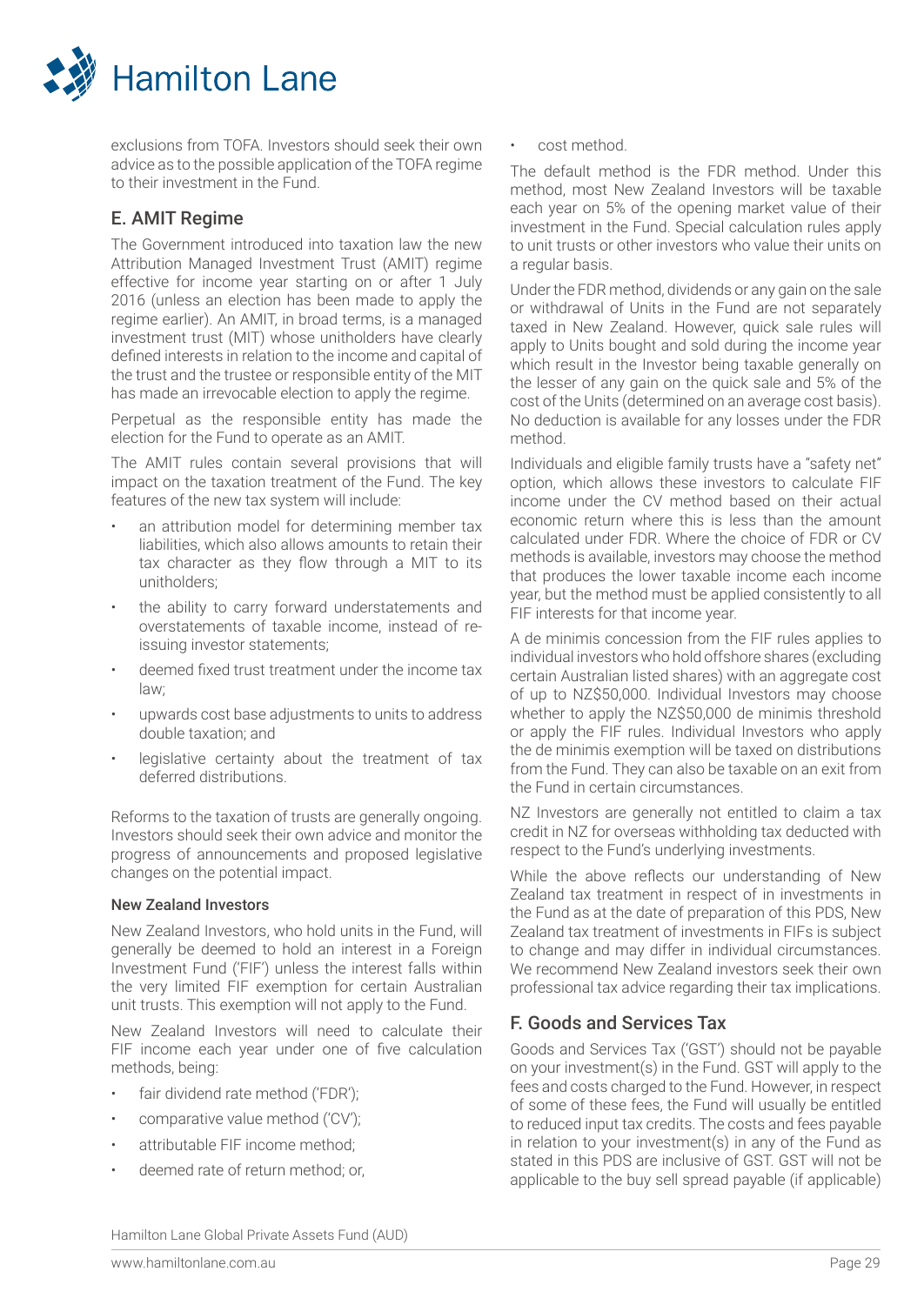

in relation to the Fund.

## G. Stamp Duty

Stamp duty should not be payable on your investment(s) in the Fund.

## 9. Additional information

## A. The Responsible Entity

## Our role as Responsible Entity

The Trust Company (RE Services) Limited is the Responsible Entity of the Fund.

The Trust Company (RE Services) Limited is responsible for the proper and efficient administration, management and valuation of the Fund, including all investment decisions. The Trust Company (RE Services) Limited is required to comply with the provisions of the Fund's Constitution, the Corporations Act, and any additional obligations created by this PDS. Subject to these obligations, the Responsible Entity has an absolute discretion as to the exercise of its powers under the Constitution.

## The Constitution

The Fund is governed by a Constitution. The Constitution, together with this PDS, the Corporations Act, and ASIC Policy regulate the Fund and our legal relationship with Investors.

The Constitution may be unilaterally amended by the Responsible Entity, provided the amendment is not materially adverse to the rights of Investors. Otherwise, the Responsible Entity must obtain the approval of Investors by special resolution (which requires at least 75% of the votes cast by Investors being in favour of the resolution and entitled to vote on the resolution).

You may inspect the Constitution at our office on any Business Day, free of charge.

By investing in the Fund, you agree to be bound by the terms of this PDS and the Fund's Constitution (as amended from time to time). You should consider the terms of the Constitution before investing in the Fund.

## Authorisation of issue

This PDS has been authorised for issue by the directors of The Trust Company (RE Services) Limited.

## Unit Pricing Discretions Policy

The Responsible Entity's Unit Pricing Discretions Policy provides further information about how it calculates the NAV per Unit for the Fund. The policy complies with ASIC requirements. The Responsible Entity will observe this policy in relation to the calculation of the NAV per Unit for the Fund and will record any exercise of discretion outside the scope of the policy. Investors can request a copy of the policy free of charge by calling the Responsible Entity.

## B. Your rights

## Cooling off period

If you decide, within the cooling-off period, that you do not want the Units the Responsible Entity has issued to you, the Responsible Entity must return your investment, and repay your application money, after any adjustment for market movements up to the day your Units are cancelled, reasonable administration costs, and taxes. You can exercise your cooling-off right by notifying the Responsible Entity in writing within 14 days commencing on the earlier of:

(i) when you receive confirmation of your investment; or

(ii) the end of the fifth Business Day after the day on which your Units were issued to you.

Please note that cooling-off rights are not available for Australian Wholesale Clients or if Units are considered "illiquid" within the meaning of the Corporations Act. Prospective investors will know whether or not the Fund is liquid by accessing the Investment Manager's website at www.hamiltonlane.com.au.

## Investor liability

We have included provisions in the Fund's Constitution designed to protect Investors. The Constitution of the Fund provides that Investors will not, by reason of being an Investor alone, be personally liable with respect to any obligation or liability incurred by the Responsible Entity. However, an absolute assurance about these things cannot be given and the issue has not been finally determined by Australian courts. t

## Limitation of liability and indemnity

Subject to the Corporations Act, the Fund's Constitution provides that the Responsible Entity is not liable for any loss or damage to any person (including an Investor) by reason of not receiving sufficient or adequate instructions or information from an Investor or other person. The Responsible Entity will also, subject to the Corporations Act, not incur any liability, be liable to account to anyone or be liable for loss or damage in relation to the performance of its duties in relation to determinations of fact or law or decisions in respect of tax.

The Responsible Entity is entitled to be indemnified from the assets of the Fund for all expenses which it may incur or become liable for in connection with the proper performance of its duties as Responsible Entity of the Fund including, its administration or management and the maintenance or management of the authorised investments of the Fund. The Responsible Entity has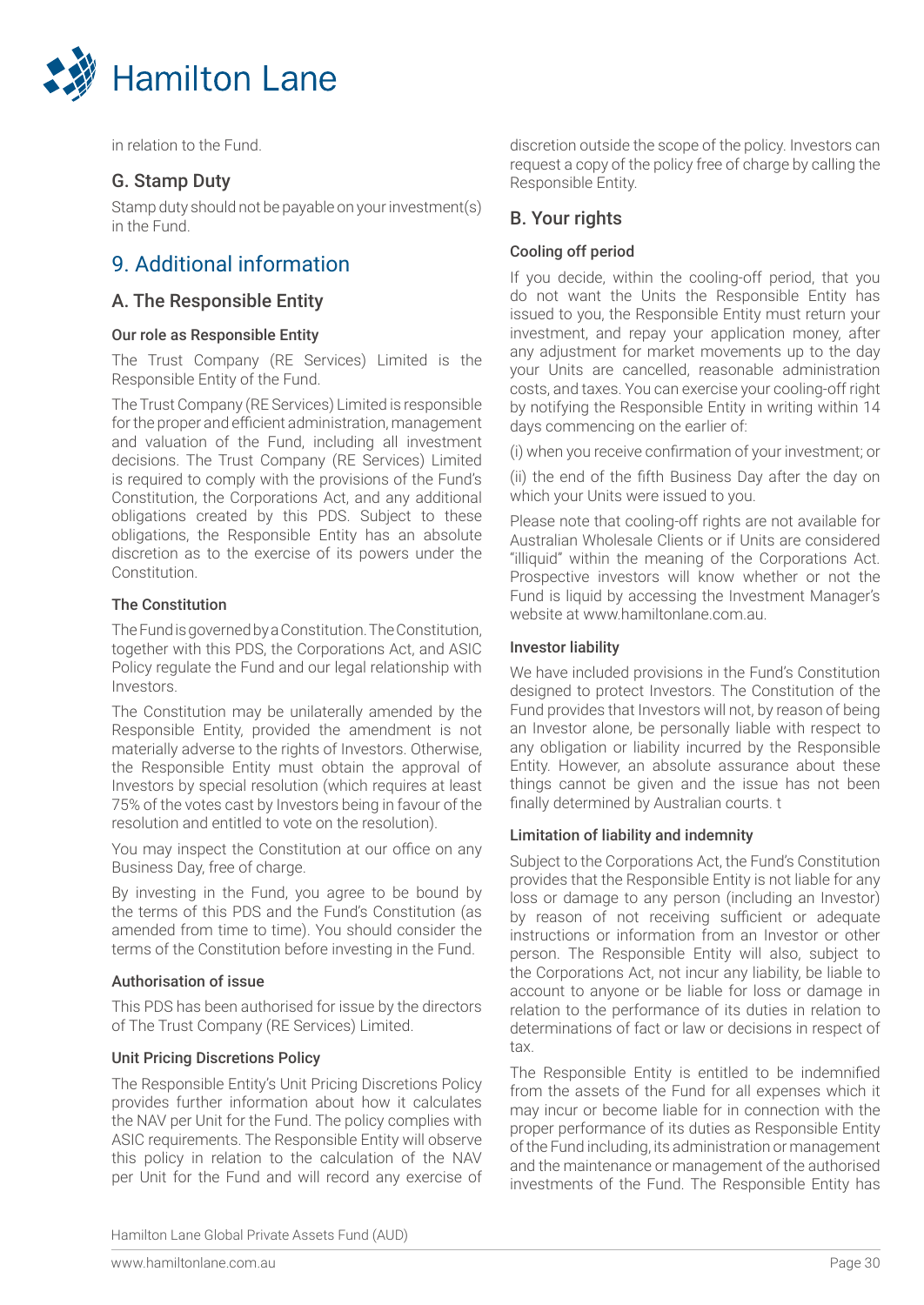

a right to be indemnified out of the Fund's assets in respect of its acts or omissions.

The Responsible Entity may not rely on this indemnity to the extent it has acted fraudulently, with gross negligence, wilful misconduct or in breach of trust involving a failure to show the degree of care and diligence required of the Responsible Entity, having regard to the powers, authorities and discretions conferred on it by the Fund's Constitution.

The Responsible Entity is also entitled to be indemnified in respect of tax paid or payable on behalf of an Investor. If the amount payable to an Investor is not adequate to meet the tax liability, the Responsible Entity may withdraw Units held by the Investor

#### ENQUIRIES AND COMPLAINTS

The Responsible Entity has established procedures for dealing with complaints. If an investor has a complaint, the investorinvestor can contact the Responsible Entity or the Investment Manager during business hours.

The Responsible Entity will use reasonable endeavours to deal with and resolve the complaint within a reasonable time but in any case, no later than 45 days after receipt of the complaint.

If an investor is not satisfied with the outcome, the complaint can be referred to the Australian Financial Complaints Authority (AFCA). You can contact AFCA on 1800 931 678, or by writing to:

Australian Financial Complaints Authority

GPO Box 3

Melbourne VIC 3001

Email: info@afca.org.au

Website: www.afca.org.au

All investors (regardless of whether you hold Units in the Fund directly or hold Units indirectly via a Platform) can access Perpetual's complaints procedures outlined above. If investing via a Platform and your complaint concerns the operation of the Platform then you should contact the Platform operator directly.

## C. Investing in the Fund

#### Past performance

Performance history and fund size information in respect of the Fund can be obtained by visiting Hamilton Lane's website at www.hamiltonlane.com.au. Past performance is no indication of future performance. Returns are not guaranteed.

#### US Tax Withholding and Reporting under the Foreign Account Tax Compliance Act (FATCA)

The United States of America has introduced rules (known as FATCA) which are intended to prevent US persons from avoiding tax. Broadly, the rules may require the Fund to report certain information to the Australian Taxation Office (ATO), which may then pass the information on to the US Internal Revenue Service (IRS). If you do not provide this information, we will not be able to process your application.

To comply with these obligations, Perpetual will collect certain information about you and undertake certain due diligence procedures to verify your FATCA status and provide information to the ATO in relation to your financial information required by the ATO (if any) in respect of any investment in the Fund.

#### Common Reporting Standard

The Australian government has implemented the OECD Common Reporting Standards Automatic Exchange of Financial Account Information (CRS) from 1July 2017. CRS, like the FATCA regime, will require banks and other financial institutions to collect and report to the ATO.

CRS will require certain financial institutions to report information regarding certain accounts to their local tax authority and follow related due diligence procedures. The Fund is expected to be a 'Financial Institution' under the CRS and intends to comply with its CRS obligations by obtaining and reporting information on relevant accounts (which may include your units in the Fund) to the ATO. For the Fund to comply with their obligations, we will request that you provide certain information and certifications to us. We will determine whether the Fund is required to report your details to the ATO based on our assessment of the relevant information received. The ATO may provide this information to other jurisdictions that have signed the "CRS Competent Authority Agreement", the multilateral framework agreement that provides the mechanism to facilitate the automatic exchange of information in accordance with the CRS. The Australian Government has enacted legislation amending, among other things, the Taxation Administration Act 1953 of Australia to give effect to the CRS.

#### Interest on application monies

Interest on any application monies received by the Fund will be retained by the Fund for the benefit of Investors.

#### Interests in the Fund

The Responsible Entity, its employees, officers and related parties may invest in the Fund.

#### Mortgagee interests/margin lending

The Responsible Entity will not recognise any security interest (notice of mortgage, etc.) over any Units of the Fund.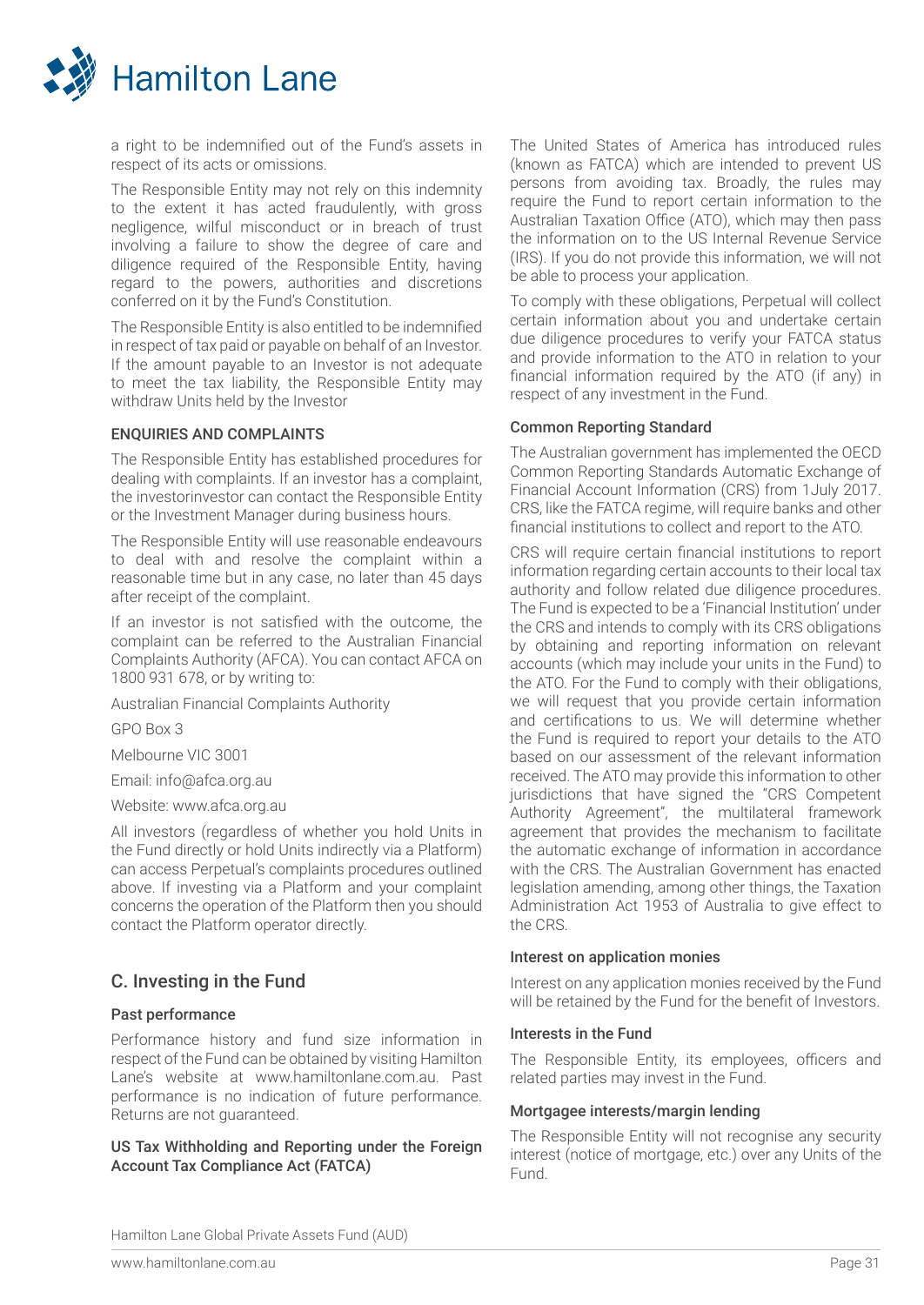

If you invest in the Fund through a margin lender, you are directing the margin lender to arrange for your monies to be invested in the Fund on your behalf. Accordingly, you do not acquire the rights of an Investor in the Fund. The margin lender is the Investor and acquires these rights and can exercise, or decline to exercise them, on your behalf according to your contract with the margin lender. As an investor in a margin lending product, you must read this PDS in that context.

When you invest through a margin lender and wish to make additional investments, realise your investment, or transfer your investment to another person, you will have to direct the margin lender to do so on your behalf. All correspondence and dealings in your investment will be through your margin lender.

The Responsible Entity accepts no responsibility for any aspect of the margin lender or (without limitation) for any failure on the part of the margin lender in respect of its administration, payment of income or other distributions, payment of withdrawal proceeds, fees charged or the efficiency or viability of the margin lending product.

#### Indirect investors

When you access the Fund through an IDPS or IDPS-like scheme (commonly, a master trust or wrap account) you are directing the operator of the IDPS or IDPS-like scheme to arrange for your monies to be invested in the Fund on your behalf. Accordingly, you do not acquire the rights of an Investor in the Fund. The operator (or its custodian/nominee) is the Investor and acquires these rights and can exercise, or decline to exercise them, on your behalf according to the arrangements governing the IDPS or IDPS-like scheme. As an investor in the IDPS or IDPS-like scheme, you must read this PDS in that context.

When you invest through an IDPS or IDPS-like scheme and wish to make additional investments, realise your investment, or transfer your investment to another person, you will have to direct the operator of the IDPS or IDPS-like scheme to do so on your behalf. The Responsible Entity accepts no responsibility for any aspect of the IDPS or IDPS like scheme or (without limitation) for any failure on the part of the IDPS or IDPS like scheme in respect of its administration, payment of income or other distributions, payment of withdrawal proceeds, fees charged or the efficiency or viability of the IDPS or IDPS like scheme.

Specifically, the Responsible Entity's agreement to permit the naming of the Fund in a PDS issued by an IDPS operator or IDPS like scheme, or list of investments that may be accessed via the IDPS or IDPS like scheme, does not signify an endorsement by the Responsible Entity, or our support for, the IDPS or IDPS like scheme.

## D. Appointment and agents

#### Custodian

Perpetual Corporate Trust Limited has been appointed to hold the assets of the Fund under a Custody Agreement. As custodian, Perpetual Corporate Trust Limited will safe-keep the assets of the Fund, collect the income of the Fund's assets and act on the Responsible Entity's directions to settle the Fund's trades. Perpetual Corporate Trust Limited does not make investment decisions in respect of the Fund's assets that it holds.

#### Administrator

Apex Fund Services Ltd has been appointed as the Administrator to provide certain administrative services to the Trust. Apex Fund Services Ltd has been appointed to value the assets of the Fund and to calculate the NAV per Unit for the Fund every month under an Administration Agreement.

#### Delegation

The Administrator may delegate its duties to the Sub-Administrator, Apex Fund Services (Australia) Pty Ltd, and the Sub-Administrator is located at Level 13, 459 Little Collins Street, Melbourne VIC 3000.

## Unit Registry

Apex Fund Services Ltd has been appointed as the Unit Registry of the Fund under a Registry Services Agreement. The Administration Agreement sets out the services provided by the Unit Registry on an ongoing basis together with the service standards.

The role of the Unit Registry is to keep a record of Investors in the Fund. This includes information such as the quantity of Units held, TFNs (if provided), bank account details and details of distribution reinvestment plan participation.

## Auditor

Ernst & Young is the appointed auditor for the Fund. The auditor's role is to audit the Fund's annual financial statements, perform a half-yearly review (if required), and to provide an opinion on the financial statements.

#### Australian Legal Adviser

Baker McKenzie is the Australian legal adviser for the Fund.

## Consents

The following parties have given written consent (which has not been withdrawn at the date of this PDS) to being named in the form and context in which they are named, in this PDS:

• Perpetual Corporate Trust Limited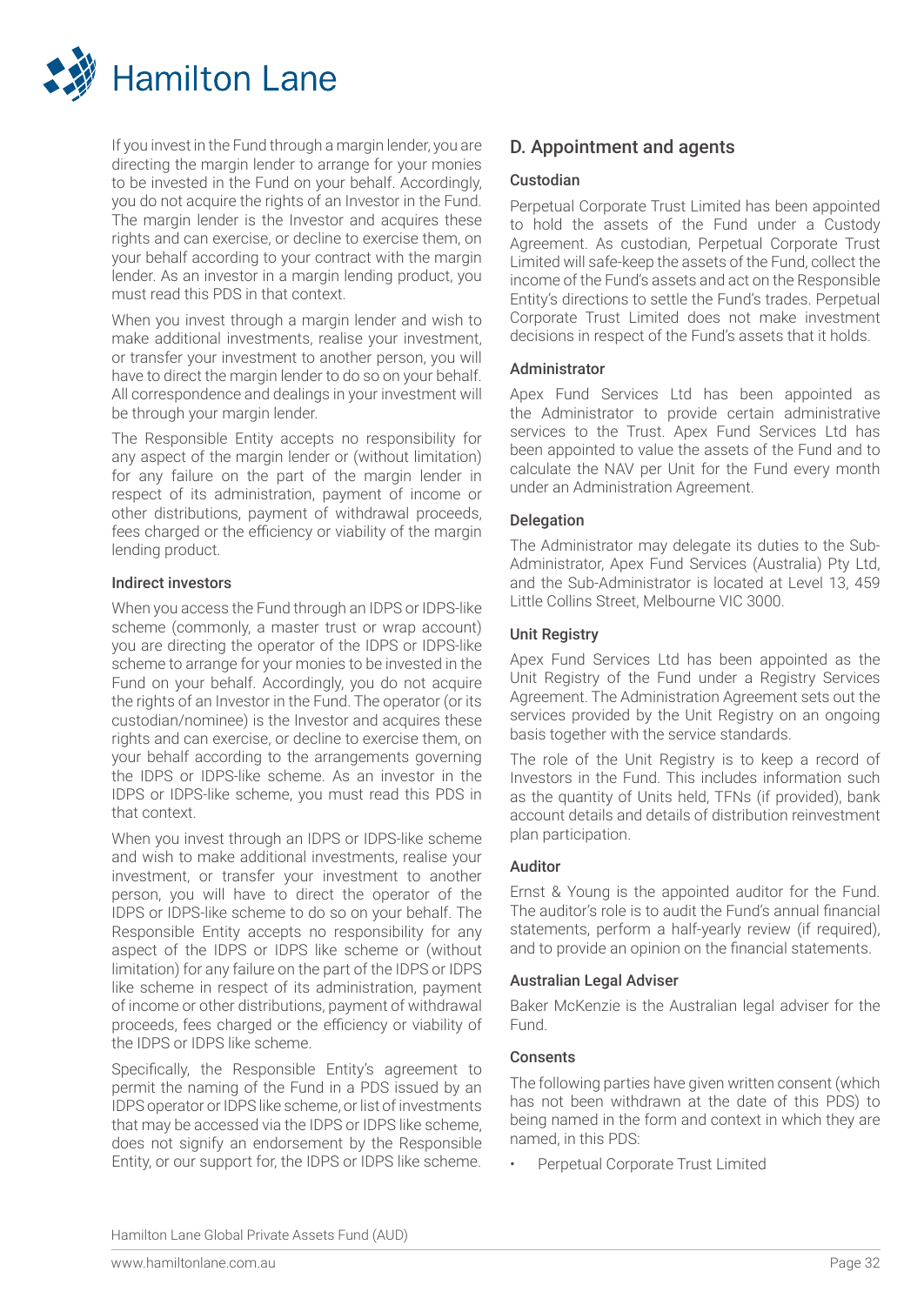

- Apex Fund Services Ltd
- Ernst & Young and
- Baker McKenzie

Each party named above who has consented to be named in the PDS:

- has not authorised or caused the issue of this PDS:
- does not make or purport to make any statement in the PDS (or any statement on which a statement in the PDS is based) other than as specified; and
- to the maximum extent permitted by law, takes no responsibility for any part of the PDS other than the reference to their name in a statement included in the PDS with their consent as specified.

## E. Privacy

We collect personal information from you in the application and any other relevant forms to be able to process your application, administer your investment and comply with any relevant laws. If you do not provide us with your relevant personal information, we will not be able to do so.

Privacy laws apply to our handling of personal information and we will collect, use and disclose your personal information in accordance with our privacy policy, which includes details about the following matters:

- the kinds of personal information we collect and hold;
- how we collect and hold personal information;
- the purposes for which we collect, hold, use and disclose personal information;
- how you may access personal information that we hold about you and seek correction of
- such information (note that exceptions apply in some circumstances);
- how you may complain about a breach of the Australian Privacy Principles (APP), or a
- registered APP code (if any) that binds us, and how we will deal with such a complaint;
- whether we are likely to disclose personal information to overseas recipients and, if so, the
- countries in which such recipients are likely to be located if it is practicable for us to specify
- those countries.

Our privacy policy is publicly available at www.perpetual. com.au or you can obtain a copy free of charge by contacting us.

If you are investing indirectly through a Platform, we do not collect or hold your personal information in connection with your investment in the Fund. Please contact your Platform operator for more information about their privacy policy.

## F. Anti-Money Laundering and Counter-Terrorism Financing

The Anti-Money Laundering and Counter-Terrorism Financing Act 2006 ('AML Act') and other applicable anti-money laundering and counter terrorism laws, regulations, rules and policies which apply to Perpetual ('AML Requirements'), regulate financial services and transactions in a way that is designed to detect and prevent money laundering and terrorism financing. The AML Act is enforced by the Australian Transaction Reports and Analysis Centre (AUSTRAC). In order to comply with the AML Requirements, Perpetual is required to, amongst other things:

- verify your identity and source of your application monies before providing services to you, and to reidentify you if we consider it necessary to do so; and
- where you supply documentation relating to the verification of your identity, keep a record of this documentation for 7 years.

Perpetual and the Administrator as its agent (collectively the 'Entities') reserve the right to request such information as is necessary to verify your identity and the source of the payment. In the event of delay or failure by you to produce this information, the Entities may refuse to accept an application and the application monies relating to such application or may suspend the payment of withdrawal proceeds if necessary to comply with AML Requirements applicable to them. Neither the Entities nor their delegates shall be liable to you for any loss suffered by you because of the rejection or delay of any subscription or payment of withdrawal proceeds.

The Entities have implemented several measures and controls to ensure they comply with their obligations under the AML Requirements, including carefully identifying and monitoring investors. Because of the implementation of these measures and controls:

- transactions may be delayed, blocked, frozen or refused where an Entity has reasonable grounds to believe that the transaction breaches the law or sanctions of Australia or any other country, including the AML Requirements;
- where transactions are delayed, blocked, frozen or refused the Entities are not liable for any loss you suffer (including consequential loss) caused by reason of any action taken or not taken by them as contemplated above, or because of their compliance with the AML Requirements as they apply to the Fund; and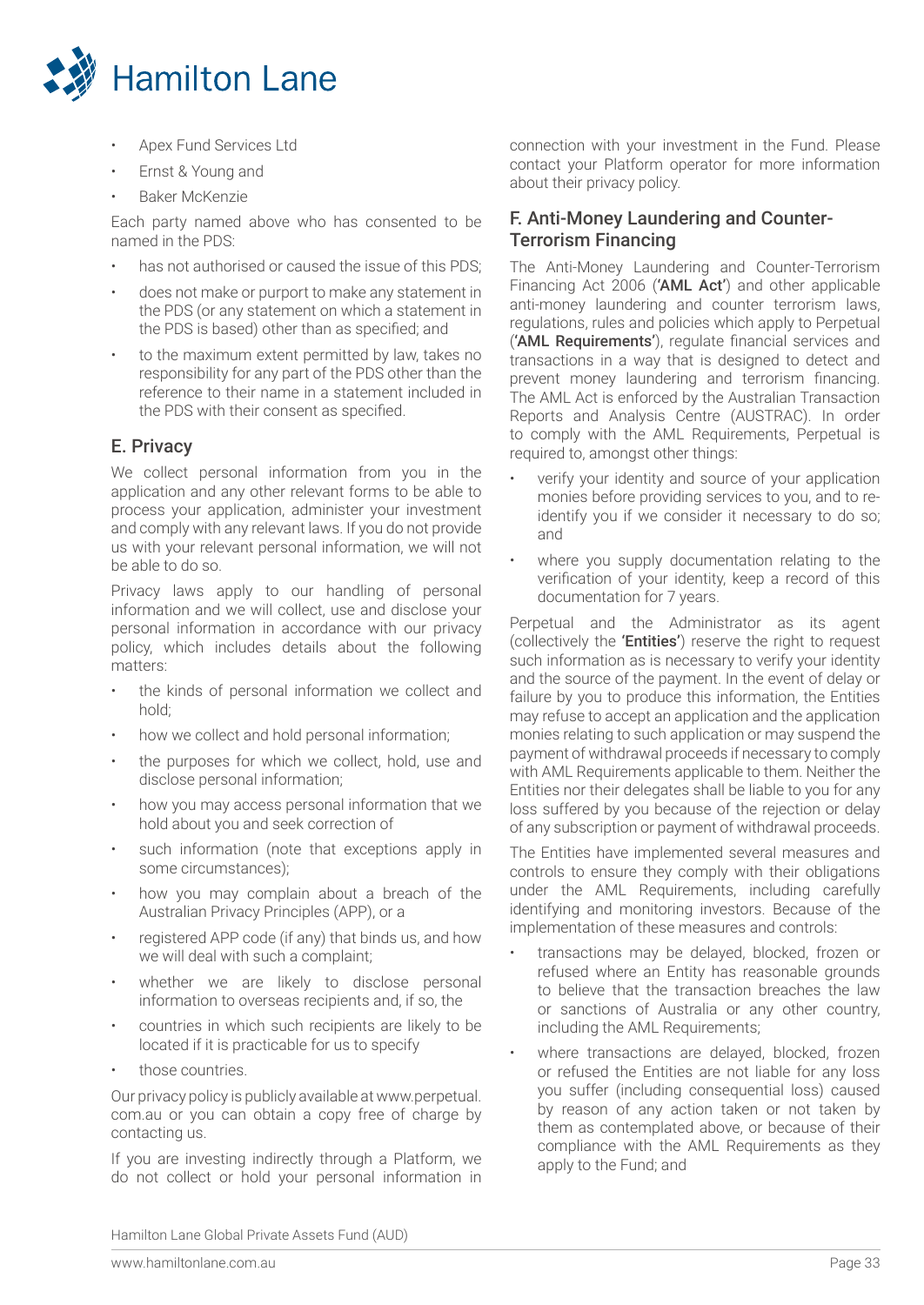

the Responsible Entity or the Administrator may from time to time require additional information from you to assist it in this process.

The Entities have certain reporting obligations under the AML Requirements and are prevented from informing you that any such reporting has taken place. Where required by law, an entity may disclose the information gathered to regulatory or law enforcement agencies, including AUSTRAC. The Entities are not liable for any loss you may suffer because of them compliance with the AML Requirements.

## 10. Warning Statement for New Zealand Investors

This offer to New Zealand investors is a regulated offer made under Australian and New Zealand law. In Australia, this is Chapter 8 of the Corporations Act 2001 (Aust) and regulations made under that Act. In New Zealand, this is subpart 6 of Part 9 of the Financial Markets Conduct Act 2013 and Part 9 of the Financial Markets Conduct Regulations 2014.

This offer and the content of the offer document are principally governed by Australian rather than New Zealand law. In the main, the Corporations Act 2001 (Aust) and the regulations made under that Act set out how the offer must be made.

There are differences in how financial products are regulated under Australian law. For example, the disclosure of fees for managed investment schemes is different under the Australian regime.

The rights, remedies and compensation arrangements available to New Zealand investors in Australian financial products may differ from the rights, remedies and compensation arrangements for New Zealand financial products.

Both the Australian and New Zealand financial markets regulators have enforcement responsibilities in relation to this offer. If you need to make a complaint about this offer, please contact the Financial Markets Authority, New Zealand (http://www.fma.govt.nz). The Australian and New Zealand regulators will work together to settle your complaint.

The taxation treatment of Australian financial products is not the same as for New Zealand financial products.

If you are uncertain about whether this investment is appropriate for you, you should seek the advice of an appropriately qualified financial adviser.

The offer may involve a currency exchange risk. The currency for the financial products is not New Zealand dollars. The value of the financial products will go up or down according to changes in the exchange rate between that currency and New Zealand dollars. These changes may be significant.

If you expect the financial products to pay any amounts in a currency that is not New Zealand dollars, you may incur significant fees in having the funds credited to a bank account in New Zealand in New Zealand dollars.

The dispute resolution process described in this offer document is available only in Australia and is not available in New Zealand.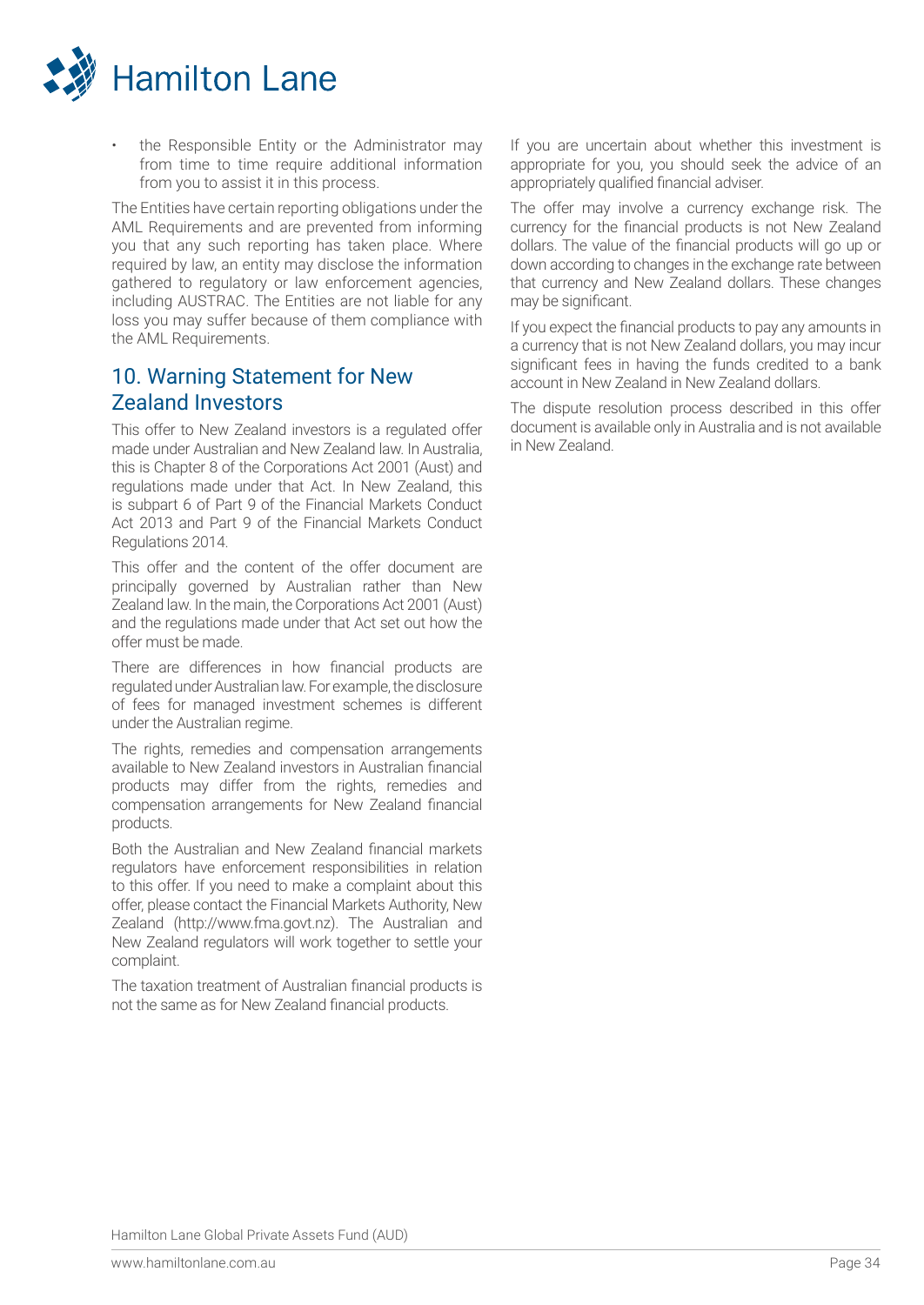

## 11. Glossary

| <b>ABN</b>                                       | means Australian Business Number.                                                                                                                                                                                                                                                                                                                                                                                                                                                                                                                                                                                             |
|--------------------------------------------------|-------------------------------------------------------------------------------------------------------------------------------------------------------------------------------------------------------------------------------------------------------------------------------------------------------------------------------------------------------------------------------------------------------------------------------------------------------------------------------------------------------------------------------------------------------------------------------------------------------------------------------|
| <b>AEST</b>                                      | means Australian Eastern Standard Time in Sydney, as adjusted for any daylight savings.                                                                                                                                                                                                                                                                                                                                                                                                                                                                                                                                       |
| <b>AFSL</b>                                      | means Australian Financial Services Licence.                                                                                                                                                                                                                                                                                                                                                                                                                                                                                                                                                                                  |
| <b>ARSN</b>                                      | means Australian Registered Scheme Number.                                                                                                                                                                                                                                                                                                                                                                                                                                                                                                                                                                                    |
| <b>ASIC</b>                                      | means Australian Securities and Investments Commission.                                                                                                                                                                                                                                                                                                                                                                                                                                                                                                                                                                       |
| <b>ATO</b>                                       | means Australian Taxation Office.                                                                                                                                                                                                                                                                                                                                                                                                                                                                                                                                                                                             |
| <b>Business Day</b>                              | means, in respect of the Fund every day banks are open for business in Sydney, Australia except Saturday, Sunday<br>or a public holiday, or, in respect of the Main Fund, any day other than a Saturday, Sunday or other day that is a legal<br>holiday under the laws of Luxembourg or is a day on which banking institutions located in Luxembourg are required<br>by law or other governmental action to close.                                                                                                                                                                                                            |
| <b>Constitution</b>                              | means the legal document (as amended from time to time), which sets out the governing rules of the Fund.                                                                                                                                                                                                                                                                                                                                                                                                                                                                                                                      |
| <b>Corporations Act</b>                          | means the Corporations Act 2001 (Cth) and includes the Corporations Regulations 2001 (Cth) of Australia, as<br>amended from time to time.                                                                                                                                                                                                                                                                                                                                                                                                                                                                                     |
| <b>Fund</b>                                      | means the Hamilton Lane Global Private Assets Fund (AUD) ARSN 631 635 393.                                                                                                                                                                                                                                                                                                                                                                                                                                                                                                                                                    |
| <b>General Partner</b>                           | The general partner of the Main Fund, being HL Global Private Assets GP S.à r.l., a private limited liability company<br>incorporated and existing under the laws of the Grand Duchy of Luxembourg.                                                                                                                                                                                                                                                                                                                                                                                                                           |
| <b>Investor or Investors</b>                     | means a Unit holder or Unit holders of the Fund as noted in the Unit holder register.                                                                                                                                                                                                                                                                                                                                                                                                                                                                                                                                         |
| <b>Main Fund</b>                                 | Hamilton Lane Global Private Assets Fund, a société d'investissement à capital variable, governed by the<br>Luxembourg law of 23 July 2016 relating to reserved alternative investments funds.                                                                                                                                                                                                                                                                                                                                                                                                                                |
| <b>NAV</b>                                       | means the net asset value of the Fund.                                                                                                                                                                                                                                                                                                                                                                                                                                                                                                                                                                                        |
| <b>Share</b>                                     | means an issued share of the Main Fund.                                                                                                                                                                                                                                                                                                                                                                                                                                                                                                                                                                                       |
| <b>Shareholder</b>                               | means the registered holder of a Share.                                                                                                                                                                                                                                                                                                                                                                                                                                                                                                                                                                                       |
| <b>Subfund</b>                                   | Hamilton Lane European Investors SCA SICAV-RAIF, GPA Investments Sub-Fund, a closed-ended reserved alternative<br>investment fund organised as a subfund of an umbrella investment company with variable share capital (société<br>d'investissement à capital variable compartiments multiples- Fonds d'investissement Alternatif reserve), governed<br>by the Luxembourg Law of 23 July 2016 relating to Reserved Alternative Investments Funds and incorporated<br>as a Luxembourg partnership limited by shares and governed by its articles which have been deposited with the<br>Luxembourg Trade and Companies Register |
| <b>Unit</b>                                      | means a unit in the Fund (as the context requires).                                                                                                                                                                                                                                                                                                                                                                                                                                                                                                                                                                           |
| <b>Administrator and</b><br><b>Unit Registry</b> | means Apex Fund Services Ltd or such other administrator/registrar appointed by the Responsible Entity from<br>time to time. Certain functions will be delegated by the Administrator to Apex Fund Services (Australia) Pty Ltd as a<br>sub-administrator (the "Sub-Administrator"). Unless specified otherwise all references herein to Administrator shall<br>include the Sub-Administrator. Refer to section 9 for more details.                                                                                                                                                                                           |